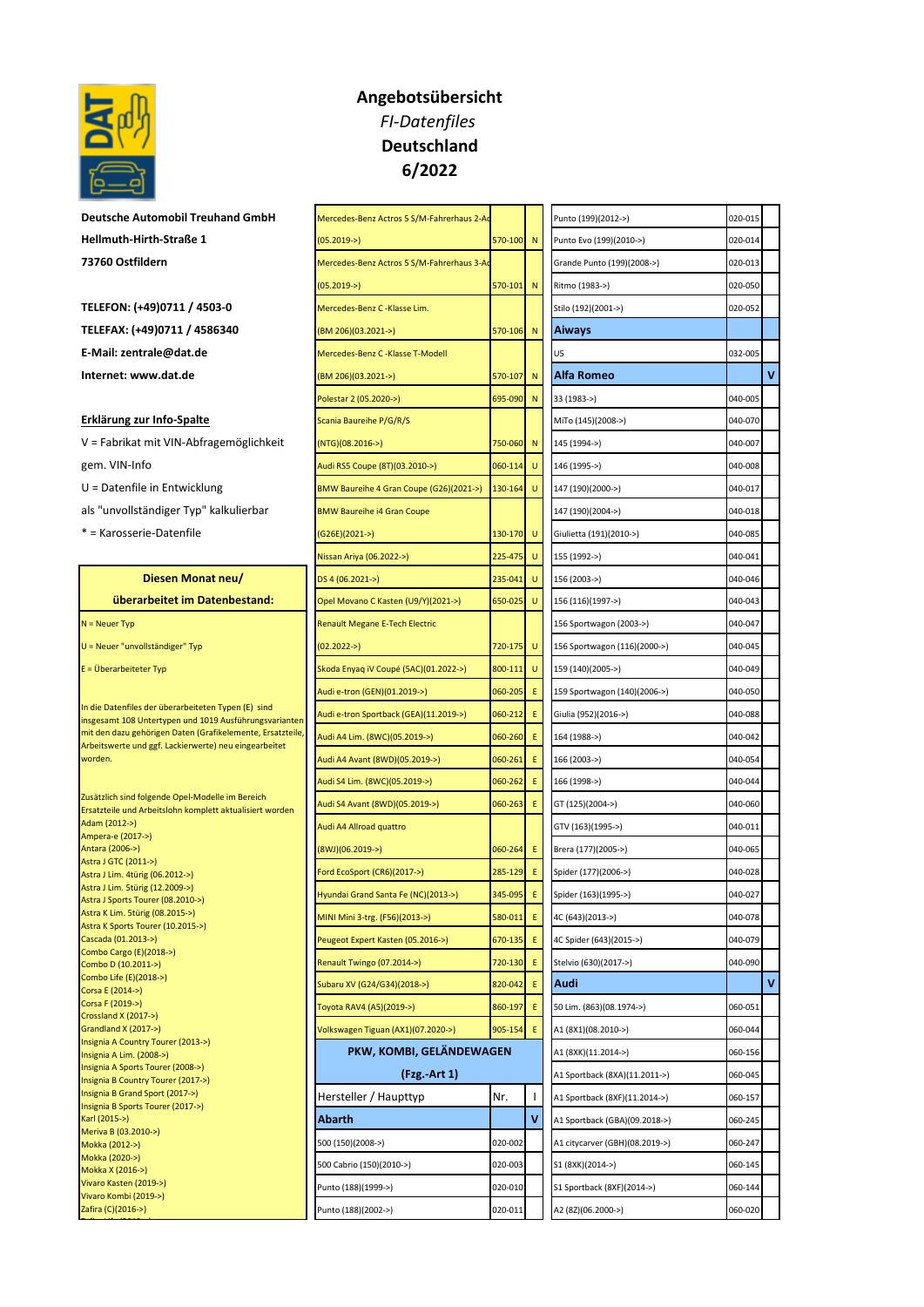| A3 (8L)(09.1996->)              | 060-074 | A4 Avant (8W5)(08.2015->)           | 060-191      | 100 Lim. (443)(01.1988->)           | 060-065 |
|---------------------------------|---------|-------------------------------------|--------------|-------------------------------------|---------|
| A3 (8P1)(05.2003->)             | 060-035 | A4 Avant (8WD)(05.2019->)           | 060-261      | 100 Lim. (C4)(12.1990->)            | 060-067 |
| A3 (8V1)(03.2012->)             | 060-134 | A4 Allroad quattro (8KH)(04.2009->) | 060-111      | 100 Avant (445)(05.1983->)          | 060-064 |
| A3 (8VK)(04.2016->)             | 060-183 | A4 Allroad quattro (8WH)(03.2016->) | 060-192      | 100 Avant (445)(01.1988->)          | 060-066 |
| A3 Lim. (8VS)(05.2013->)        | 060-138 | A4 Allroad quattro (8WJ)(06.2019->) | 060-264      | 100 Avant (C4)(08.1991->)           | 060-068 |
| A3 Lim. (8VM)(04.2016->)        | 060-176 | A4 Cabriolet (8H)(04.2002->)        | 060-034      | 200 (447)(08.1983->)                | 060-070 |
| A3 Lim. (8YS)(04.2020->)        | 060-252 | A4 Cabriolet (8H)(01.2006->)        | 060-032      | 200 (447)(01.1988->)                | 060-071 |
| A3 Sportback (8PA)(09.2004->)   | 060-037 | S4 Lim. (B5)(11.1994->)             | 060-052      | A6 Lim. (C4)(06.1994->)             | 060-077 |
| A3 Sportback (8VA)(09.2012->)   | 060-135 | S4 Lim. (B5)(02.1999->)             | 060-024      | A6 Lim. (4B2)(04.1997->)            | 060-086 |
| A3 Sportback (8VF)(04.2016->)   | 060-184 | S4 Lim. (8E)(03.2003->)             | 060-030      | A6 Lim. (4B2)(06.2001->)            | 060-091 |
| A3 Sportback (8YA)(03.2020->)   | 060-250 | S4 Lim. (8E)(11.2004->)             | 060-042      | A6 Lim. (4F2)(03.2004->)            | 060-098 |
| A3 Cabriolet (8P7)(04.2008->)   | 060-038 | S4 Lim. (8K2)(03.2009->)            | 060-106      | A6 Lim. (4F2)(09.2008->)            | 060-118 |
| A3 Cabriolet (8V7)(10.2013->)   | 060-143 | S4 Lim. (8W2)(07.2016->)            | 060-188      | A6 Lim. (4G2)(12.2010->)            | 060-128 |
| A3 Cabriolet (8VE)(04.2016->)   | 060-177 | S4 Lim. (8WC)(05.2019->)            | 060-262      | A6 Lim. (4GC)(09.2014->)            | 060-160 |
| S3 (8L)(11.1998->)              | 060-021 | S4 Avant (B5)(11.1994->)            | 060-075      | A6 Lim. (4A2)(04.2018->)            | 060-220 |
| S3 (8P1)(09.2006->)             | 060-015 | S4 Avant (B5)(02.1999->)            | 060-025      | 46 Avant (C4)(06.1994->)            | 060-078 |
| S3 (8V1)(10.2012->)             | 060-136 | S4 Avant (8E)(03.2003->)            | 060-031      | A6 Avant (4B5)(02.1998->)           | 060-087 |
| S3 (8VK)(06.2016->)             | 060-185 | S4 Avant (8E)(11.2004->)            | 060-043      | A6 Avant (4B5)(06.2001->)           | 060-092 |
| S3 Lim. (8VS)(09.2013->)        | 060-139 | S4 Avant (8K5)(03.2009->)           | 060-108      | A6 Avant (4F5)(03.2005->)           | 060-099 |
| S3 Lim. (8VM)(06.2016->)        | 060-178 | S4 Avant (8W5)(07.2016->)           | 060-189      | A6 Avant (4F5)(10.2008->)           | 060-119 |
| S3 Lim. (8YS)(08.2020->)        | 060-253 | S4 Avant (8WD)(05.2019->)           | 060-263      | A6 Avant (4G5)(05.2011->)           | 060-129 |
| S3 Sportback (8PA)(07.2008->)   | 060-039 | S4 Cabriolet (8H)(02.2004->)        | 060-036      | A6 Avant (4GD)(09.2014->)           | 060-161 |
| S3 Sportback (8VA)(05.2013->)   | 060-137 | S4 Cabriolet (8H)(01.2006->)        | 060-033      | A6 Avant (4A5)(06.2018->)           | 060-221 |
| S3 Sportback (8VF)(06.2016->)   | 060-186 | RS4 Avant (8W5)(11.2017->)          | 060-187      | Allroad quattro (4B5)(02.2000->)    | 060-089 |
| S3 Sportback (8YA)(08.2020->)   | 060-251 | RS4 Avant (8WD)(10.2019->)          | 060-259      | A6 Allroad quattro (4FH)(05.2006->) | 060-102 |
| S3 Cabriolet (8V7)(04.2014->)   | 060-146 | A5 Coupe (8T)(06.2007->)            | 060-103      | A6 Allroad quattro (4FH)(10.2008->) | 060-122 |
| S3 Cabriolet (8VE)(06.2016->)   | 060-179 | A5 Coupe (F53)(06.2016->)           | 060-195      | A6 Allroad quattro (4GH)(01.2012->) | 060-132 |
| RS3 Lim. (8VM)(06.2017->)       | 060-202 | A5 Coupe (F5P)(10.2019->)           | 060-265      | 46 Allroad quattro (4GJ)(09.2014->) | 060-164 |
| RS3 Sportback (8VA)(03.2015->)  | 060-180 | A5 Sportback (8T)(05.2009->)        | 060-112      | A6 Allroad quattro (4AH)(06.2019->) | 060-224 |
| RS3 Sportback (8VF)(06.2017->)  | 060-203 | A5 Sportback (F5A)(06.2016->)       | 060-197      | S6 Lim./Avant (C4)(06.1994->)       | 060-079 |
| 80 (82/83/84) (08.1976->)       | 060-053 | A5 Sportback (F5F)(10.2019->)       | 060-267      | S6 Lim. (4B4)(07.1999->)            | 060-088 |
| 80 (811/813)(08.1978->)         | 060-054 | A5 Cabriolet (8F7)(03.2009->)       | 060-109      | S6 Lim. (4B4)(06.2001->)            | 060-093 |
| 80 /90 (811/813/853)(06.1984->) | 060-055 | A5 Cabriolet (F57)(11.2016->)       | 060-199      | S6 Lim. (4F2)(06.2006->)            | 060-100 |
| 80 /90 (893) (08.1986->)        | 060-056 | A5 Cabriolet (F5E)(10.2019->)       | 060-269      | S6 Lim. (4F2)(10.2008->)            | 060-120 |
| 80 Avant (08.1991->)            | 060-057 | S5 Coupe (8T)(06.2007->)            | 060-104      | S6 Lim. (4G2)(04.2012->)            | 060-130 |
| Coupe (855)(10.1980->)          | 060-058 | S5 Coupe (F53)(06.2016->)           | 060-196      | S6 Lim. (4GC)(09.2014->)            | 060-162 |
| Coupe (8B3)(11.1988->)          | 060-059 | S5 Coupe (F5P)(10.2019->)           | 060-266      | S6 Lim. (4A2)(03.2019->)            | 060-222 |
| Cabriolet (89)(06.1991->)       | 060-061 | S5 Sportback (8T)(01.2010->)        | 060-113      | S6 Avant (4B6)(07.1999->)           | 060-090 |
| A4 Lim. (B5)(02.1999->)         | 060-022 | S5 Sportback (F5A)(09.2016->)       | 060-198      | S6 Avant (4B6)(06.2001->)           | 060-094 |
| A4 Lim. (8E)(10.2000->)         | 060-028 | S5 Sportback (F5F)(10.2019->)       | 060-268      | S6 Avant (4F5)(06.2006->)           | 060-101 |
| A4 Lim. (8E)(10.2004->)         | 060-040 | S5 Cabriolet (8F7)(05.2009->)       | 060-110      | S6 Avant (4F5)(10.2008->)           | 060-121 |
| A4 Lim. (B5)(11.1994->)         | 060-072 | S5 Cabriolet (F57)(11.2016->)       | 060-200      | S6 Avant (4G5)(04.2012->)           | 060-131 |
| A4 Lim. (8K2)(11.2007->)        | 060-105 | S5 Cabriolet (F5E)(10.2019->)       | 060-270      | S6 Avant (4GD)(09.2014->)           | 060-163 |
| A4 Lim. (8W2)(08.2015->)        | 060-190 | RS5 Coupe (8T)(03.2010->)           | 060-114<br>U | S6 Avant (4A5)(03.2019->)           | 060-223 |
| A4 Lim. (8WC)(05.2019->)        | 060-260 | RS5 Coupe (F53)(04.2017->)          | 060-201      | RS6 Avant (4G5)(03.2013->)          | 060-133 |
| A4 Avant (B5)(11.1994->)        | 060-073 | RS5 Coupe (F5P)(12.2019->)          | 060-271      | RS6 Avant (4GD)(09.2014->)          | 060-165 |
| A4 Avant (B5)(02.1999->)        | 060-023 | RS5 Sportback (F5)(02.2019->)       | 060-204      | RS6 Avant (4A5)(09.2019->)          | 060-225 |
| A4 Avant (8E)(06.2001->)        | 060-029 | RS5 Sportback (F5F)(12.2019->)      | 060-272      | A7 Sportback (4GA)(07.2010->)       | 060-125 |
| A4 Avant (8E)(11.2004->)        | 060-041 | 100 (431/433/435)(08.1976->)        | 060-062      | A7 Sportback (4GF)(05.2014->)       | 060-150 |
| A4 Avant (8K5)(04.2008->)       | 060-107 | 100 Lim. (443)(08.1982->)           | 060-063      | A7 Sportback (4KA)(11.2017->)       | 060-215 |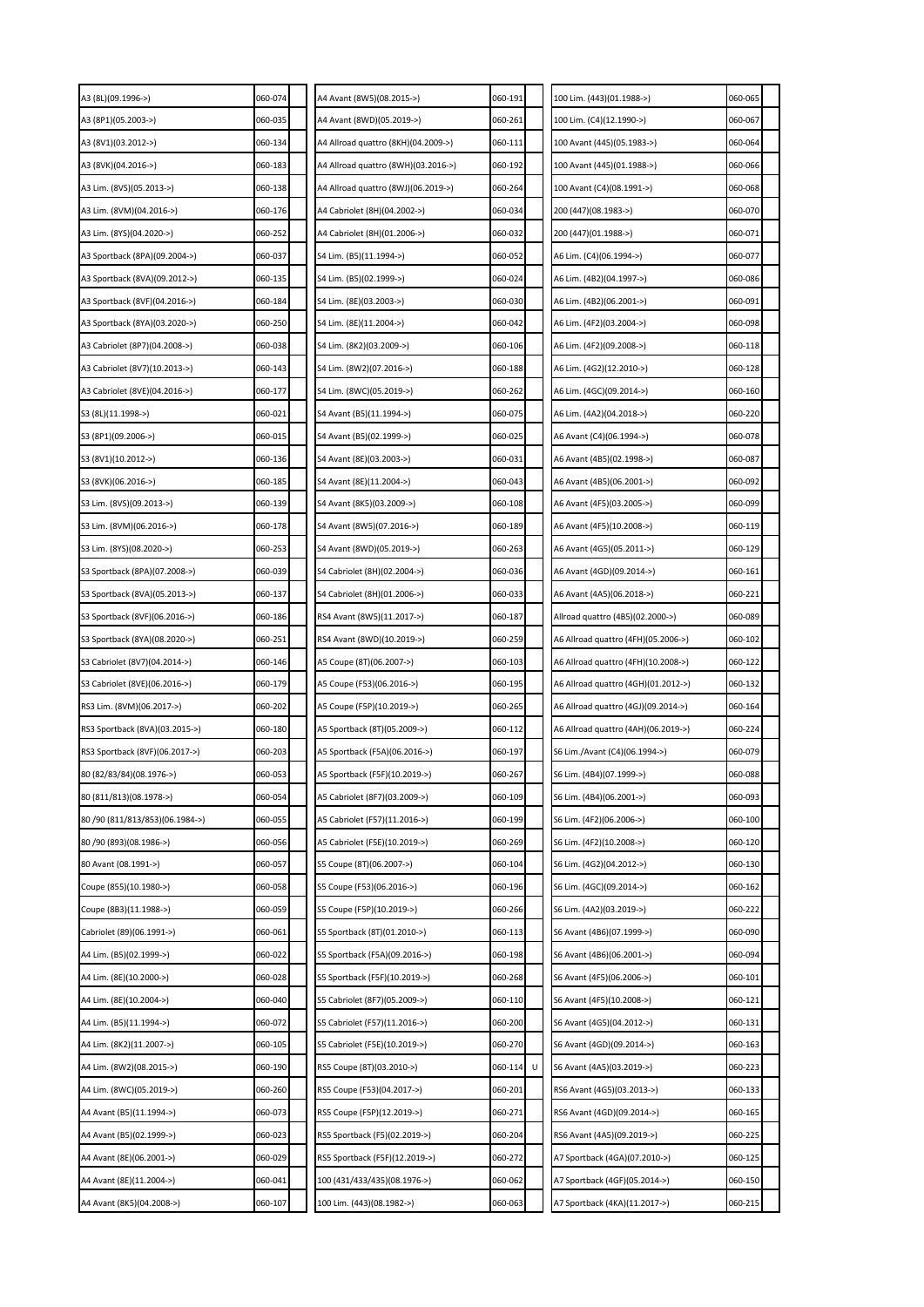| S7 Sportback (4GA)(04.2012->)          | 060-126 | SQ5 (FYB)(01.2017->)                    | 060-154 |   | Baureihe 3 Touring (E46)(1999->)      | 130-052 |   |
|----------------------------------------|---------|-----------------------------------------|---------|---|---------------------------------------|---------|---|
| S7 Sportback (4GF)(05.2014->)          | 060-151 | SQ5 (FYG)(11.2020->)                    | 060-235 |   | Baureihe 3 Touring (E91)(2005->)      | 130-057 |   |
| S7 Sportback (4KA)(03.2019->)          | 060-216 | Q5 Sportback (FYT)(11.2020->)           | 060-236 |   | Baureihe 3 Touring (F31)(2012->)      | 130-141 |   |
| RS7 Sportback (4GA)(07.2013->)         | 060-127 | SQ5 Sportback (FYT)(11.2020->)          | 060-237 |   | Baureihe 3 Touring (F31)(2015->)      | 130-143 |   |
| RS7 Sportback (4GF)(07.2014->)         | 060-152 | Q7 (4L)(09.2005->)                      | 060-050 |   | Baureihe 3 Touring (G21)(2019->)      | 130-146 |   |
| RS7 Sportback (4KA)(09.2019->)         | 060-217 | Q7 (4MB)(03.2015->)                     | 060-175 |   | Baureihe 3 Coupe (E36)(1992->)        | 130-013 |   |
| A8 (D2)(06.1994->)                     | 060-082 | Q7 (4MG)(07.2019->)                     | 060-238 |   | Baureihe 3 Coupe (E46)(1999->)        | 130-050 |   |
| A8 (D2)(10.1998->)                     | 060-083 | SQ7 (4MB)(05.2016->)                    | 060-174 |   | Baureihe 3 Coupe (E92)(2006->)        | 130-058 |   |
| A8 (4E)(11.2002->)                     | 060-048 | SQ7 (4MG)(08.2019->)                    | 060-239 |   | Baureihe M3 Coupe (E46)(2000->)       | 130-506 |   |
| A8 (4H2/4H8)(11.2009->)                | 060-046 | Q8 (4MN)(07.2018->)                     | 060-240 |   | Baureihe M3 Coupe (E92)(2007->)       | 130-509 |   |
| A8 (4HC/4HL)(11.2013->)                | 060-141 | SQ8 (4MN)(06.2019->)                    | 060-241 |   | Baureihe 3 Cabrio (E36)(1993->)       | 130-015 |   |
| A8 (4N2/4N8)(10.2017->)                | 060-210 | RS Q8 (4MN)(08.2019->)                  | 060-242 |   | Baureihe 3 Cabrio (E46)(2000->)       | 130-054 |   |
| S8 (D2)(08.1996->)                     | 060-085 | e-tron (GEN)(01.2019->)                 | 060-205 |   | Baureihe 3 Cabrio (E93)(2006->)       | 130-059 |   |
| S8 (D2)(05.1999->)                     | 060-084 | e-tron Sportback (GEA)(11.2019->)       | 060-212 |   | Baureihe M3 Cabrio (E46)(2001->)      | 130-507 |   |
| S8 (4E)(06.2006->)                     | 060-049 | e-tron GT (F83)(02.2021->)              | 060-218 |   | Baureihe M3 Cabrio (E93)(2008->)      | 130-510 |   |
| S8 (4H2)(04.2012->)                    | 060-047 | e-tron RS GT (F83)(02.2021->)           | 060-219 |   | Baureihe 4 Coupe (F32)(2013->)        | 130-152 |   |
| S8 (4HC)(11.2013->)                    | 060-142 | <b>BMW</b>                              |         | ٧ | Baureihe 4 Coupe (G22)(2020->)        | 130-162 |   |
| S8 (4N2)(02.2019->)                    | 060-211 | Baureihe 1 Lim. (E81/E87)(2004->)       | 130-085 |   | Baureihe 4 Gran Coupe (F36)(2014->)   | 130-154 |   |
| TT Coupe/Roadster (8N3/8N9)(10.1998->) | 060-076 | Baureihe 1 Lim. 3-trg. (F21)(2012->)    | 130-131 |   | Baureihe 4 Gran Coupe (G26)(2021->)   | 130-164 |   |
| TT Coupe/Roadster (8J3/8J9)(09.2006->) | 060-019 | Baureihe 1 Lim. 3-trg. (F21)(2015->)    | 130-132 |   | Baureihe 4 Cabrio (F33)(2013->)       | 130-153 |   |
| TT Coupe (FV3)(10.2014->)              | 060-147 | Baureihe 1 Lim. 5-trg. (F20)(2011->)    | 130-130 |   | Baureihe 4 Cabrio (G23)(2020->)       | 130-163 |   |
| TT Coupe (FVP)(12.2018->)              | 060-166 | Baureihe 1 Lim. 5-trg. (F20)(2015->)    | 130-133 |   | Baureihe M4 Coupe (F82)(2014->)       | 130-530 |   |
| TT Roadster (FV9)(10.2014->)           | 060-148 | Baureihe 1 Lim. (F40)(2019->)           | 130-134 |   | Baureihe M4 Coupe (G82)(2020->)       | 130-532 |   |
| TT Roadster (FVR)(12.2018->)           | 060-167 | Baureihe 1 Coupe (E82)(2007->)          | 130-086 |   | Baureihe M4 Cabrio (F83)(2014->)      | 130-531 |   |
| TT RS Coupe (FVP)(12.2018->)           | 060-208 | Baureihe 1 M Coupe (E82)(2011->)        | 130-480 |   | Baureihe M4 Cabrio G83 (2021->)       | 130-533 | U |
| TT RS Roadster (FVR)(12.2018->)        | 060-209 | Baureihe 1 Cabrio (E88)(2007->)         | 130-088 |   | Baureihe 5 (E12)(1974->)              | 130-005 |   |
| R8 Coupe (423)(04.2007->)              | 060-014 | Baureihe 2 Coupe (F22)(2013->)          | 130-157 |   | Baureihe 5 (E28)(1981->)              | 130-006 |   |
| R8 Coupe (4S3)(05.2015->)              | 060-182 | Baureihe M2 Coupe (F87)(2015->)         | 130-490 |   | Baureihe 5 Lim. (E34)(1988->)         | 130-018 |   |
| R8 Spyder (429)(02.2010->)             | 060-027 | Baureihe 2 Cabrio (F23)(2014->)         | 130-158 |   | Baureihe 5 Lim. (E39)(1995->)         | 130-022 |   |
| R8 Spyder (4S9)(07.2016->)             | 060-181 | Baureihe 2 Coupe (G42)(2021->)          | 130-167 | U | Baureihe 5 Lim. (E60)(2003->)         | 130-065 |   |
| R8 Coupe (4SP)(02.2019->)              | 060-206 | Baureihe 2 Gran Coupe (F44)(2019->)     | 130-161 |   | Baureihe 5 Lim. (F10)(2010->)         | 130-110 |   |
| R8 Spyder (4SR)(02.2019->)             | 060-207 | Baureihe 2 Active Tourer (F45)(2014->)  | 130-159 |   | Baureihe 5 Lim. (G30)(06.2017->)      | 130-112 |   |
| Q2 (GAB)(07.2016->)                    | 060-193 | Baureihe 2 Gran Tourer (F46)(2015->)    | 130-160 |   | Baureihe M5 Lim. (E60)(2004->)        | 130-548 |   |
| Q2 (GAG)(08.2020->)                    | 060-273 | Baureihe 3 (E21)(1975->)                | 130-003 |   | Baureihe M5 Lim. (F10)(2011->)        | 130-550 |   |
| SQ2 (GAB)(12.2018->)                   | 060-194 | Baureihe 3 Lim. (E30)(1982->)           | 130-004 |   | Baureihe M5 Lim. (F90)(2017->)        | 130-551 |   |
| SQ2 (GAG)(11.2020->)                   | 060-274 | Baureihe 3 Lim. (E36)(1990->)           | 130-012 |   | Baureihe 5 Gran Turismo (F07)(2009->) | 130-101 |   |
| Q3 (8UB)(06.2011->)                    | 060-123 | Baureihe 3 Lim. (E46)(1998->)           | 130-046 |   | Baureihe 5 Touring (E34)(1991->)      | 130-020 |   |
| Q3 (8UG)(11.2014->)                    | 060-170 | Baureihe 3 Lim. (E90)(2004->)           | 130-056 |   | Baureihe 5 Touring (E39)(1997->)      | 130-024 |   |
| Q3 (F3B)(11.2018->)                    | 060-230 | Baureihe 3 Lim. (F30)(2011->)           | 130-140 |   | Baureihe 5 Touring (E61)(2004->)      | 130-066 |   |
| RS Q3 (8UB)(08.2013->)                 | 060-140 | Baureihe 3 Lim. (F30N)(09.2015->)       | 130-142 |   | Baureihe 5 Touring (F11)(2010->)      | 130-111 |   |
| RS Q3 (8UG)(12.2014->)                 | 060-171 | Baureihe 3 Lim. (G20)(2018->)           | 130-145 |   | Baureihe 5 Touring (G31)(2017->)      | 130-113 |   |
| RS Q3 (F3B)(10.2019->)                 | 060-231 | Baureihe M3 Lim. (E90)(2007->)          | 130-508 |   | Baureihe M5 Touring (E61)(2007->)     | 130-549 |   |
| Q3 Sportback (F3N)(08.2019->)          | 060-232 | Baureihe M3 Lim. (F80)(2014->)          | 130-511 |   | Baureihe 6 Coupe (E63)(2003->)        | 130-075 |   |
| RS Q3 Sportback (F3N)(10.2019->)       | 060-233 | Baureihe M3 Lim. (F80)(2015->)          | 130-512 |   | Baureihe 6 Coupe (F13)(2011->)        | 130-118 |   |
| Q4 e-tron (F4B)(04.2021->)             | 060-275 | Baureihe M3 Lim. (G80)(2020->)          | 130-513 |   | Baureihe M6 Coupe (E63)(2005->)       | 130-565 |   |
| Q4 e-tron Sportback (F4N)(06.2021->)   | 060-276 | Baureihe 3 Compact (E36)(1994->)        | 130-014 |   | Baureihe M6 Coupe (F13)(2015->)       | 130-567 |   |
| Q5 (8R)(11.2008->)                     | 060-011 | Baureihe 3 Compact (E46)(2001->)        | 130-055 |   | Baureihe 6 Gran Coupe (F06)(2012->)   | 130-117 |   |
| Q5 (FYB)(10.2016->)                    | 060-153 | Baureihe 3 Gran Turismo (F34)(2013->)   | 130-144 |   | Baureihe M6 Gran Coupe (F06)(2013->)  | 130-569 |   |
| Q5 (FYG)(06.2020->)                    | 060-234 | Baureihe 3 Touring/Cabrio (E30)(1985->) | 130-007 |   | Baureihe 6 Gran Turismo (G32)(2017->) | 130-116 |   |
| SQ5 (8R)(12.2012->)                    | 060-006 | Baureihe 3 Touring (E36)(1995->)        | 130-037 |   | Baureihe 6 Cabrio (E64)(2004->)       | 130-076 |   |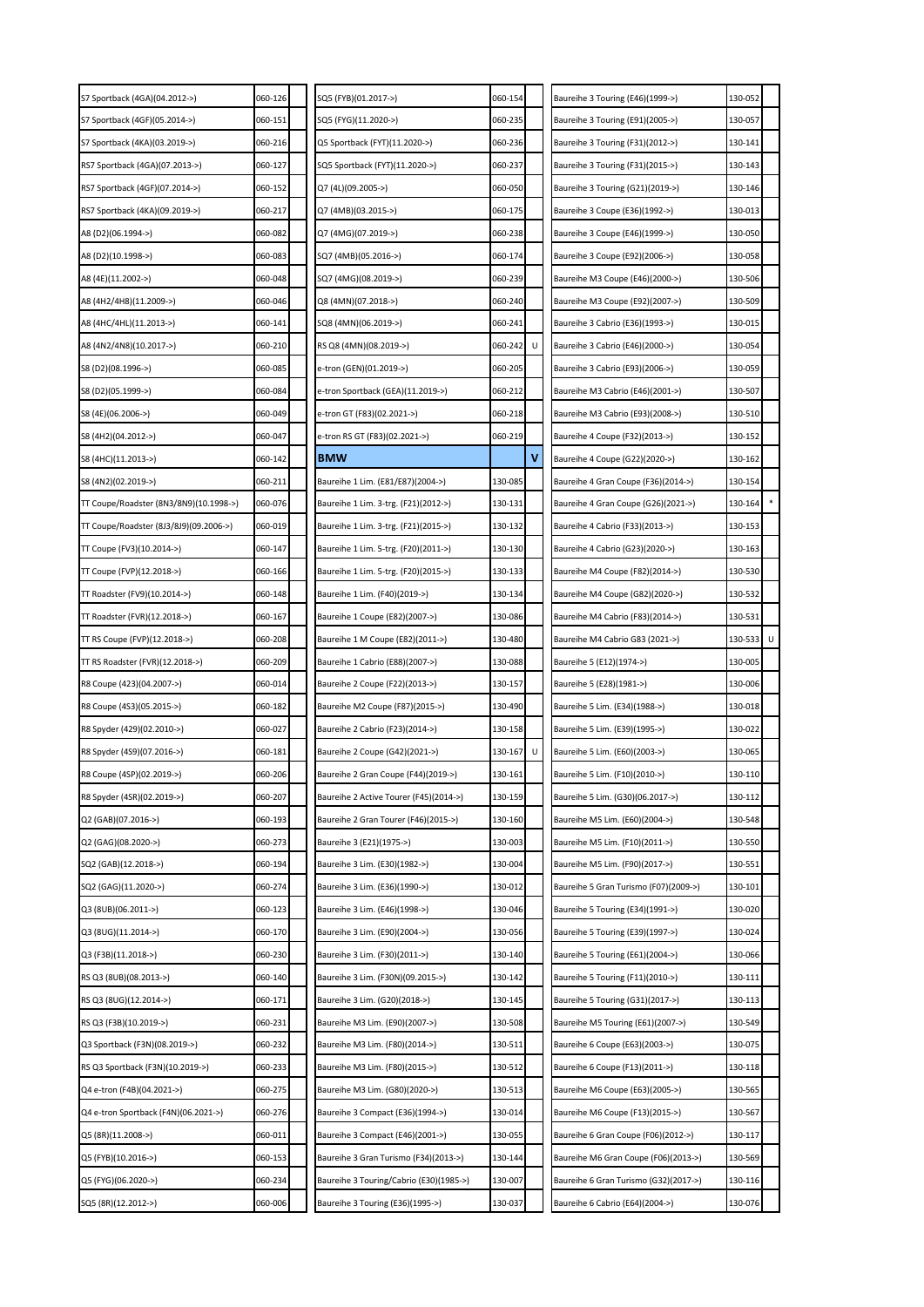| Baureihe 6 Cabrio (F12)(2011->)      | 130-119      | Baureihe X7 (G07)(10.2018->)          | 130-048 |   | Grand Voyager (RT)(2008->)         | 170-061 |        |
|--------------------------------------|--------------|---------------------------------------|---------|---|------------------------------------|---------|--------|
| Baureihe M6 Cabrio (E64)(2006->)     | 130-566      | Baureihe i3 (I01)(2013->)             | 130-300 |   | Citroën                            |         | v      |
| Baureihe M6 Cabrio (F12)(2012->)     | 130-568      | Baureihe i4 Gran Coupe (G26E)(2021->) | 130-170 | U | C-ZERO (08.2010->)                 | 190-059 |        |
| Baureihe 7 (E23)(1977->)             | 130-010      | Baureihe i8 Coupe (112)(2014->)       | 130-308 |   | E-Mehari (01.2016->)               | 190-100 | $\ast$ |
| Baureihe 7 (E32)(1986->)             | 130-011      | Baureihe i8 Roadster (I15)(03.2018->) | 130-310 |   | AX (03.1987->)                     | 190-005 |        |
| Baureihe 7 (E38)(1994->)             | 130-030      | Cadillac                              |         | ٧ | Saxo (03.1996->)                   | 190-007 |        |
| Baureihe 7 (E65/E66)(2001->)         | 130-060      | ATS (2012->)                          | 150-021 |   | Saxo (09.1999->)                   | 190-008 |        |
| Baureihe 7 (F01/F02/F04)(2008->)     | 130-061      | CTS (2014->)                          | 150-034 |   | C1 (05.2005->)                     | 190-087 |        |
| Baureihe 7 Lim (G11/G12)(2015->)     | 130-062      | SRX (2010->)                          | 150-079 |   | $C1 (03.2014-)$                    | 190-089 |        |
| Baureihe 8 (E31)(1990->)             | 130-017      | Escalade GMT900 (2007->)              | 150-086 |   | C1 Airscape (03.2014->)            | 190-091 |        |
| Baureihe 8 Coupe (G15)(2018->)       | 130-025      | Escalade GMT K2XL (2015->)            | 150-087 |   | C2 (06.2003->)                     | 190-024 |        |
| Baureihe 8 Gran Coupe (G16)(2019->)  | 130-027      | <b>Chevrolet</b>                      |         | ٧ | C3 (04.2002->)                     | 190-053 |        |
| Baureihe 8 Cabrio (G14)(2018->)      | 130-026      | Matiz (2004->2005)                    | 160-018 |   | C3 (09.2009->)                     | 190-064 |        |
| Baureihe M8 Coupe (F92)(2019->)      | 130-572      | Matiz (2005->)                        | 160-019 |   | C3 (08.2016->)                     | 190-065 |        |
| Baureihe M8 Gran Coupe (F93)(2020->) | 130-574      | Spark (2009->)                        | 160-010 |   | C3 Aircross (08.2017->)            | 190-066 |        |
| Baureihe M8 Cabrio (F91)(2019->)     | 130-573      | Kalos (2005->)                        | 160-020 |   | C3 Pluriel (05.2003->)             | 190-029 |        |
| Baureihe Z3 Coupe (E36)(1998->)      | 130-093      | Aveo Lim. (2006->)                    | 160-050 |   | C3 Picasso (12.2008->)             | 190-063 |        |
| Baureihe Z3 Roadster (E36)(1996->)   | 130-091      | Aveo Schrägheck (2008->2011)          | 160-051 |   | DS3 (09.2009->)                    | 190-057 |        |
| Baureihe Z4 Coupe (E86)(2006->)      | 130-096      | Aveo Lim. (2011->)                    | 160-053 |   | DS3 Cabrio (01.2013->)             | 190-058 |        |
| Baureihe Z4 M Coupe (E86)(2006->)    | 130-613      | Aveo Schrägheck (2011->)              | 160-052 |   | ZX (08.1991->)                     | 190-017 |        |
| Baureihe Z4 Roadster (E85)(2002->)   | 130-094      | Lacetti (2005->)                      | 160-006 |   | ZX Break (08.1991->)               | 190-018 |        |
| Baureihe Z4 Roadster (E89)(2009->)   | 130-098      | Nubira Lim. (2005->)                  | 160-012 |   | Xsara Lim. (07.1997->)             | 190-045 |        |
| Baureihe Z4 Roadster (G29)(2018->)   | 130-100      | Nubira Wagon (2005->)                 | 160-013 |   | Xsara Break (07.1997->)            | 190-046 |        |
| Baureihe Z4 M Roadster (E85)(2006->) | 130-612      | Cruze (2009->)                        | 160-080 |   | Xsara Coupe (07.1997->)            | 190-047 |        |
| Baureihe Z8 (E52)(2000->)            | 130-095      | Cruze Hatchback (2011->)              | 160-085 |   | Xsara Picasso (10.1999->)          | 190-044 |        |
| Baureihe X1 (E84)(2009->)            | 130-102      | Cruze Station Wagon (2012->)          | 160-087 |   | C4 Lim. (06.2004->)                | 190-081 |        |
| Baureihe X1 (F48)(2015->)            | 130-103      | Evanda (2005->)                       | 160-016 |   | C4 Lim. (08.2010->)                | 190-071 |        |
| Baureihe X2 (F39)(11.2017->)         | 130-099      | Epica (2006->)                        | 160-070 |   | C4 Lim. (09.2020->)                | 190-073 |        |
| Baureihe X3 (E83)(09.2003->)         | 130-070      | Trax (2013->)                         | 160-058 |   | C4 Coupe (06.2004->)               | 190-080 |        |
| Baureihe X3 (F25)(09.2010->)         | 130-105      | Captiva (2006->)                      | 160-060 |   | C4 Cactus (05.2014->)              | 190-072 |        |
| Baureihe X3 (G01)(12.2017->)         | 130-106      | Rezzo (2005->)                        | 160-030 |   | C4 Aircross (04.2012->)            | 190-070 |        |
| Baureihe X3 M (F97)(2019->)          | 130-575      | Orlando (2011->)                      | 160-035 |   | C4 Picasso (02.2007->)             | 190-083 |        |
| Baureihe iX3 (G08)(07.2020->)        | 130-333      | Chrysler                              |         | ۷ | C4 Grand Picasso (10.2006->)       | 190-082 |        |
| Baureihe X4 (F26)(2014->)            | 130-107      | Neon PL (1994->)                      | 170-019 |   | C4 Picasso/Spacetourer (05.2013->) | 190-068 |        |
| Baureihe X4 (G02)(04.2018->)         | 130-108      | Neon PL (2000->)                      | 170-018 |   | C4 Grand Picasso/Spacetourer       |         |        |
| Baureihe X4 M (F98)(2019->)          | 130-577      | PT Cruiser (2000->)                   | 170-050 |   | $(07.2013 -)$                      | 190-069 |        |
| Baureihe X5 (E53)(2000->)            | 130-045      | PT Cruiser Cabrio (2004->)            | 170-051 |   | C-Elysée (11.2012->)               | 190-085 |        |
| Baureihe X5 (E70)(2006->)            | 130-040      | Stratus Lim. (JA)(1994->)             | 170-021 |   | DS4 (03.2011->)                    | 190-075 |        |
| Baureihe X5 (F15)(2013->)            | 130-150      | Stratus Cabrio (JX)(1994->)           | 170-022 |   | BX Lim. (02.1983->08.1988)         | 190-020 |        |
| Baureihe X5 (G05)(08.2018->)         | 130-151      | Sebring Lim. (JR41)(2001->)           | 170-023 |   | BX Lim. (09.1988->)                | 190-022 |        |
| Baureihe X5 M (E70)(2009->)          | 130-580      | Sebring Cabrio (JR27)(2001->)         | 170-024 |   | BX Break (09.1985->08.1988)        | 190-021 |        |
| Baureihe X5 M (F85)(2015->)          | 130-581      | Crossfire (2003->)                    | 170-039 |   | BX Break (09.1988->)               | 190-023 |        |
| Baureihe X5 M (F95)(2019->)          | 130-582      | Crossfire Cabrio (2004->)             | 170-038 |   | Xantia Lim. (03.1993->)            | 190-040 |        |
| Baureihe iX (I20)(07.2021->)         | 130-350<br>U | Vision LH (1993->)                    | 170-020 |   | Xantia Lim. (01.1998->)            | 190-042 |        |
| Baureihe X6 (E71/E72)(2007->)        | 130-043      | 300M (LR)(1998->)                     | 170-035 |   | Xantia Break (08.1995->)           | 190-041 |        |
| Baureihe X6 (F16)(2014->)            | 130-044      | 300C (LE/LX)(2004->)                  | 170-036 |   | Xantia Break (01.1998->)           | 190-043 |        |
| Baureihe X6 (G06)(2019->)            | 130-042      | 300C Touring (LE/LX)(2004->)          | 170-037 |   | C5 Lim. (03.2001->)                | 190-051 |        |
| Baureihe X6 M (E71)(2009->)          | 130-590      | Voyager (ES)(1987->)                  | 170-011 |   | C5 Lim. (10.2004->)                | 190-094 |        |
| Baureihe X6 M (F86)(2014->)          | 130-591      | Voyager (GS/ GH)(1996->)              | 170-012 |   | C5 Lim. (04.2008->)                | 190-092 |        |
| Baureihe X6 M (F96)(2019->)          | 130-592      | Voyager (RG)(2001->)                  | 170-060 |   | C5 Break (03.2001->)               | 190-052 |        |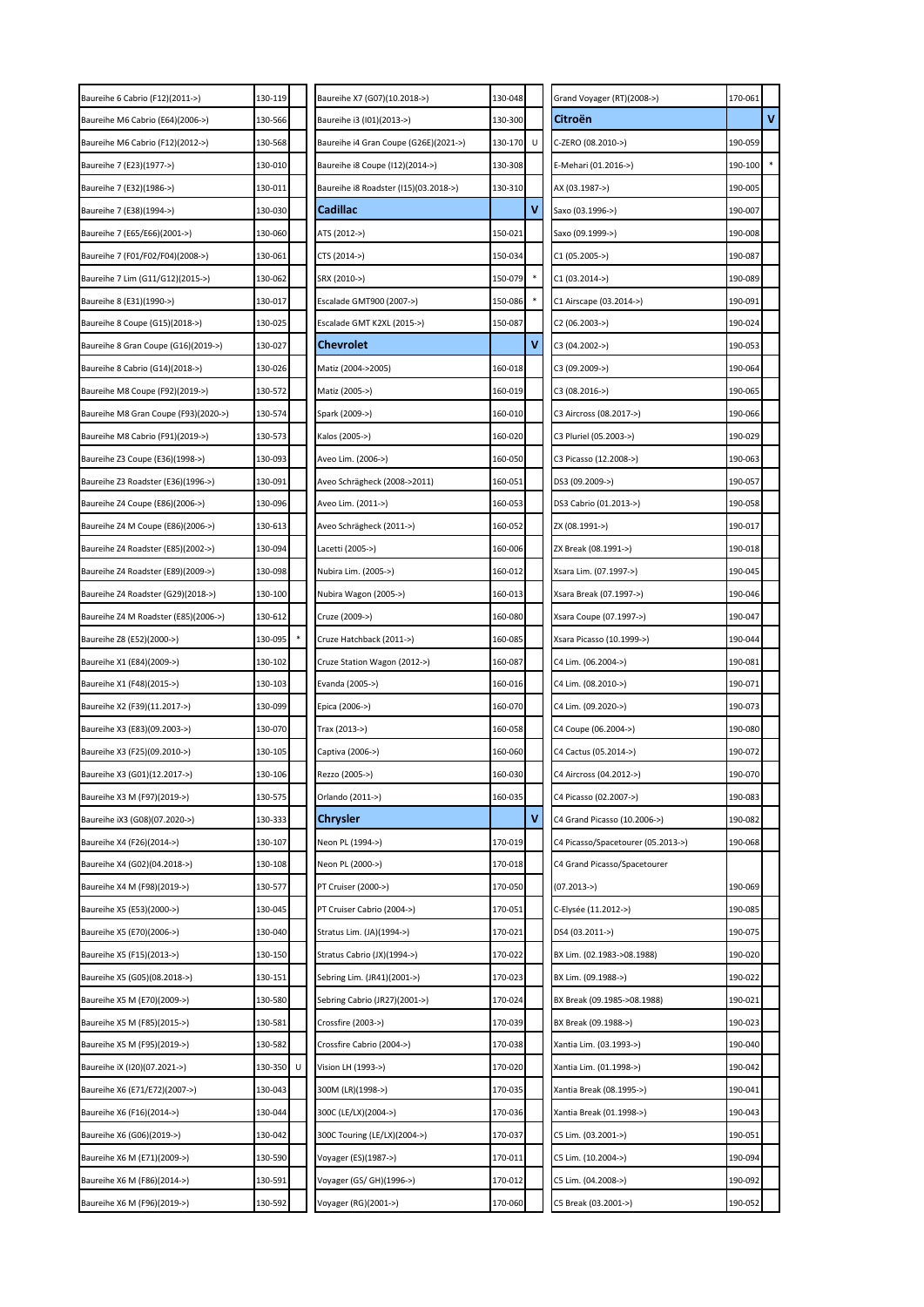| 190-095<br>C5 Break (10.2004->)               |   | Lodgy (04.2012->)          | 194-020 |   | Seicento (187)(1998->)             | 280-012 |  |
|-----------------------------------------------|---|----------------------------|---------|---|------------------------------------|---------|--|
| 190-093<br>C5 Tourer (04.2008->)              |   | Daewoo                     |         |   | Panda (141)(1980->)                | 280-005 |  |
| C5 Aircross (10.2017->)<br>190-105            |   | Matiz (1997->)             | 195-018 |   | Panda (169)(09.2003->)             | 280-060 |  |
| DS5 (09.2011->)<br>190-077                    |   | Nexia (1995->)             | 195-004 |   | Panda (319)(2012->)                | 280-061 |  |
| CX Lim. (07.1985->)<br>190-030                |   | Lanos (1997->)             | 195-005 |   | 500 Lim. (150)(2007->)             | 280-068 |  |
| CX Break (07.1985->)<br>190-031               |   | Kalos (2002->)             | 195-020 |   | 500 Cabrio (150)(2009->)           | 280-069 |  |
| XM Lim. (10.1989->)<br>190-035                |   | Espero (1995->)            | 195-008 |   | 500X (334)(2014->)                 | 280-063 |  |
| 190-037<br>XM Lim. (07.1994->)                |   | Nubira Lim. (1997->)       | 195-010 |   | 500L (330)(2012->)                 | 280-067 |  |
| XM Break (10.1989->)<br>190-036               |   | Nubira Wagon (1997->)      | 195-011 |   | 500L Living (351)(2013->)          | 280-066 |  |
| 190-038<br>XM Break (07.1994->)               |   | Nubira Lim. (2003->)       | 195-012 |   | 500L Wagon (351)(2017->)           | 280-071 |  |
| C6 (09.2005->)<br>190-088                     |   | Leganza (1997->)           | 195-015 |   | 127 (1977->)                       | 280-002 |  |
| 190-032<br>Evasion (06.1994->)                |   | Evanda (2003->)            | 195-016 |   | Uno (146)(08.1983->)               | 280-007 |  |
| C8 (08.2002->)<br>190-039                     |   | Rezzo (2001->)             | 195-030 |   | Uno (146)(11.1989->)               | 280-008 |  |
| C-Crosser (05.2007->)<br>190-090              |   | Daihatsu                   |         |   | Palio Weekend (178)(1997->)        | 280-022 |  |
| 190-060<br>Nemo (03.2008->)                   |   | Cuore (L201)(1990->1995)   | 210-002 |   | Punto Lim. (176)(09.1993->)        | 280-013 |  |
| C 15 (02.1985->)<br>190-011                   |   | Cuore (L501)(1995->1999)   | 210-003 |   | Punto Lim. (176)(04.1997->)        | 280-016 |  |
| 190-012<br>Berlingo (08.1996->)               |   | Cuore (L701)(1999->2003)   | 210-005 |   | Punto Lim. (188)(09.1999->)        | 280-055 |  |
| Berlingo (10.2002->)<br>190-019               |   | Cuore (L251)(2003->)       | 210-006 |   | Punto Lim. (188)(02.2002->)        | 280-056 |  |
| Berlingo Kasten (06.2008->)<br>190-061        |   | Cuore (L276)(2007->)       | 210-007 |   | Punto Lim. (188)(06.2003->)        | 280-057 |  |
| 190-062<br>Berlingo Kombi (06.2008->)         |   | Sirion (M1)(1998->2002)    | 210-035 |   | Punto (199)(2012->)                | 280-076 |  |
| 190-078<br>Berlingo Kasten (09.2018->)        |   | Sirion (M1)(2002->2005)    | 210-037 |   | Grande Punto (199)(2005->)         | 280-074 |  |
| 190-079<br>Berlingo (07.2018->)               |   | Sirion (M3)(2005->)        | 210-038 |   | Punto Cabrio (176)(03.1994->)      | 280-014 |  |
| 190-033<br>Jumpy (10.1995->)                  |   | Charade (G200)(1993->2000) | 210-012 |   | Punto Evo (199)(2009->)            | 280-075 |  |
| 190-034<br>Jumpy (11.2003->)                  |   | Charade (XP9F)(2011->)     | 210-013 |   | Grande Punto Van (299)(2005->)     | 280-081 |  |
| 190-096<br>Jumpy (01.2007->)                  |   | Applause (A101)(2000->)    | 210-025 |   | Linea (110)(2007->)                | 280-072 |  |
| Jumpy Kasten (05.2016->)<br>190-097           |   | Move (L6)(1997->1999)      | 210-030 |   | Ritmo (09.1978->1983)              | 280-009 |  |
| 190-098<br>Jumpy Kombi (06.2016->)            | U | Move (L9)(1999->2002)      | 210-032 |   | Ritmo (1983->)                     | 280-010 |  |
| Spacetourer (06.2016->)<br>190-099            |   | Gran Move (G3)(1997->2002) | 210-031 |   | Tipo (160)(1988->)                 | 280-011 |  |
| <b>Cupra</b>                                  | ٧ | YRV (M2)(2000->2006)       | 210-036 |   | Bravo (182)(06.1995->)             | 280-040 |  |
| Leon (KL1)(09.2020->)<br>189-013              |   | Materia (M4)(2007->)       | 210-017 |   | Bravo (198)(03.2007->)             | 280-044 |  |
| Leon Sportstourer (KL8)(09.2020->)<br>189-014 |   | Rocky (F73/78)(1993->2001) | 210-057 |   | Brava (182)(1995->)                | 280-041 |  |
| 189-010<br>Formentor (KM7)(08.2020->)         |   | Terios (J100)(1997->2006)  | 210-059 |   | Stilo (192)(2001->)                | 280-042 |  |
| 189-005<br>Ateca (KH7)(09.2018->)             |   | Terios (J2)(2006->)        | 210-060 |   | Stilo Multi Wagon (192)(2003->)    | 280-043 |  |
| Ateca (KHP)(08.2020->)<br>189-006             |   | Feroza (F300)(1989->1997)  | 210-052 |   | Tipo Hatchback (357)(2016->)       | 280-116 |  |
| 189-022<br>Born (K11)(09.2021->)              |   | Dodge                      |         | ۷ | Tipo Lim. (356)(2016->)            | 280-115 |  |
| Dacia                                         | V | Caliber (PM)(2006->)       | 230-005 |   | Tipo Kombi (357)(2016->)           | 280-117 |  |
| 194-021<br>Spring Electric (2021->)           |   | DS                         |         | ٧ | Regata Lim./Weekend (1983->)       | 280-018 |  |
| 194-004<br>Sandero (06.2008->)                |   | $3(02.2016-)$              | 235-030 |   | Tempra Lim. (159)(1990->)          | 280-025 |  |
| Sandero II (10.2012->)<br>194-005             |   | 3 Cabrio (02.2016->)       | 235-031 |   | Tempra Station Wagon (159)(1990->) | 280-026 |  |
| 194-025<br>Sandero III (10.2020->)            |   | 3 Crossback (01.2019->)    | 235-032 |   | Marea Lim. (185)(1996->)           | 280-027 |  |
| Logan (05.2005->)<br>194-001                  |   | 4 (09.2015->)              | 235-040 |   | Marea Weekend (185)(08.1996->)     | 280-028 |  |
| Logan II (11.2012->)<br>194-011               |   | 4 (06.2021->)              | 235-041 | U | Marea Weekend (185)(12.2001->)     | 280-029 |  |
| Logan MCV Kombi (12.2006->)<br>194-002        |   | 5 (04.2015->)              | 235-050 |   | Croma (154)(05.1986->)             | 280-020 |  |
| Logan MCV II Kombi (2013->)<br>194-013        |   | 7 Crossback (11.2017->)    | 235-070 |   | Croma (194)(06.2005->)             | 280-070 |  |
| Logan Express (01.2009->)<br>194-018          |   | $9(01.2021 - )$            | 235-090 |   | Coupe (175)(1994->)                | 280-030 |  |
|                                               |   |                            |         |   |                                    |         |  |
| Logan Pickup (01.2009->)<br>194-012           |   | <b>Fiat</b>                |         | ۷ | Barchetta (183)(05.1995->)         | 280-049 |  |
| 194-008<br>Duster I (03.2010->)               |   | 500 e Cabrio (332)(2020->) | 280-123 |   | Barchetta (183)(06.2003->)         | 280-059 |  |
| Duster II (01.2018->)<br>194-009              |   | 500 e Lim. (332)(2020->)   | 280-122 |   | 124 Spider (348)(2016->)           | 280-118 |  |
| Dokker (11.2012->)<br>194-006                 |   | 126 (126)(1977->)          | 280-001 |   | Multipla (186)(01.1999->)          | 280-038 |  |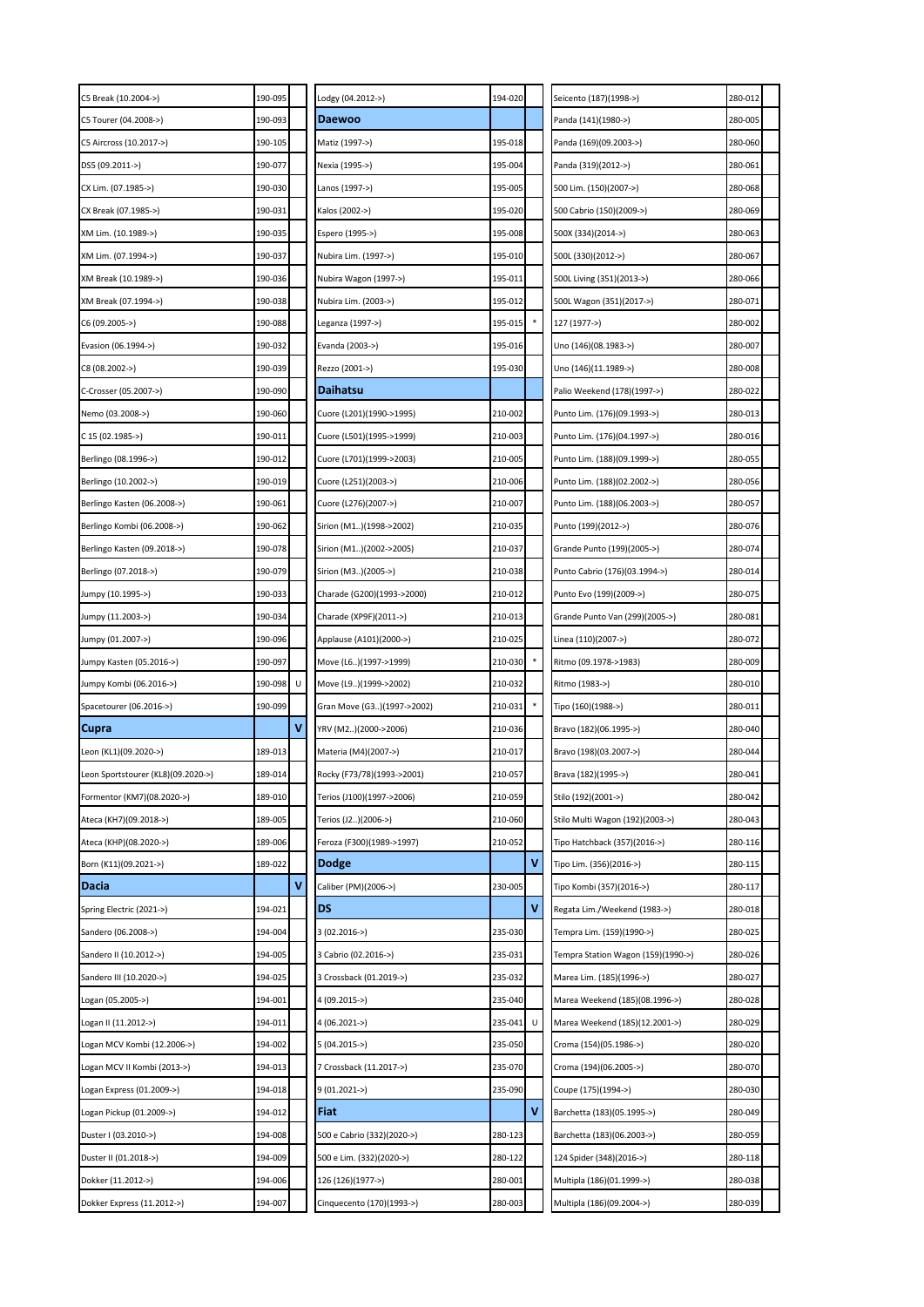| Ulysse (121)(06.1994->)                 | 280-032 | Focus Lim. (CB8)(2010->)         | 285-094 | Maverick (ML)(08.1993->)                | 285-085   |   |
|-----------------------------------------|---------|----------------------------------|---------|-----------------------------------------|-----------|---|
| Ulysse (179)(09.2002->)                 | 280-031 | Focus Lim. (CEW)(2014->)         | 285-150 | Maverick (NL)(06.1996->)                | 285-084   |   |
| Scudo (222)(11.1995->)                  | 280-033 | Focus Lim. (CGE)(2018->)         | 285-152 | Maverick (TM1)(01.2001->)               | 285-086   |   |
| Sedici (189)(2006->)                    | 280-064 | Focus Turnier (CAK)(1998->)      | 285-071 | Kuga (CBV)(2008->)                      | 285-100   |   |
| Fiorino (255)(01.1994->)                | 280-036 | Focus Turnier (CAP)(09.2004->)   | 285-069 | Kuga (CBS)(2013->)                      | 285-101   |   |
| Strada (278)(1999->)                    | 280-023 | Focus Turnier (CB4)(2008->)      | 285-093 | Kuga (2020->)                           | 285-102   |   |
| Fiorino (225)(2008->)                   | 280-090 | Focus Turnier (CB8)(2010->)      | 285-095 | Explorer (10.1992->)                    | 285-087   |   |
| Idea (135)(2004->)                      | 280-065 | Focus Turnier (CEW)(2014->)      | 285-151 | Explorer (CTW)(2020->)                  | 285-218   |   |
| Qubo (300)(2008->)                      | 280-091 | Focus Turnier (CGE)(2018->)      | 285-153 | Ranger (ER)(03.1999->)                  | 285-088   |   |
| Strada (278)(2011->)                    | 280-024 | Focus Cabrio (CA5)(2006->)       | 285-067 | Ranger (EQ)(07.2002->)                  | 285-089   |   |
| Freemont (345)(2011->)                  | 280-101 | Taunus (1976->)                  | 285-015 | Ranger (ET)(08.2006->)                  | 285-090   |   |
| Fullback (10.2015->)                    | 280-110 | Sierra Lim. (1982->)             | 285-020 | Ranger (ES)(2009->)                     | 285-091   |   |
| Doblo (119)(01.2001->)                  | 280-047 | Sierra Lim. (1987->)             | 285-021 | Ranger (TKE)(2011->)                    | 285-096   |   |
| Doblo (119)(08.2005->)                  | 280-077 | Sierra Turnier (1982->)          | 285-080 | EcoSport (CBW)(2013->)                  | 285-127   |   |
| Doblo (152)(2010->)                     | 280-096 | Sierra Turnier (1987->)          | 285-081 | EcoSport (CR6)(2017->)                  | 285-129   |   |
| Doblo (152)(12.2014->)                  | 280-105 | Mondeo Lim./Turnier (FD)(1993->) | 285-023 | Edge (CDQ)(2015->)                      | 285-180   |   |
| Doblo Cargo (223)(01.2001->)            | 280-048 | Mondeo Lim. (GD)(1997->)         | 285-024 | Fiesta Courier (1996->)                 | 285-017   |   |
| Doblo Cargo (08.2005->)                 | 280-078 | Mondeo Lim. (GE)(2000->)         | 285-061 | Fiesta Courier (DX)(2000->)             | 285-048   |   |
| Doblo Cargo / Pritsche (263)(2010->)    | 280-097 | Mondeo Turnier (GD)(1997->)      | 285-026 | Escort Express (1986->)                 | 285-006   |   |
| Doblo Cargo / Pritsche (263)(12.2014->) | 280-106 | Mondeo Lim. (CA2)(2007->)        | 285-063 | Escort Express (1991->)                 | 285-035   |   |
| Scudo (222)(01.2004->)                  | 280-037 | Mondeo Lim. (CNG)(2014->)        | 285-160 | Escort Express (1995->)                 | 285-034   |   |
| Scudo Kasten (272)(10.2006->)           | 280-093 | Mondeo Turnier (GE)(2000->)      | 285-062 | Transit Connect (TC7)(2002->)           | 285-041   |   |
| Scudo Kombi (272)(10.2006->)            | 280-094 | Mondeo Turnier (CA2)(2007->)     | 285-064 | Transit Connect (CHC)(2013->)           | 285-139   |   |
| Ford                                    | v       | Mondeo Turnier (CNG)(2014->)     | 285-161 | Transit Courier (C4A)(2013->)           | 285-138   |   |
| Ka (CCQ)(09.1996->)                     | 285-027 | Granada Lim./Turnier (1978->)    | 285-040 | Tourneo Connect (TC7)(2002->)           | 285-043   |   |
|                                         |         |                                  |         |                                         |           |   |
| Ka (CCU)(2008->)                        | 285-110 | Scorpio (1985->)                 | 285-050 | Tourneo Connect (CHC)(2013->)           | 285-140   |   |
| KA+ (CDU)(2016->)                       | 285-111 | Scorpio Lim./Turnier (1992->)    | 285-055 | Tourneo Courier (C4A)(2013->)           | 285-137   |   |
| Streetka (CCS)(01.2003->)               | 285-025 | Scorpio Lim./Turnier (1995->)    | 285-060 | Grand Tourneo Connect (2013->)          | 285-141   |   |
| Fiesta Lim./Express (1976->)            | 285-001 | Puma (CCE)(06.1997->)            | 285-029 | Genesis                                 |           |   |
| Fiesta Lim./Courier (1989->)            | 285-002 | Puma (2019->)                    | 285-122 | G70 (IK)(09.2021->)                     | 296-005 U |   |
| Fiesta Lim. (1996->)                    | 285-018 | Capri (1978->)                   | 285-030 | G80 (RG3)(05.2021->)                    | 296-030   |   |
| Fiesta Lim. (DX)(2000->)                | 285-047 | Probe (1993->)                   | 285-036 | Honda                                   |           | V |
| Fiesta (CBK)(2002->)                    | 285-045 | Cougar (MC)(1998->)              | 285-065 | HR-V (08.2021->)                        | 340-106   | U |
| Fiesta (CB1)(2008->)                    | 285-120 | Mustang (CZG)(2015->)            | 285-170 | Jazz (GD1/5)(01.2002->)                 | 340-006   |   |
| Fiesta (CCN)(2012->)                    | 285-125 | Mustang Mach-E (2020->)          | 285-171 | Jazz (GG)(09.2008->)                    | 340-087   |   |
| Fiesta (CE1)(2017->)                    | 285-132 | Fusion (CBK)(2002->)             | 285-049 | Jazz (GK)(08.2015->02.2021)             | 340-080   |   |
| Escort Lim./Turn./Cab./Express (1981->) | 285-005 | B-Max (CB2)(2012->)              | 285-130 | Jazz (GR)(04.2020->)                    | 340-081   |   |
| Escort Lim. (1986->)                    | 285-007 | Focus C-MAX (CAP)(2003->2007)    | 285-072 | Logo (GA3)(01.1999->)                   | 340-075   |   |
| Escort Turnier (1986->)                 | 285-008 | C-Max (CB3)(2007->2010)          | 285-073 | e (09.2019->)                           | 340-110   |   |
| Escort Lim./Turnier (1991->)            | 285-013 | C-Max (CB7)(2010->)              | 285-135 | Civic Lim. 3-/4-/5-trg.                 |           |   |
| Escort Lim./Turnier (1995->)            | 285-032 | C-Max (CEU)(2015->)              | 285-145 | (EC/ED)(09.1987->)                      | 340-012   |   |
| Escort Cabrio (1986->)                  | 285-009 | Grand C-Max (CB7)(2010->)        | 285-136 | Civic Lim. 3-/4-trg. (EG/EH)(10.1991->) | 340-013   |   |
| Escort Cabrio (1991->)                  | 285-014 | Grand C-Max (CEU)(2015->)        | 285-146 | Civic Lim. 3-/4-trg. (EJ/EK)(09.1995->) | 340-017   |   |
| Escort Cabrio (1995->)                  | 285-033 | S-Max (CA1)(2006->)              | 285-076 | Civic Lim. 3-trg. (EP)(07.2001->)       | 340-043   |   |
| Orion (1983->)                          | 285-010 | S-Max (CDR)(2015->)              | 285-175 | Civic Lim. 3-trg. (FN)(01.2007->)       | 340-038   |   |
| Orion (1986->)                          | 285-011 | Galaxy (VX)(06.1995->)           | 285-077 | Civic Lim. 4-trg. (FD)(04.2006->)       | 340-036   |   |
| Orion (1991->)                          | 285-012 | Galaxy (VY)(2000->)              | 285-078 | Civic Lim. 4-trg. (FB)(06.2012->)       | 340-092   |   |
| Focus Lim. (CAK)(1998->)                | 285-070 | Galaxy (CA1)(2006->)             | 285-079 | Civic Lim. 4-trg.                       |           |   |
| Focus Lim. (CAP)(08.2004->)             | 285-068 | Galaxy (CDR)(2015->)             | 285-177 | (FC)(04.2016->12.2020)                  | 340-094   |   |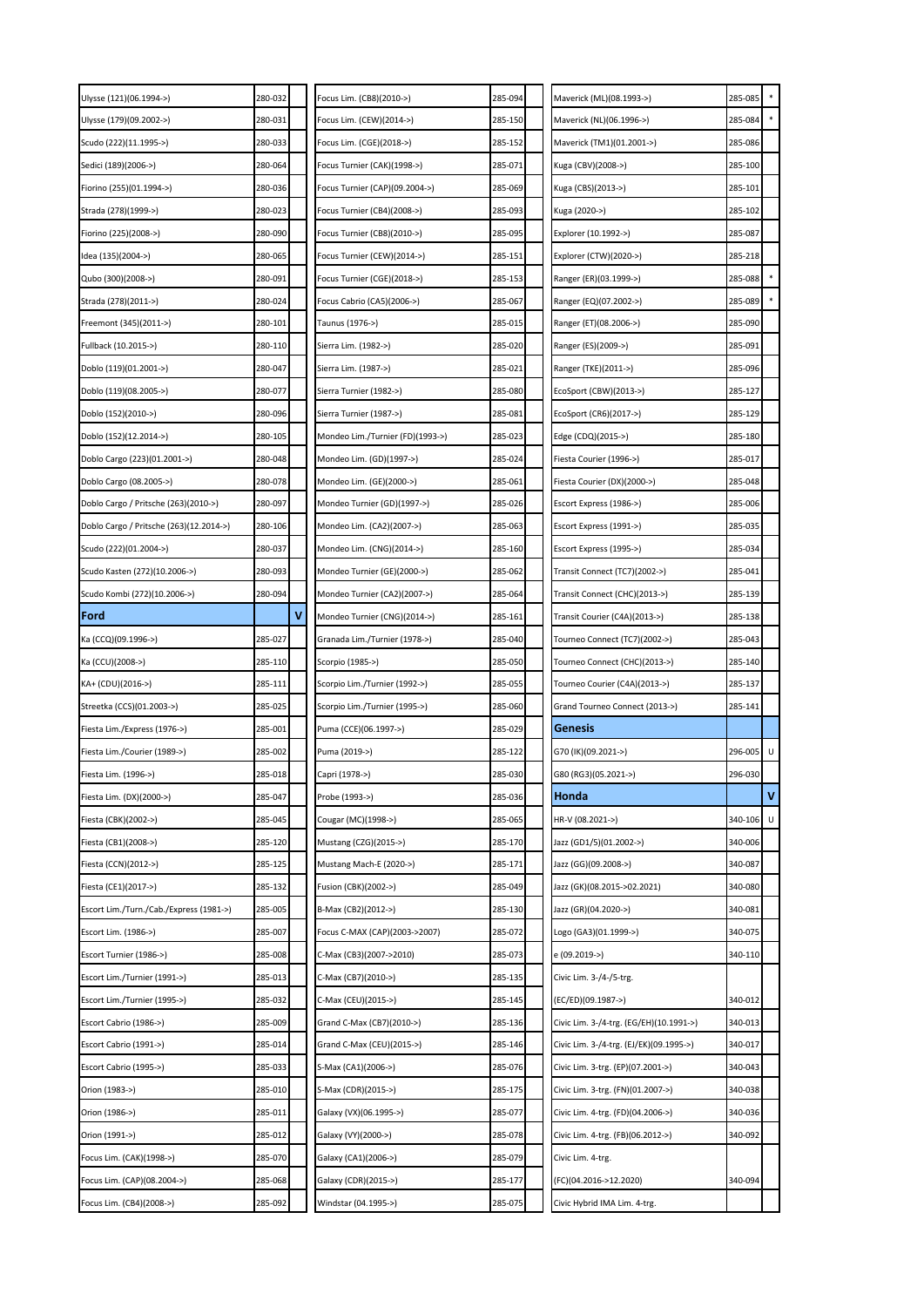| (ES)(01.2004->)                      | 340-035 |   | i10 (IA)(10.2013->)           | 345-049 | Pony (X2)(1992->)              | 345-002 |             |
|--------------------------------------|---------|---|-------------------------------|---------|--------------------------------|---------|-------------|
| Civic Hybrid Lim. 4-trg.             |         |   | i10 (AC3)(01.2020->)          | 345-061 | Grand Santa Fe (NC)(2013->)    | 345-095 |             |
| (FD3)(03.2006->)                     | 340-039 |   | i20 (PB)(01.2009->)           | 345-047 | Terracan (HP)(2001->)          | 345-082 |             |
| Civic Lim. 5-trg. (MA/MB)(01.1995->) | 340-014 |   | i20 (PB)(05.2012->)           | 345-046 | Ioniq (2016->)                 | 345-120 |             |
| Civic Lim. 5-trg. (EU)(01.2001->)    | 340-044 |   | i20 (GB)(11.2014->)           | 345-055 | loniq 5 (05.2021->)            | 345-125 |             |
| Civic Lim. 5-trg. (FK)(09.2005->)    | 340-037 |   | i20 (BC3)(08.2020->)          | 345-062 | Nexo (FL)(2018->)              | 345-097 |             |
| Civic Lim. 5-trg. (FK)(01.2012->)    | 340-091 |   | i20 Coupe (GB)(04.2015->)     | 345-057 | Infiniti                       |         |             |
| Civic Lim. 5-trg. (FK)(01.2017->)    | 340-095 |   | i20 Active (GB)(12.2015->)    | 345-059 | Q30 (2015->)                   | 357-023 |             |
| Civic Aerodeck (MB/MC)(04.1998->)    | 340-018 |   | i30 (FD)(06.2007->)           | 345-034 | Q50 (V37)(2013->)              | 357-013 |             |
| Civic Tourer (FK)(01.2014->)         | 340-093 |   | i30 (GD)(03.2012->)           | 345-042 | Q70 (01.2014->)                | 357-041 |             |
| Civic Coupe (EJ6/8)(02.1996->)       | 340-007 |   | i30 (PD)(01.2017->)           | 345-051 | QX30 (04.2016->)               | 357-016 |             |
| Civic Coupe (EM2)(01.2001->)         | 340-045 |   | i30 cw (FD)(02.2008->)        | 345-035 | QX50 (11.2013->)               | 357-021 |             |
| Insight (ZE2)(01.2009->)             | 340-088 |   | i30 cw (GDH)(2012->)          | 345-043 | QX70 (10.2013->)               | 357-031 |             |
| Accord (CB/CC)(10.1989->)            | 340-022 |   | i30 cw (PD)(01.2017->)        | 345-052 | <b>Isuzu</b>                   |         |             |
| Accord Lim. (CC/CE)(10.1992->)       | 340-024 |   | i30 Fastback (PD)(2018->)     | 345-053 | D-Max (2007->)                 | 362-001 |             |
| Accord Lim. (CG7-9/CH1-7)(10.1998->) | 340-028 |   | (30 Coupe (GD)(12.2012->)     | 345-044 | D-Max (2012->)                 | 362-003 |             |
| Accord Lim. (CL/CN)(01.2003->)       | 340-047 |   | i40 (VF)(10.2011->)           | 345-036 | D-Max (2017->)                 | 362-004 |             |
| Accord Lim. (CU)(06.2008->)          | 340-049 |   | i40 cw (VF)(06.2011->)        | 345-037 | <b>Jaguar</b>                  |         | $\mathbf v$ |
| Accord Aerodeck (CE)(04.1994->)      | 340-026 |   | ix20 (JC)(2010->)             | 345-048 | X-Type (06.2001->)             | 380-029 |             |
| Accord Tourer (CN/CM)(01.2003->)     | 340-048 |   | ix35 (EL/LM)(2010->)          | 345-060 | X-Type Estate (01.2004->)      | 380-033 |             |
| Accord Tourer (CW)(09.2008->)        | 340-050 |   | ix55 (EN)(2009->)             | 345-050 | S-Type (03.1999->02.2002)      | 380-028 |             |
| Accord Coupe (CG2/4)(06.1998->)      | 340-029 |   | Lantra Lim. (RD)(1996->)      | 345-009 | S-Type (03.2002->)             | 380-030 |             |
| Legend (KA9)(03.1996->)              | 340-042 |   | Lantra Kombi (RD)(1996->)     | 345-007 | XE (10.2014->)                 | 380-060 |             |
| CRX (EG/EH)(04.1992->)               | 340-053 |   | Lantra Lim. (RD)(1999->)      | 345-015 | XF (01.2008->)                 | 380-035 |             |
| Prelude (BA4)(09.1987->)             | 340-032 |   | Lantra Kombi (RD)(1999->)     | 345-016 | XF Sportbrake (09.2012->)      | 380-036 |             |
| Prelude (BB1/2/3)(01.1992->)         | 340-033 |   | Elantra (XD)(2000->)          | 345-017 | XF (04.2015->)                 | 380-037 |             |
| Prelude (BB6/8/9)(01.1997->)         | 340-034 |   | Elantra (MD)(2011->)          | 345-027 | XF Sportbrake (06.2017->)      | 380-038 |             |
| CR-Z (SZT)(01.2010->)                | 340-054 |   | Sonata (Y3)(1994->)           | 345-011 | XJ (2000->)                    | 380-010 |             |
| S2000 (AP)(11.1999->)                | 340-003 |   | Sonata (EF)(1999->)           | 345-012 | XJ (2003->)                    | 380-011 |             |
| NSX (2016->)                         | 340-063 |   | Sonata (NF)(2005->)           | 345-023 | XJ (2009->)                    | 380-012 |             |
| FR-V (BE)(11.2004->)                 | 340-073 |   | Sonata (YF)(2010->)           | 345-029 | XK8/ XKR Coupe (10.1996->)     | 380-031 |             |
| Shuttle (RA1/3)(05.1995->)           | 340-055 | * | Coupe (RD)(2000->)            | 345-013 | XK8/ XKR Cabriolet (10.1996->) | 380-032 |             |
| Stream (RN1/3)(01.2001->)            | 340-046 |   | Coupe (GK)(2002->)            | 345-014 | XK Coupe / Cabriolet (2006->)  | 380-034 |             |
| HR-V (GH)(01.1999->)                 | 340-071 |   | Veloster (FS)(06.2011->)      | 345-028 | F-TYPE Coupe (04.2013->)       | 380-045 |             |
| HR-V (RU)(08.2015->)                 | 340-105 |   | Genesis Coupe (BK)(09.2009->) | 345-024 | F-TYPE Cabriolet (2013->)      | 380-040 |             |
| CR-V (RD1/3)(01.1997->)              | 340-070 |   | Genesis (DH)(2014->)          | 345-096 | E-PACE (07.2017->)             | 380-047 |             |
| CR-V (RD8)(01.2002->)                | 340-072 |   | Getz (TB)(2002->)             | 345-018 | I-PACE (03.2018->)             | 380-046 |             |
| CR-V (RE)(01.2007->)                 | 340-069 |   | XG (09.1998->)                | 345-090 | F-PACE (09.2015->)             | 380-048 |             |
| CR-V (RE)(11.2012->)                 | 340-068 |   | Grandeur (TG)(2005->)         | 345-091 | Jeep                           |         | $\mathbf v$ |
| CR-V (RW)(07.2017->)                 | 340-066 |   | Matrix (FC)(2001->)           | 345-079 | Compass (M7)(2020->)           | 390-043 |             |
| <b>Hyundai</b>                       |         | ٧ | Trajet (FO)(2000->)           | 345-081 | Renegade (BU)(2014->)          | 390-008 |             |
| Atos (MX)(1998->)                    | 345-020 |   | Kona (OS)(2017->)             | 345-033 | Wrangler (YJ)(1988->)          | 390-010 |             |
| Atos Prime (MX)(2000->)              | 345-021 |   | Tucson (JM)(2004->)           | 345-039 | Wrangler (TJ)(1997->)          | 390-011 |             |
| Atos (EM)(2004->)                    | 345-019 |   | Tucson (TL)(09.2015->)        | 345-065 | Wrangler / Wrangler Unlimited  |         |             |
| Accent (X3)(1995->)                  | 345-003 |   | Tucson (NX)(12.2020->)        | 345-075 | (JK)(2007->)                   | 390-012 |             |
| Accent (X3)(1998->)                  | 345-004 |   | Santa Fe (SM)(2001->)         | 345-040 | Wrangler / Wrangler Unlimited  |         |             |
| Accent (LC)(2000->)                  | 345-022 |   | Santa Fe (CM)(2006->)         | 345-041 | (JL)(2018->)                   | 390-013 |             |
| Accent (MC)(2006->)                  | 345-032 |   | Santa Fe (DM)(2012->)         | 345-092 | Compass (MK)(2006->)           | 390-040 |             |
| Bayon (06.2021->)                    | 345-080 |   | Santa Fe (TM)(2018->)         | 345-094 | Compass (MK)(2011->)           | 390-041 |             |
| i10 (PA)(09.2007->)                  | 345-045 |   | Santa Fe (TM)(10.2020->)      | 345-104 | Compass (MP)(2017->)           | 390-042 |             |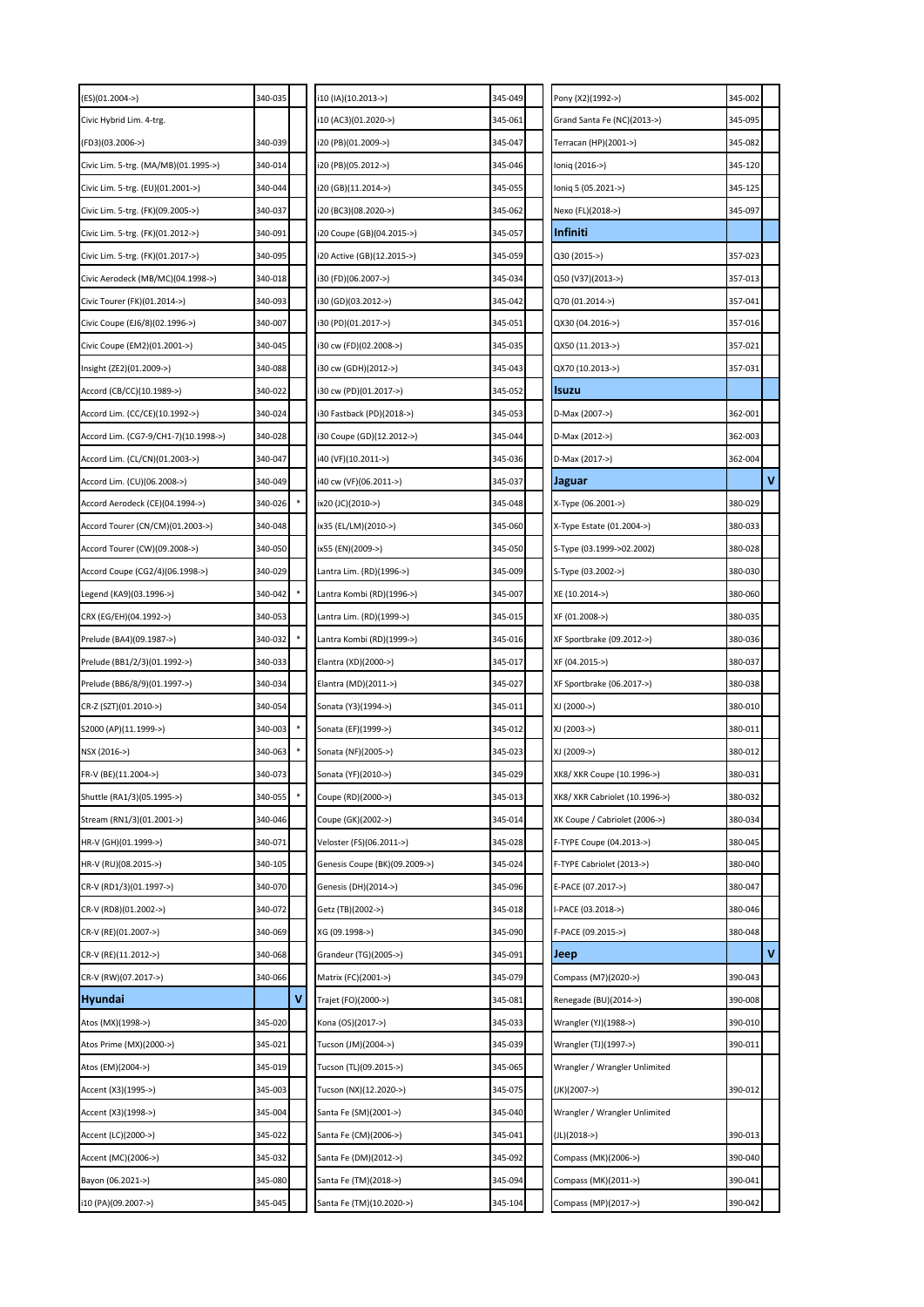| Patriot (MK)(2007->)            | 390-050 | Carnival (2007->)                  | 425-052 |   | Kappa Coupe (1997->)                  | 470-017 |              |
|---------------------------------|---------|------------------------------------|---------|---|---------------------------------------|---------|--------------|
| Cherokee (XJ)(1987->)           | 390-020 | Soul (AM)(2008->)                  | 425-036 |   | Thesis (115)(2002->)                  | 470-045 |              |
| Cherokee (J)(1997->)            | 390-021 | Soul (PS)(2014->)                  | 425-037 |   | Flavia (406)(2012->)                  | 470-049 |              |
| Cherokee (KJ)(2002->)           | 390-022 | e- Soul (2019->)                   | 425-038 |   | Zeta (1995->)                         | 470-019 |              |
| Cherokee (KK)(2008->)           | 390-023 | Stonic (YBCUV)(2017->)             | 425-076 |   | Phedra (180)(2002->)                  | 470-018 |              |
| Cherokee (KL)(2014->)           | 390-024 | Niro (DE)(2016->)                  | 425-042 |   | Voyager (404)(2011->)                 | 470-050 |              |
| Grand Cherokee (ZJ/Z)(1993->)   | 390-030 | Sportage (1994->)                  | 425-030 |   | Land Rover                            |         | $\mathbf{V}$ |
| Grand Cherokee (WJ/WG)(1999->)  | 390-031 | Sportage (KM)(2005->)              | 425-029 |   | Freelander 1 (LN)(->08.2002)          | 730-060 |              |
| Grand Cherokee (WH)(2005->)     | 390-032 | Sportage (SL)(2010->)              | 425-028 |   | Freelander 1 (LN)(09.2002->)          | 730-061 |              |
| Grand Cherokee (WK)(2010->)     | 390-033 | Sportage (QL)(2016->)              | 425-027 |   | Freelander 1 (LN)(11.2003->)          | 730-062 |              |
| Commander (XH/XK)(2006->)       | 390-060 | Sportage (NQ5)(2021->)             | 425-031 |   | Freelander 2 (LN)(01.2007->)          | 730-063 |              |
| Kia                             | ٧       | Sorento (BL)(2002->)               | 425-032 |   | Range Rover Evoque (2011->)           | 730-075 |              |
| EV6 (CV)(2021->)                | 425-100 | Sorento (XM)(2009->)               | 425-033 |   | Range Rover Evoque (2018->)           | 730-077 |              |
| Picanto (SA)(2004->)            | 425-015 | Sorento (UM)(01.2015->)            | 425-034 |   | Range Rover Evoque Cabriolet (2015->) | 730-076 |              |
| Picanto (TA)(2011->)            | 425-014 | Sorento (MQ4)(2020->)              | 425-090 |   | Discovery (01.1999->)                 | 730-056 |              |
| Picanto (JA)(2017->)            | 425-013 | Lada                               |         | v | Discovery (06.2002->)                 | 730-057 |              |
| Pride (1995->)                  | 425-002 | Lada (2110/2111/2112/)(01.1999->)  | 460-006 |   | Discovery (08.2004->)                 | 730-040 |              |
| Rio (BC)(2000->)                | 425-003 | Nova (2104/2105/2107)(02.1981->)   | 460-010 |   | Discovery 4 (06.2009->)               | 730-070 |              |
| Rio (JB)(2005->)                | 425-016 | Samara (2108/2109)(07.1986->)      | 460-015 |   | Discovery 5 (10.2016->)               | 730-071 |              |
| Rio (UB)(2011->)                | 425-017 | Forma (21099)(08.1991->)           | 460-017 |   | Discovery Sport (02.2015->)           | 730-065 |              |
| Rio (YB)(2016->)                | 425-019 | Granta (2011->)                    | 460-052 |   | Range Rover Sport (01.2005->)         | 730-049 |              |
| Venga (YN)(2010->)              | 425-039 | Kalina (1117/1118/1119)(09.2006->) | 460-001 |   | Range Rover Sport (2013->)            | 730-048 |              |
| Sephia (1993->)                 | 425-004 | Kalina 2 Fliessheck (2192)(2014->) | 460-002 |   | Range Rover (LM)(01.2002->)           | 730-053 |              |
| Shuma (1997->)                  | 425-010 | Kalina 2 Kombi (2194)(2014->)      | 460-003 |   | Range Rover (01.2013->)               | 730-054 |              |
| Shuma II (SPT)(2000->)          | 425-011 | Priora (2170/2171/2172)(11.2008->) | 460-007 |   | Range Rover Velar (03.2017->)         | 730-080 |              |
| Ceed (ED)(2006->)               | 425-006 | Vesta (2180)(2017->)               | 460-055 |   | Defender (LD)(->09.2002)              | 730-058 |              |
| Ceed (JD)(2012->)               | 425-022 | Vesta SW (2181)(2017->)            | 460-065 |   | Defender (LD)(10.2002->)              | 730-059 |              |
|                                 |         |                                    |         |   |                                       |         |              |
| Ceed (CD)(2018->)               | 425-025 | Vesta SW Cross (2181)(2017->)      | 460-067 |   | Defender (L663)(09.2019->)            | 730-085 |              |
| Ceed Sportswagon (ED)(2007->)   | 425-009 | Niva (2121/21213/21214/21215/2131) | 460-051 |   | Lexus                                 |         | $\mathbf v$  |
| Ceed Sportswagon (JD)(2012->)   | 425-023 | Taiga (2013->)                     | 460-060 |   | CT (ZWA10)(2010->)                    | 487-010 |              |
| Ceed Sportswagon (CD)(2018->)   | 425-026 | Taiga 5-trg. (2018->)              | 460-062 |   | IS 200 (GXE10)(12.1998->)             | 487-020 |              |
| ProCeed (ED)(2008->)            | 425-021 | Lancia                             |         | ٧ | IS 300 (JCE10)(2002->)                | 487-023 |              |
| ProCeed (JD)(2013->)            | 425-024 | Y 10 (1985->)                      | 470-003 |   | IS (DS2/IS2)(2005->)                  | 487-025 |              |
| ProCeed (CD)(2018->)            | 425-084 | Y (11.1995->)                      | 470-002 |   | IS 250C (GSE20)(2009->)               | 487-021 |              |
| XCeed (2019->)                  | 425-087 | Ypsilon (101)(09.2003->)           | 470-030 |   | IS (AVE30/GSE30)(2013->)              | 487-030 |              |
| Cerato (LD)(2004->)             | 425-005 | Ypsilon (402)(2011->)              | 470-031 |   | ES (XZ10)(2018->)                     | 487-053 |              |
| Cerato Coupe (TD)(2010->)       | 425-063 | Musa (184)(2004->)                 | 470-035 |   | GS 300 (JZS147)(1993->)               | 487-040 |              |
| Clarus (1996->)                 | 425-008 | Musa (184)(10.2007->)              | 470-036 |   | GS 300 (JZS160)(1998->)               | 487-042 |              |
| Magentis (MS)(2001->)           | 425-045 | Delta (1980->)                     | 470-005 |   | GS 430 (UZS161)(2000->)               | 487-044 |              |
| Magentis (MG)(2006->)           | 425-044 | Delta (1994->)                     | 470-004 |   | GS (GS/US/WS19)(2005->)               | 487-046 |              |
| Optima (TF)(2012->)             | 425-049 | Delta (181)(2008->)                | 470-040 |   | GS (LS10)(2012->)                     | 487-060 |              |
| Optima (JF)(2015->)             | 425-048 | Prisma (1983->)                    | 470-007 |   | LS 400 (UCF10)(1990->)                | 487-085 |              |
| Optima Sportswagon (JF)(2016->) | 425-047 | Dedra Lim. (1990->)                | 470-006 |   | LS 400 (UCF20)(1995->)                | 487-086 |              |
| Stinger (CK)(2017->)            | 425-080 | Dedra Station Wagon (1994->)       | 470-026 |   | LS 430 (UCF30)(2001->)                | 487-088 |              |
| Opirus (GH)(2003->)             | 425-046 | Lybra Lim. (1999->)                | 470-020 |   | LS (USF4/UVF4)(12.2006->)             | 487-090 |              |
| Carens (RS)(2003->)             | 425-056 | Lybra Station Wagon (1999->)       | 470-021 |   | LS (USF50)(12.2017->)                 | 487-091 |              |
| Carens (UN)(2007->)             | 425-057 | Thema (1985->)                     | 470-013 |   | LC Coupe (Z10)(06.2017->)             | 487-096 |              |
| Carens (RP)(2013->)             | 425-058 | Thema (405)(2011->)                | 470-046 |   | UX (ZA10)(2018->)                     | 487-105 |              |
| Carnival (1999->)               | 425-050 | Kappa Lim. (1995->)                | 470-015 |   | NX 300h (AZ10)(07.2014->)             | 487-110 |              |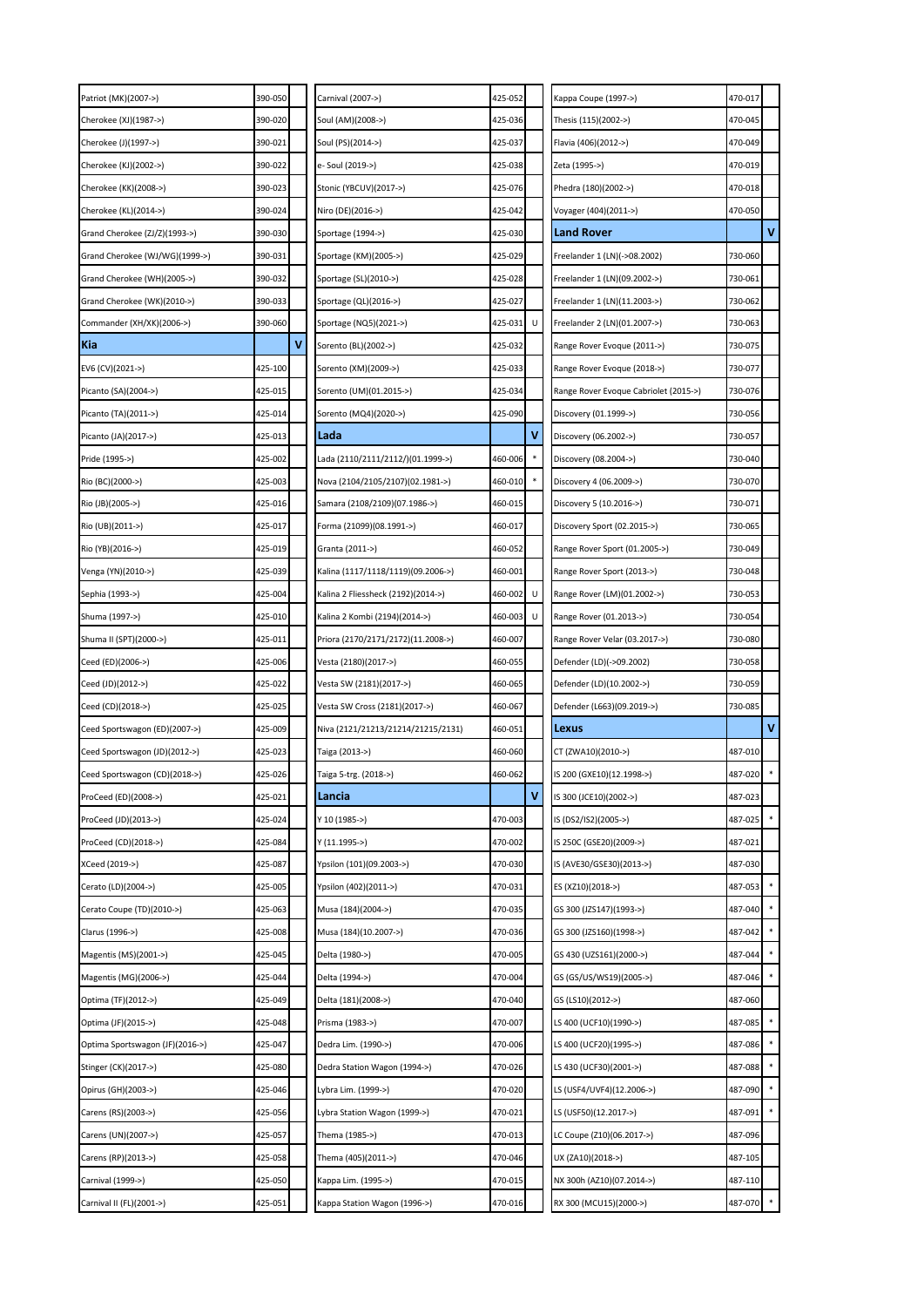| RX 300 (MCU35)(2003->)                  | 487-071 |   | CX-5 (KE)(2012->)                      | 550-077 |   | CLK Cabrio (BM 209)(02.2003->)         | 570-035 |  |
|-----------------------------------------|---------|---|----------------------------------------|---------|---|----------------------------------------|---------|--|
| RX (MCU/GSU/MHU3)(2005->)               | 487-073 |   | CX-5 (KF)(09.2017->)                   | 550-079 |   | Strich Acht Lim. (BM 114)(01.1972->)   | 570-002 |  |
| RX (GGL1/GYL1)(2009->)                  | 487-075 |   | CX-7 (ER)(02.2006->)                   | 550-076 |   | Lim./ Coupe (BM 123)(01.1976->)        | 570-004 |  |
| RX (AGL20)(2015->)                      | 487-077 |   | Premacy (CP)(03.1999->)                | 550-075 |   | E-Klasse Lim. (BM 124)(11.1984->)      | 570-008 |  |
| RC (2014->)                             | 487-028 |   | 5 Lim. (CR)(02.2005->)                 | 550-028 |   | E-Klasse Lim. (BM 124)(10.1992->)      | 570-011 |  |
| Mazda                                   |         | ٧ | 5 (CW)(06.2010->)                      | 550-037 |   | E -Klasse Lim. (BM 210)(05.1995->)     | 570-016 |  |
| 121 (DB)(11.1990->)                     | 550-003 |   | MPV (LW)(06.1999->)                    | 550-096 |   | E -Klasse Lim. (BM 210)(1995->)        | 570-024 |  |
| 121 (ZQ)(01.1996->)                     | 550-004 |   | Tribute (EP)(10.2000->)                | 550-090 |   | E-Klasse Lim. (BM 211)(01.2002->)      | 570-032 |  |
| Demio (DW)(05.1998->)                   | 550-030 |   | B-Serie 4x4 CAB plus (UF)(12.1996->)   | 550-080 |   | E-Klasse Lim. (BM 212)(01.2009->)      | 570-038 |  |
| 2 Lim. (DY)(03.2003->)                  | 550-031 |   | B-Serie (UN)(06.1999->)                | 550-081 |   | E -Klasse Lim. (BM 213)(08.2016->)     | 570-090 |  |
| 2 Lim. (DE)(06.2007->)                  | 550-029 |   | BT-50 (UN)(11.2006->)                  | 550-082 |   | T-Modell (BM 123)(02.1977->)           | 570-005 |  |
| 2 Lim. (DJ)(11.2014->)                  | 550-120 |   | Mercedes-Benz                          |         | ٧ | E-Klasse T-Modell (BM 124)(09.1985->)  | 570-009 |  |
| 323 Lim. (BD1)(11.1980->)               | 550-010 |   | A -Klasse (BM 168)(05.1997->)          | 570-030 |   | E-Klasse T-Modell (BM 124)(10.1992->)  | 570-012 |  |
| 323 Lim./Kombi (BF/BW)(05.1985->)       | 550-011 |   | A -Klasse (BM 169)(06.2004->)          | 570-040 |   | E-Klasse T-Modell (BM 210)(09.1997->)  | 570-017 |  |
| 323 Lim./Kombi (BF2/BW2)(04.1987->)     | 550-012 |   | A -Klasse (BM 176)(06.2012->)          | 570-066 |   | E-Klasse T-Modell (BM 211)(01.2003->)  | 570-033 |  |
| 323 Lim. (BG)(06.1989->)                | 550-014 |   | A -Klasse (BM 177)(03.2018->)          | 570-099 |   | E-Klasse T-Modell (BM 212)(08.2009->)  | 570-039 |  |
| 323 C/F/S Lim. (BA)(04.1994->)          | 550-015 |   | A -Klasse Lim. (BM 177)(08.2018->)     | 570-100 |   | E-Klasse T-Modell (BM 213)(06.2016->)  | 570-091 |  |
| 323 C/F/P/S Lim. (BA)(01.1997->)        | 550-016 |   | CLA-Klasse (BM 117)(03.2013->)         | 570-075 |   | E -Klasse Coupe/Cabrio                 |         |  |
| 323 F/S Lim. (BJ)(05.1998->)            | 550-006 |   | CLA -Klasse (BM 118)(02.2019->)        | 570-101 |   | (BM 124)(12.1986->)                    | 570-010 |  |
| 323 F/S Lim. (BJ)(01.2001->)            | 550-007 |   | CLA-Klasse Shooting Brake              |         |   | E -Klasse Coupe/Cabrio                 |         |  |
| 3 Lim. (BK)(06.2003->)                  | 550-032 |   | (BM 117)(12.2014->)                    | 570-074 |   | (BM 124)(10.1992->)                    | 570-013 |  |
| 3 Lim. (BL)(04.2009->)                  | 550-033 |   | CLA -Klasse Shooting Brake             |         |   | E-Klasse Coupe (BM 207)(05.2009->)     | 570-037 |  |
| 3 Lim. (BM/BN)(07.2013->)               | 550-110 |   | (BM 118)(06.2019->)                    | 570-102 |   | E-Klasse Coupe (BM 238)(12.2016->)     | 570-092 |  |
| 3 Lim. 4-trg. (BP)(01.2019->)           | 550-113 |   | GLA -Klasse (BM 156)(03.2014->)        | 570-076 |   | E-Klasse Cabrio (BM 207)(11.2009->)    | 570-054 |  |
| 3 Lim. 5-trg. (BP)(01.2019->)           | 550-111 |   | GLA -Klasse (BM 247)(02.2020->)        | 570-158 |   | E -Klasse Cabrio (BM 238)(09.2017->)   | 570-093 |  |
| 626 Lim./Coupe (GC)(08.1982->)          | 550-020 |   | B-Klasse (BM 245)(03.2005->)           | 570-041 |   | CLK Coupe (BM 208)(03.1997->)          | 570-018 |  |
| 626 Lim./Coupe/Kombi (GD/GV)(06.1987->) | 550-022 |   | B-Klasse (BM 246)(11.2011->)           | 570-067 |   | CLS (BM 219)(06.2004->)                | 570-045 |  |
| 626 Lim. (GE)(01.1992->)                | 550-024 |   | B -Klasse (BM 242)(12.2012->)          | 570-070 |   | CLS (BM 218)(09.2010->)                | 570-044 |  |
| 626 Lim. (GF)(04.1997->)                | 550-025 |   | B -Klasse (BM 247)(02.2019->)          | 570-105 |   | CLS (BM 257)(04.2018->)                | 570-088 |  |
| 626 Kombi (GW)(01.1998->)               | 550-027 |   | 190 E Lim. (BM 201)(11.1982->)         | 570-007 |   | CLS Shooting Brake (BM 218)(10.2012->) | 570-043 |  |
| Xedos 6 (CA)(01.1992->)                 | 550-070 |   | C -Klasse Lim. (BM 202)(04.1993->)     | 570-027 |   | S-Klasse Lim. (BM 116)(09.1972->)      | 570-003 |  |
| 6 Lim. (GG)(03.2002->)                  | 550-065 |   | C-Klasse Lim. (BM 203)(02.2000->)      | 570-025 |   | S-Klasse Lim./Coupe                    |         |  |
| 6 Lim. (GH)(08.2007->)                  | 550-068 |   | C -Klasse Lim. (BM 204)(01.2007->)     | 570-061 |   | (BM 126)(09.1979->)                    | 570-006 |  |
| 6 Lim. (GJ)(10.2012->)                  | 550-098 |   | C -Klasse Lim. (BM 204)(01.2011->)     | 570-057 |   | S-Klasse Lim. (BM 140)(10.1990->)      | 570-020 |  |
| 6 Kombi (GY)(01.2002->)                 | 550-067 |   | C-Klasse Lim. (BM 205)(03.2014->)      | 570-071 |   | S -Klasse Lim. (BM 220)(07.1998->)     | 570-022 |  |
| 6 Kombi (GH)(12.2007->)                 | 550-069 |   | C -Klasse Lim. (BM 206)(03.2021->)     | 570-106 |   | S-Klasse Lim. (BM 221)(06.2005->)      | 570-046 |  |
| 6 Kombi (GJ)(08.2012->)                 | 550-099 |   | C -Klasse T-Modell (BM 202)(01.1996->) | 570-028 |   | S -Klasse Lim. (BM 222)(05.2013->)     | 570-078 |  |
| 929 Lim./Coupe (HB)(10.1981->)          | 550-035 |   | C -Klasse T-Modell (BM 203)(01.2001->) | 570-026 |   | S -Klasse Lim. (BM 223)(09.2020->)     | 570-110 |  |
| 929 Lim. (HC)(01.1987->)                | 550-036 |   | C -Klasse T-Modell (BM 204)(09.2007->) | 570-062 |   | S-Klasse Maybach Lim.                  |         |  |
| Xedos 9 (TA)(07.1993->)                 | 550-073 |   | C -Klasse T-Modell (BM 204)(01.2011->) | 570-058 |   | (BM 222)(12.2014->)                    | 570-081 |  |
| MX-3 (EC)(05.1991->)                    | 550-050 |   | C -Klasse T-Modell (BM 205)(09.2014->) | 570-072 |   | S-Klasse Coupe (BM 140)(01.1992->)     | 570-021 |  |
| MX-5 (NA)(09.1989->)                    | 550-055 |   | C -Klasse T-Modell (BM 206)(03.2021->) | 570-107 | U | S-Klasse Coupe (BM 217)(07.2014->)     | 570-079 |  |
| MX-5 (NB)(01.1998->)                    | 550-056 |   | C-Klasse Sportcoupe                    |         |   | S-Klasse Cabriolet (BM 217)(12.2015->) | 570-077 |  |
| MX-5 (NC)(07.2005->)                    | 550-057 |   | (BM 203)(10.2000->)                    | 570-029 |   | CL Coupe (BM 215)(08.1999->)           | 570-023 |  |
| MX-5 (ND)(04.2015->)                    | 550-058 |   | CLC -Klasse (BM 203)(04.2008->)        | 570-063 |   | CL - Coupe (BM 216)(07.2006->)         | 570-047 |  |
| MX-6 (GE)(07.1991->)                    | 550-060 |   | C -Klasse Coupe (BM 204)(03.2011->)    | 570-059 |   | SLK Roadster (BM 170)(04.1996->)       | 570-014 |  |
| RX-8 (SE)(04.2003->)                    | 550-048 |   | C -Klasse Coupe (BM 205)(12.2015->)    | 570-073 |   | SLK Roadster (BM 171)(01.2004->)       | 570-036 |  |
| CX-3 (DK)(04.2015->)                    | 550-074 |   | C -Klasse Cabrio (BM 205)(07.2016->)   | 570-086 |   | SLK Roadster (BM 172)(12.2010->)       | 570-048 |  |
| CX-30 (07.2019->)                       | 550-088 |   | CLK Cabrio (BM 208)(04.1998->)         | 570-019 |   | SLC-Klasse Roadster                    |         |  |
| MX-30 (05.2020->)                       | 550-100 |   | CLK Coupe (BM 209)(03.2002->)          | 570-034 |   | (BM 172)(12.2015->)                    | 570-085 |  |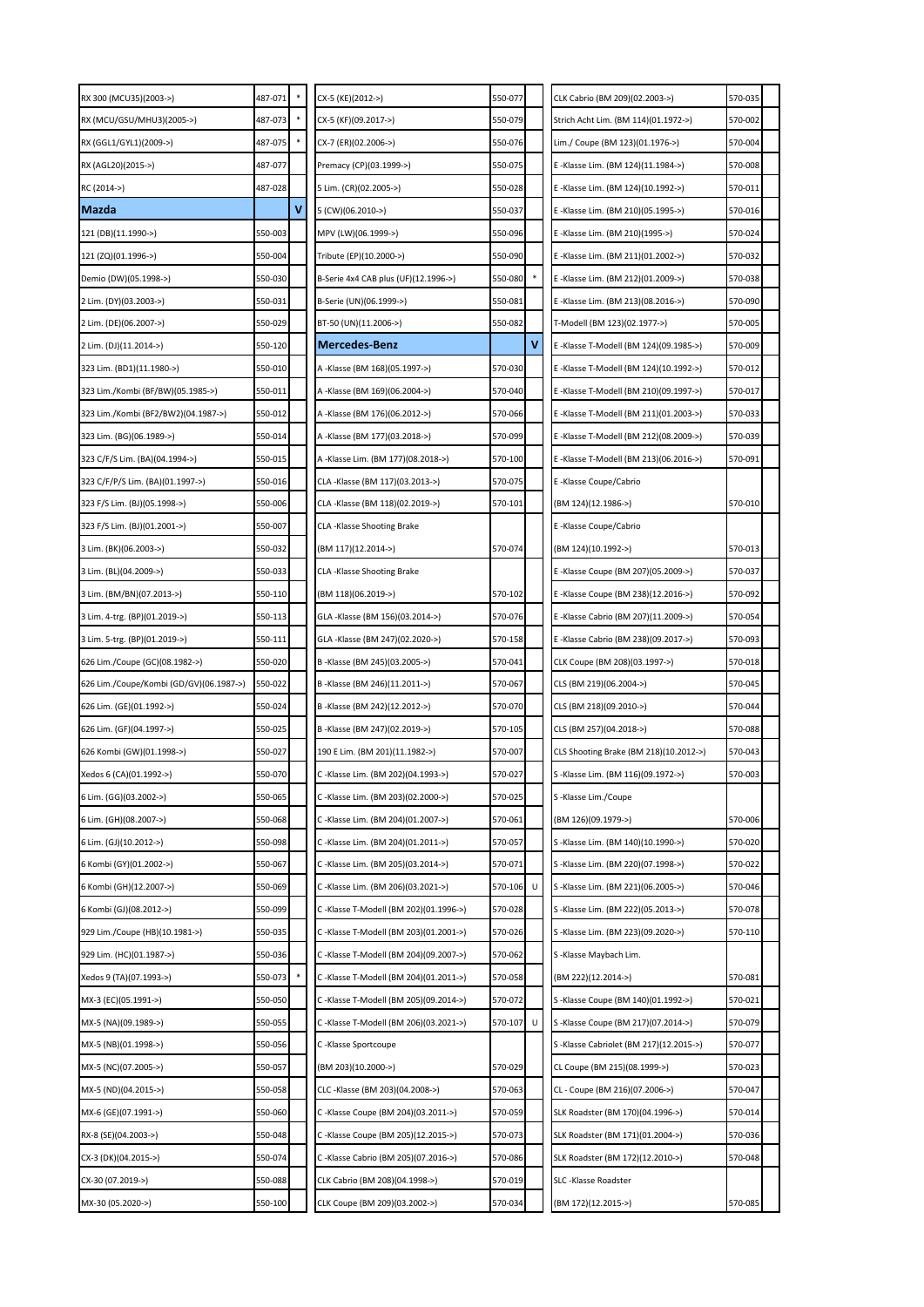| Coupe/Roadster (BM 107)(08.1973->)    | 570-001      | <b>MINI</b>                           |         | ٧ | Space Wagon (N80/N90)(1999->)          | 590-067 |             |
|---------------------------------------|--------------|---------------------------------------|---------|---|----------------------------------------|---------|-------------|
| SL Roadster (BM 129)(04.1993->)       | 570-015      | Mini (R50,R53)(2001->)                | 580-001 |   | Grandis (NA0W)(2004->)                 | 590-079 |             |
| SL Roadster (BM 230)(08.2001->)       | 570-031      | Mini (R56)(2006->)                    | 580-003 |   | ASX (GA0W)(2010->)                     | 590-085 |             |
| SL Roadster (BM 231)(2012->)          | 570-049      | Mini 3-trg. (F56)(2013->)             | 580-011 |   | ASX (GA0)(2019->)                      | 590-089 |             |
| GLB -Klasse (BM 247)(07.2019->)       | 570-159      | Mini 5-trg. (F55)(2014->)             | 580-012 |   | Eclipse Cross (GK0W / GL0W)(01.2018->) | 590-088 |             |
| GLK -Klasse (BM 204)(06.2008->)       | 570-064      | Clubman (R55)(2007->2015)             | 580-005 |   | Outlander (CU0W)(2003->)               | 590-080 |             |
| GLC -Klasse (BM 253)(06.2015->)       | 570-069      | Clubman (F54)(2015->)                 | 580-013 |   | Outlander (CW0)(2007->)                | 590-082 |             |
| GLC -Klasse Coupe (BM 253)(11.2016->) | 570-087      | Countryman (R60)(2010->2016)          | 580-006 |   | Outlander (CW0)(2010->)                | 590-084 |             |
| GLE -Klasse (BM 166)(04.2015->)       | 570-083      | Countryman (F60)(2017->)              | 580-015 |   | Outlander (GF0/GG)(2012->)             | 590-086 |             |
| GLE -Klasse (BM 167)(10.2018->)       | 570-155      | Clubvan (R55)(2012->2015)             | 580-010 |   | Galloper (Hyundai)(->2001)             | 590-063 |             |
| GLE -Klasse Coupe (BM 292)(03.2015->) | 570-082      | Coupé (R58)(2011->2015)               | 580-007 |   | Pajero Pinin (H60/H70)(1999->)         | 590-058 |             |
| GLE -Klasse Coupe (BM 167)(11.2019->) | 570-156      | Paceman (R61)(2012->)                 | 580-009 |   | Pajero (L040)(1984->)                  | 590-051 |             |
| M -KLasse (BM 163)(09.1997->)         | 570-050      | Cabrio (R52)(2004->)                  | 580-002 |   | Pajero (V20/V40)(1992->)               | 590-052 |             |
| M -Klasse (BM 164)(03.2005->)         | 570-055      | Cabrio (R57)(2008->)                  | 580-004 |   | Pajero (V20/V40)(1998->)               | 590-053 |             |
| M -Klasse (BM 166)(06.2011->)         | 570-065      | Cabrio (F57)(2015->)                  | 580-014 |   | Pajero (V60/V70)(2000->)               | 590-059 |             |
| EQA -Klasse (BM 243)(02.2021->)       | 570-188      | Roadster (R59)(2012->)                | 580-008 |   | Pajero (V80/V90)(2007->)               | 590-081 |             |
| EQB -Klasse (BM 243)(11.2021->)       | 570-189      | Mitsubishi                            |         | v | Pajero Sport (K90)(1999->)             | 590-057 |             |
| EQC -Klasse (BM 293)(06.2019->)       | 570-190      | Colt (C10)(1984->)                    | 590-010 |   | L 200 (K70)(1996->)                    | 590-006 |             |
| EQS -Klasse (BM 297)(06.2021->)       | 570-195      | Colt (C50A)(1989->)                   | 590-011 |   | . 200 (КА0/КВ0)(2006->)                | 590-007 |             |
| G -Modell (BM 460 / 461)(01.1979->)   | 570-051      | Colt (CA0A)(1992->)                   | 590-012 |   | L 200 (KK0/KL0)(2015->)                | 590-008 |             |
| G -Modell Station (BM 463)(01.1990->) | 570-052      | Colt (CJ0A)(1996->)                   | 590-013 |   | L 200 (KL0/KJ0)(2019->)                | 590-009 |             |
| G -Modell Station (BM 463)(2018->)    | 570-154      | Colt CZ3 Lim. 3-trg. (Z30)(03.2004->) | 590-016 |   | <b>Nissan</b>                          |         | $\mathbf v$ |
| G -Modell Cabrio (BM 463)(01.1990->)  | 570-053      | Colt CZ3 Lim. 5 (Z30A)(2005->)        | 590-014 |   | Ariya (06.2022->)                      | 225-475 | U           |
| R -Klasse (BM 251)(09.2005->)         | 570-042      | Colt Lim. 3-trg. (Z30)(10.2008->)     | 590-090 |   | Micra (K10)(12.1982->)                 | 225-001 |             |
| GL -Klasse (BM 164)(03.2006->)        | 570-056      | Colt Lim. 5-trg. (Z30)(10.2008->)     | 590-091 |   | Micra (K11)(02.1998->)                 | 225-003 |             |
| GL -Klasse (BM 166)(07.2012->)        | 570-068      | Colt CZC Cabrio (2006->)              | 590-017 |   | Micra (K11)(08.1992->)                 | 225-002 |             |
| GLS -Klasse (BM 166)(11.2015->)       | 570-084      | Space Star (A00)(04.2013->)           | 590-092 |   | Micra (K12E)(11.2002->)                | 225-007 |             |
| GLS -Klasse (BM 167)(03.2019->)       | 570-157      | .ancer Lim. (C60A/C70A)(1989->)       | 590-021 |   | Micra C+C (CK12E)(06.2005->)           | 225-008 |             |
| SLS AMG (BM 197)(11.2009->)           | 570-096<br>U | Lancer Lim./ Kombi (CB0A/W)(1992->)   | 590-022 |   | Micra (K13K/KK)(07.2010->)             | 225-093 |             |
| AMG GT (BM 190)(10.2014->)            | 570-095      | .ancer Lim. (CK0A)(1996->)            | 590-023 |   | Micra (K14)(01.2017->)                 | 225-103 |             |
| AMG GT 4-trg. (BM 290)(12.2018->)     | 570-094      | Lancer Lim./ Kombi (CS0A/W)(2003->)   | 590-024 |   | Pixo (UAO)(03.2009->)                  | 225-009 |             |
| SLR McLaren (BM 199)(01.2007->)       | 570-097<br>U | Lancer Lim. (CY0)(2007->)             | 590-025 |   | Cube (Z12)(08.2009->)                  | 225-047 |             |
| Vaneo Compact Van (BM 414)(10.2001->) | 570-060      | Lancer Sportback (CX0)(10.2008->)     | 590-026 |   | Cherry (N12)(12.1982->)                | 225-006 |             |
| X -Klasse (BM 470)(09.2017->)         | 570-150      | Carisma Lim. 4-trg. (DA0)(1996->)     | 590-037 |   | Note (E11E)(01.2006->)                 | 225-046 |             |
| Citan Kasten (BM 415)(09.2012->)      | 570-151      | Carisma Lim. 4-trg. (DA0)(1998->)     | 590-034 |   | Note (E12)(08.2013->)                  | 225-092 |             |
| Citan Kasten (BM 420)(09.2021->)      | 570-147<br>U | Carisma Lim. 4-trg. (DA0)(2000->)     | 590-032 |   | Kubistar (X76)(07.2003->)              | 225-075 |             |
| Citan Mixto (BM 415)(09.2012->)       | 570-152      | Carisma Lim. 5-trg. (DA0)(1995->)     | 590-036 |   | Sunny (B11)(03.1982->)                 | 225-011 |             |
| Citan Kombi (BM 415)(09.2012->)       | 570-153      | Carisma Lim. 5-trg. (DA0)(1998->)     | 590-033 |   | Sunny Lim. (N13)(08.1986->)            | 225-012 |             |
| Citan Kombi (BM 420)(09.2021->)       | 570-148<br>U | Carisma Lim. 5-trg. (DA0)(2000->)     | 590-031 |   | Sunny Lim. (N14)(10.1990->)            | 225-014 |             |
| <b>MG Rover</b>                       |              | Galant Lim. (E10)(1985->)             | 590-045 |   | Sunny Coupe/Traveller (B12)(08.1986->) | 225-013 |             |
| Mini (1979->12.2000)                  | 070-004      | Galant Lim. (E30)(1988->)             | 590-047 |   | Sunny Traveller (Y10)(11.1990->)       | 225-015 |             |
| Rover 200 (RF)(1996->)                | 070-062      | Galant Lim. (E50)(1993->)             | 590-048 |   | Juke (F15/E)(06.2010->)                | 225-049 |             |
| Rover 25 (RF)(1999->)                 | 070-058      | Galant Lim. (EA0)(1997->)             | 590-038 |   | Juke (F16)(09.2019->)                  | 225-059 |             |
| Rover 400 (RT)(1995->)                | 070-067      | Galant Kombi (EA0)(1997->)            | 590-039 |   | Leaf (ZEO)(12.2011->)                  | 225-090 |             |
| Rover 45 (RT)(2000->)                 | 070-059      | Eclipse (D20)(1991->)                 | 590-075 |   | Leaf (ZE1)(10.2017->)                  | 225-091 |             |
| MG ZS (2001->)                        | 070-072      | Eclipse (D30)(1996->)                 | 590-076 |   | Pulsar (C13M)(07.2014->)               | 225-078 |             |
| Rover 600 (RH)(1993->)                | 070-054      | Space Star (DG0)(1999->)              | 590-069 |   | Almera (N15)(07.1995->)                | 225-016 |             |
| Rover 75 (RJ)(1999->)                 | 070-063      | Space Runner (N10)(1991->)            | 590-068 |   | Almera (N16/E)(01.2000->)              | 225-017 |             |
| Rover 75 Tourer (RJ)(1999->)          | 070-064      | Space Runner (N60)(1999->)            | 590-071 |   | Almera (G15RA)(12.2012->)              | 225-106 |             |
| MGF (RD)                              | 070-006      | Space Wagon (N30/N40)(1991->)         | 590-066 |   | Almera Tino (V10M)(05.2000->)          | 225-048 |             |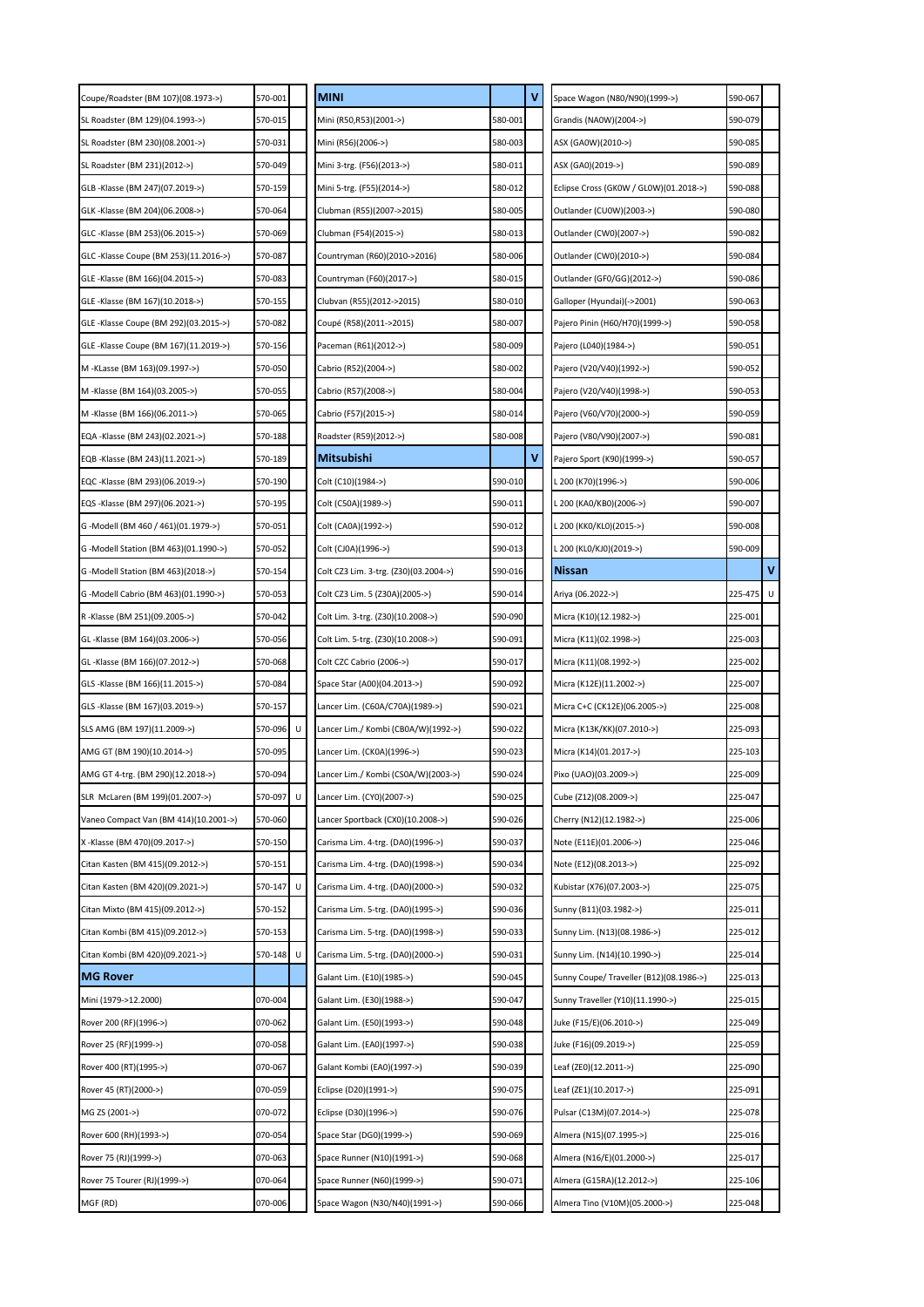| Tiida (C11X/SC11X)(02.2007->)           | 225-077 |   | Agila (2004->)                     | 650-019 | Ampera -e (2017->)                    | 650-113 |   |
|-----------------------------------------|---------|---|------------------------------------|---------|---------------------------------------|---------|---|
| Bluebird Lim./ Traveller                |         |   | Agila B (2008->)                   | 650-110 | Signum (2003->)                       | 650-062 |   |
| (U11)(05.1984->)                        | 225-021 |   | Meriva (2003->)                    | 650-027 | Signum (07.2005->)                    | 650-063 |   |
| Bluebird Lim. (T12/72)(03.1986->)       | 225-022 |   | Meriva (2006->)                    | 650-028 | Rekord E (1977->)                     | 650-020 |   |
| Primera Lim./ Traveller                 |         |   | Meriva B (03.2010->)               | 650-115 | Rekord E (1985->)                     | 650-021 |   |
| (P10/W10)(1989->)                       | 225-023 |   | Corsa A (1983->)                   | 650-035 | Omega A (1986->)                      | 650-022 |   |
| Primera Lim. (P11)(05.1996->)           | 225-029 |   | Corsa A (04.1985->)                | 650-036 | Omega B (1994->)                      | 650-023 |   |
| Primera Lim. (P11)(06.1999->)           | 225-043 |   | Corsa B (1993->)                   | 650-037 | Omega B (2000->)                      | 650-024 |   |
| Primera Lim. (P12)(12.2001->)           | 225-062 |   | Corsa B (03.1997->)                | 650-038 | Insignia A Lim. (07.2008->)           | 650-130 |   |
| Primera Traveller (WP11)(04.1998->)     | 225-032 |   | Corsa C (2000->)                   | 650-031 | Insignia B Grand Sport (2017->)       | 650-150 |   |
| Primera Traveller (P12)(12.2001->)      | 225-063 |   | Corsa C (2003->)                   | 650-065 | Insignia A Sports Tourer (10.2008->)  | 650-131 |   |
| Primera Traveller (WP11)(06.1999->)     | 225-044 |   | Corsa D (2006->)                   | 650-101 | Insignia A Country Tourer (2013->)    | 650-132 |   |
| Laurel (JC32)(01.1986->)                | 225-026 |   | Corsa E (2014->)                   | 650-107 | Insignia B Sports Tourer (04.2017->)  | 650-151 |   |
| Maxima (J30)(12.1988->)                 | 225-027 |   | Corsa F (2019->)                   | 650-108 | Insignia B Country Tourer (07.2017->) | 650-152 |   |
| Maxima QX (A32)(10.1994->)              | 225-028 |   | Kadett C (1974->)                  | 650-004 | Commodore C (1978->)                  | 650-040 |   |
| Maxima QX (CA33)(01.2000->)             | 225-038 |   | Kadett D (1979->)                  | 650-006 | Senator A (1978->)                    | 650-025 |   |
| 200 SX (S13)(09.1988->)                 | 225-036 |   | Kadett E (1984->)                  | 650-007 | Senator B (1987->)                    | 650-026 |   |
| 100 NX (B13)(11.1990->)                 | 225-035 |   | Kadett E Combo/ Cabriolet (1984->) | 650-005 | Monza A (1978->)                      | 650-030 |   |
| 200 SX (S14)(04.1994->)                 | 225-037 |   | Astra F Lim. (1991->)              | 650-041 | Manta B (1975->)                      | 650-015 |   |
| 350 Z (Z33)(07.2003->)                  | 225-080 |   | Astra G Lim. (1998->)              | 650-046 | Manta B (1985->)                      | 650-016 |   |
| 370 Z (Z34)(04.2009->)                  | 225-081 |   | Astra H Lim. (2004->)              | 650-048 | Calibra (1990->)                      | 650-017 |   |
| Vanette Cargo (HC23)(05.1995->)         | 225-004 |   | Astra H Lim. (11.2006->)           | 650-122 | Tigra (1994->)                        | 650-033 |   |
| Serena (C23M)(07.1992->)                | 225-033 |   | Astra J Lim. 4-trg. (06.2012->)    | 650-128 | Tigra Twin Top (2004->)               | 650-066 |   |
| Qashqai (J10)(01.2007->)                | 225-069 |   | Astra J Lim. 5-trg. (12.2009->)    | 650-125 | Speedster (2000->)                    | 650-034 |   |
| Qashqai +2 (J10)(08.2008->)             | 225-068 |   | Astra K Lim. 5-trg. (08.2015->)    | 650-145 | GT (2006->)                           | 650-140 |   |
| Qashqai (J11E)(12.2013->)               | 225-110 |   | Astra F Caravan (1991->)           | 650-042 | Cascada (01.2013->)                   | 650-129 |   |
| Qashqai (J12)(03.2021->)                | 225-112 |   | Astra F Lieferwagen (1991->)       | 650-045 | Mokka (2012->)                        | 650-102 |   |
| Murano (Z50)(01.2005->)                 | 225-067 |   | Astra G Caravan (1998->)           | 650-047 | Mokka X (2016->)                      | 650-160 |   |
| Murano (Z51)(06.2008->)                 | 225-066 |   | Astra H Caravan (2004->)           | 650-049 | Crossland X (2017->)                  | 650-156 |   |
| X-Trail (T30)(06.2001->)                | 225-064 |   | Astra H Caravan (11.2006->)        | 650-124 | Grandland X (2017->)                  | 650-164 |   |
| X-Trail (T31)(03.2007->)                | 225-065 |   | Astra J Sports Tourer (08.2010->)  | 650-126 | Antara (2006->)                       | 650-082 |   |
| X-Trail (T32)(05.2014->)                | 225-111 |   | Astra K Sports Tourer (10.2015->)  | 650-146 | Frontera A (1992->)                   | 650-070 |   |
| Terrano (WD21)(12.1987->)               | 225-053 |   | Astra G Coupe (2000->)             | 650-056 | Frontera B (1998->)                   | 650-071 |   |
| Terrano II (R20)(02.1993->)             | 225-054 |   | Astra H GTC (2004->)               | 650-044 | Monterey (1992->)                     | 650-080 |   |
| Navara Pickup (D40M)(05.2005->)         | 225-073 |   | Astra H GTC (11.2006->)            | 650-120 | Sintra (1996->)                       | 650-060 |   |
| Navara NP300 Pick-up (LCD22)(01.2008->) | 225-074 |   | Astra J GTC (2011->)               | 650-127 | Zafira A (1999->)                     | 650-058 |   |
| Navara NP300 (D23M)(12.2015->)          | 225-374 |   | Astra F Cabriolet (1993->)         | 650-009 | Zafira B (2005->)                     | 650-059 |   |
| Pathfinder (R50)(07.1997->)             | 225-060 |   | Astra G Cabrio (2001->)            | 650-054 | Zafira C Tourer (2011->)              | 650-135 |   |
| Pathfinder (R51)(01.2005->)             | 225-061 |   | Astra H Twin Top (2006->)          | 650-067 | Zafira C (2016->)                     | 650-136 |   |
| Patrol (K/W160)(08.1980->)              | 225-051 |   | Ascona B (1975->)                  | 650-010 | Zafira Life (2019->)                  | 650-137 |   |
| Patrol GR (Y60)(09.1988->)              | 225-052 |   | Ascona C (1981->)                  | 650-011 | Combo (Corsa B)(1993->)               | 650-039 |   |
| Patrol GR (Y61)(10.1997->)              | 225-056 |   | Ascona C (1985->)                  | 650-012 | Combo (Corsa C)(2001->)               | 650-029 |   |
| Pickup (D21)(09.1985->)                 | 225-070 |   | Vectra A (1988->)                  | 650-013 | Combo D (10.2011->)                   | 650-105 |   |
| Pickup (D22)(02.1998->)                 | 225-072 |   | Vectra B Lim. (1995->)             | 650-050 | Combo Life E (2018->)                 | 650-117 |   |
| NV250 Kastenwagen (09.2019->)           | 225-151 |   | Vectra C Lim. (2002->)             | 650-052 | Combo E Cargo (2018->)                | 650-118 |   |
| Opel                                    |         | ٧ | Vectra C Lim. (07.2005->)          | 650-075 | Vivaro Kasten (2019->)                | 650-138 |   |
| Mokka (2020->)                          | 650-161 |   | Vectra B Caravan (1996->)          | 650-051 | Vivaro Kombi (2019->)                 | 650-139 |   |
| Karl (2015->)                           | 650-109 |   | Vectra C Caravan (2003->)          | 650-053 | Campo (1992->)                        | 650-073 |   |
| Adam (2012->)                           | 650-103 |   | Vectra C Caravan (07.2005->)       | 650-076 | Peugeot                               |         | v |
| Agila (2000->)                          | 650-018 |   | Ampera (07.2011->)                 | 650-112 | iOn (10.2010->)                       | 670-125 |   |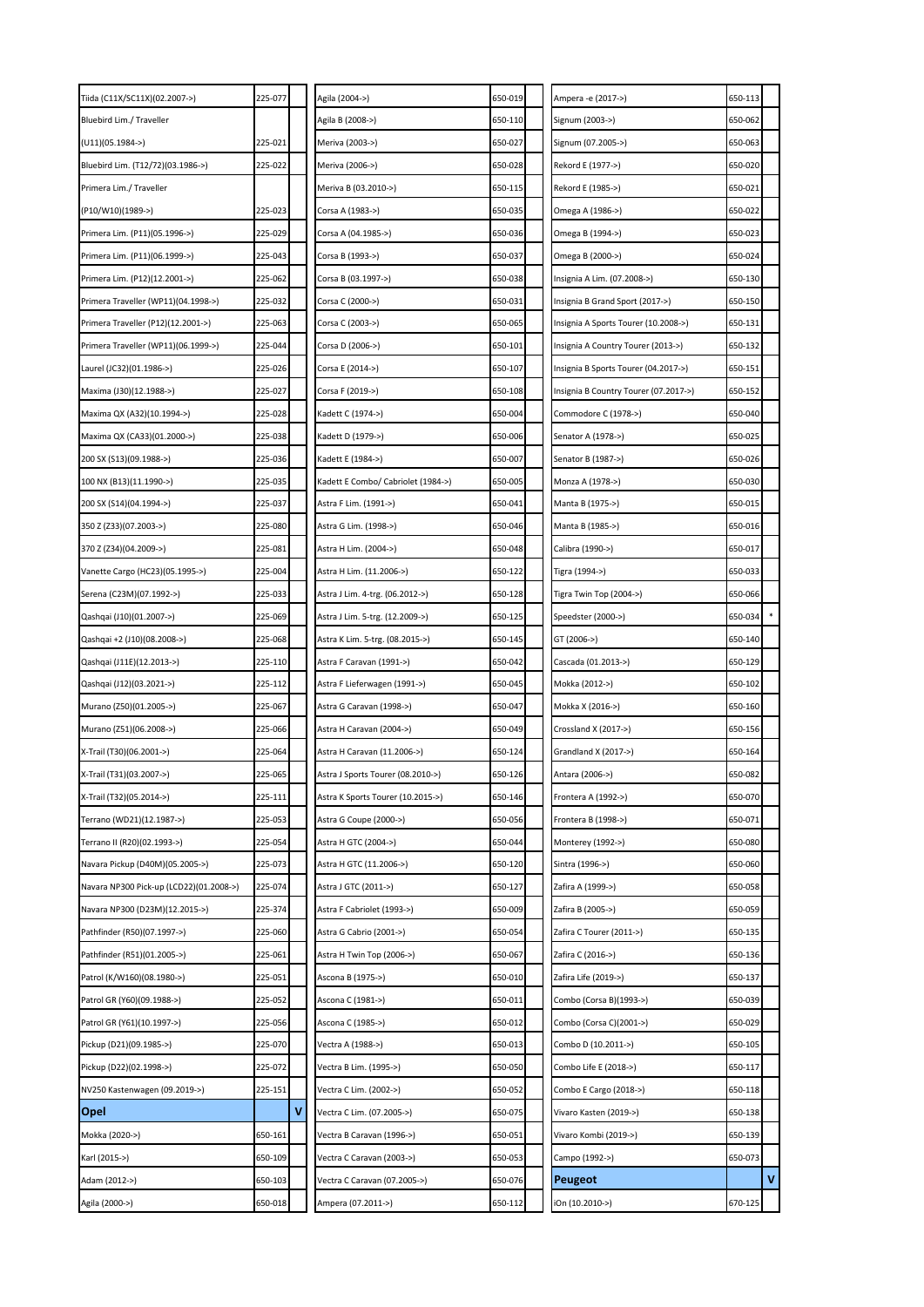| 1007 (04.2005->)                       | 670-110      | 508 (10.2010->)                  | 670-057 |   | 911 (Typ 996)(1997->)                  | 710-024 |   |
|----------------------------------------|--------------|----------------------------------|---------|---|----------------------------------------|---------|---|
| 106 (S1)(->03.1996)                    | 670-016      | 508 SW (10.2010->)               | 670-058 |   | 911 (Typ 997)(2004->)                  | 710-031 |   |
| 106 (S2)(04.1996->)                    | 670-018      | 508 (2018->)                     | 670-140 |   | 911 (Typ 991)(2011->)                  | 710-033 |   |
| 107 (05.2005->)                        | 670-107      | 508 SW (10.2018->)               | 670-141 |   | 911 (Typ 992)(01.2019->)               | 710-034 |   |
| 108 (03.2014->)                        | 670-133      | 605 (08.1989->)                  | 670-061 |   | Taycan (Typ Y1A)(12.2019->)            | 710-060 |   |
| 108 TOP (03.2014->)                    | 670-134      | 607 (S1)(->12.2004)              | 670-067 |   | Taycan Cross Turismo                   |         |   |
| 205 (02.1983->)                        | 670-020      | 607 (S2)(01.2005->)              | 670-068 |   | (Typ Y1B)(03.2021->)                   | 710-061 |   |
| 205 Cabriolet (08.1985->)              | 670-021      | 2008 (01.2013->)                 | 670-128 |   | Panamera (Typ 970)(02.2009->)          | 710-050 |   |
| 206 (08.1998->)                        | 670-022      | 2008 (P1)(11.2019->)             | 670-148 |   | Panamera (Typ 971)(08.2016->)          | 710-051 |   |
| 206 SW (08.2002->)                     | 670-026      | 3008 (05.2009->)                 | 670-121 |   | Panamera Sport Turismo                 |         |   |
| 206 Cabriolet (01.2001->)              | 670-023      | 3008 (07.2016->)                 | 670-138 |   | (Typ 971)(03.2017->)                   | 710-052 |   |
| 206 + (02.2009->)                      | 670-120      | 4007 (06.2007->)                 | 670-109 |   | Macan (Typ 95BA)(11.2013->)            | 710-055 |   |
| 207 (05.2006->)                        | 670-108      | 4008 (01.2012->)                 | 670-127 |   | Cayenne (Typ 9PA)(08.2002->)           | 710-030 |   |
| 207 SW (07.2007->)                     | 670-116      | 5008 (09.2009->)                 | 670-123 |   | Cayenne (Typ 9PA1)(01.2007->)          | 710-029 |   |
| 207 CC Cabrio-Coupe (02.2007->)        | 670-113      | 5008 (06.2017->)                 | 670-139 |   | Cayenne (Typ 92A)(02.2010->)           | 710-028 |   |
| 208 (01.2012->)                        | 670-126      | 806 (01.1994->)                  | 670-080 |   | Cayenne (Typ 9YA)(08.2017->)           | 710-027 |   |
| 208 (P2)(06.2019->)                    | 670-146      | 807 (09.2002->)                  | 670-087 |   | Cayenne Coupe (Typ 9YB)(04.2019->)     | 710-026 |   |
| 301 (11.2012->)                        | 670-129      | RCZ (04.2010->)                  | 670-124 |   | Renault                                |         | v |
| 305 (11.1977->)                        | 670-030      | Bipper (02.2008->)               | 670-117 |   | Twizy (02.2012->)                      | 720-118 |   |
| 305 Break (08.1979->)                  | 670-031      | Bipper (06.2009->)               | 670-122 |   | 4 Lim./ Kombi/ Kasten (1961->)         | 720-004 |   |
| 309 (02.1986->)                        | 670-040      | Partner (S1)(->10.2002)          | 670-013 |   | Twingo (C06)(05.1993->)                | 720-013 |   |
| 306 3-/5-trg. (S1)(->05.1996)          | 670-032      | Partner (S2)(11.2002->)          | 670-063 |   | Twingo (07.2007->)                     | 720-006 |   |
| 306 3-/5-trg. (S1)(06.1996->)          | 670-036      | Partner (05.2008->)              | 670-064 |   | Twingo (07.2014->)                     | 720-130 |   |
| 306 3-/5-trg. / 4-trg. (S2)(04.1997->) | 670-037      | Partner Tepee (05.2008->)        | 670-065 |   | Wind (04.2010->)                       | 720-011 |   |
| 306 4-trg. (S1)(->03.1997)             | 670-035      | Partner (09.2018->)              | 670-142 |   | R 5 (R12)(1972->)                      | 720-007 |   |
| 306 Break (04.1997->)                  | 670-038      | Rifter (06.2018->)               | 670-143 |   | R 5 (B/C40)(1985->)                    | 720-008 |   |
| 306 Cabriolet (S1)(->03.1997)          | 670-033      | Expert Kasten Standard (->2007)  | 670-095 |   | Clio I Phase I / II (B/C57)(01.1991->) | 720-010 |   |
| 306 Cabriolet (S2)(04.1997->)          | 670-039      | Expert Kasten Komfort (->2007)   | 670-096 |   | Clio I Phase III (04.1996->)           | 720-012 |   |
| 307 (S1)(->06.2005)                    | 670-027      | Expert Kombi (2007->)            | 670-097 |   | Clio II (B/CB0)(06.1998->)             | 720-067 |   |
| 307 Break / SW (S1)(->06.2005)         | 670-028      | Expert Kasten (02.2007->)        | 670-114 |   | Clio II (B/CB0)(06.2001->)             | 720-069 |   |
| 307 CC Cabrio-Coupe (S1)(->06.2005)    | 670-042      | Expert Tepee (02.2007->)         | 670-115 |   | Clio II Symbol (2001->)                | 720-073 |   |
| 307 (S2)(06.2005->)                    | 670-081      | Expert Kasten (05.2016->)        | 670-135 |   | Clio III (08.2005->)                   | 720-070 |   |
| 307 Break / SW (S2)(06.2005->)         | 670-082      | Expert Kombi (06.2016->)         | 670-136 | U | Clio IV (2012->)                       | 720-076 |   |
| 307 CC Cabrio-Coupe (S2)(06.2005->)    | 670-083      | Traveller (06.2016->)            | 670-137 |   | Clio Grandtour (01.2008->)             | 720-071 |   |
| 308 (09.2007->)                        | 670-112      | Polestar                         |         |   | Clio IV Grandtour (2013->)             | 720-077 |   |
| 308 SW (05.2008->)                     | 670-118      | 2 (05.2020->)                    | 695-090 |   | Clio V (08.2019->)                     | 720-133 |   |
| 308 CC Cabrio-Coupe (03.2009->)        | 670-119      | Porsche                          |         | v | Zoe (06.2012->)                        | 720-117 |   |
| 308 (07.2013->)                        | 670-130      | 924 (1975->)                     | 710-010 |   | R 9 (11.1981->)                        | 720-015 |   |
| 308 SW (02.2014->)                     | 670-131      | 944 (1981->)                     | 710-015 |   | R 11 (06.1983->)                       | 720-020 |   |
| 308 (P5)(06.2021->)                    | 670-150<br>U | 968 (1991->)                     | 710-016 |   | R 19 Schrägheck (B/C53)(06.1988->)     | 720-026 |   |
| 405 (07.1987->)                        | 670-045      | Boxster (Typ 986)(08.1996->)     | 710-018 |   | R 19 Chamade Stufenheck                |         |   |
| 405 Break (09.1987->)                  | 670-046      | Boxster (Typ 987)(08.2004->)     | 710-017 |   | (L53)(06.1989->)                       | 720-027 |   |
| 406 (S1/S2)(08.1995->)                 | 670-050      | Boxster (Typ 981)(01.2012->)     | 710-045 |   | R 19 (B/C/L53)(05.1992->)              | 720-028 |   |
| 406 Break (S1/S2)(01.1997->)           | 670-051      | 718 Boxster (Typ 982)(01.2016->) | 710-046 |   | Megane I Lim. / Schrägheck             |         |   |
| 406 Coupe (S1/S2)(07.1997->)           | 670-052      | Cayman (Typ 987C)(08.2005->)     | 710-040 |   | (BA0)(08.1995->)                       | 720-029 |   |
| 407 (05.2004->)                        | 670-047      | Cayman (Typ 981C)(2013->)        | 710-041 |   | Megane I Phase 2 Lim. (BA0)(03.1999->) | 720-081 |   |
| 407 SW (05.2004->)                     | 670-049      | 718 Cayman (Typ 982C)(04.2016->) | 710-042 |   | Megane I Classic (LA0)(10.1996->)      | 720-033 |   |
| 407 Coupe (10.2005->)                  | 670-111      | 911 (Typ 911 / 930)(1983->)      | 710-020 |   | Megane I Phase 2 Classic               |         |   |
| 505 (05.1979->)                        | 670-055      | 911 (Typ 964)(1989->)            | 710-022 |   | (LA)(08.1997->)                        | 720-084 |   |
| 505 Kombi Familiale (03.1982->)        | 670-056      | 911 (Тур 993)(1993->)            | 710-023 |   | Megane II Lim. 3-trg. (10.2002->)      | 720-037 |   |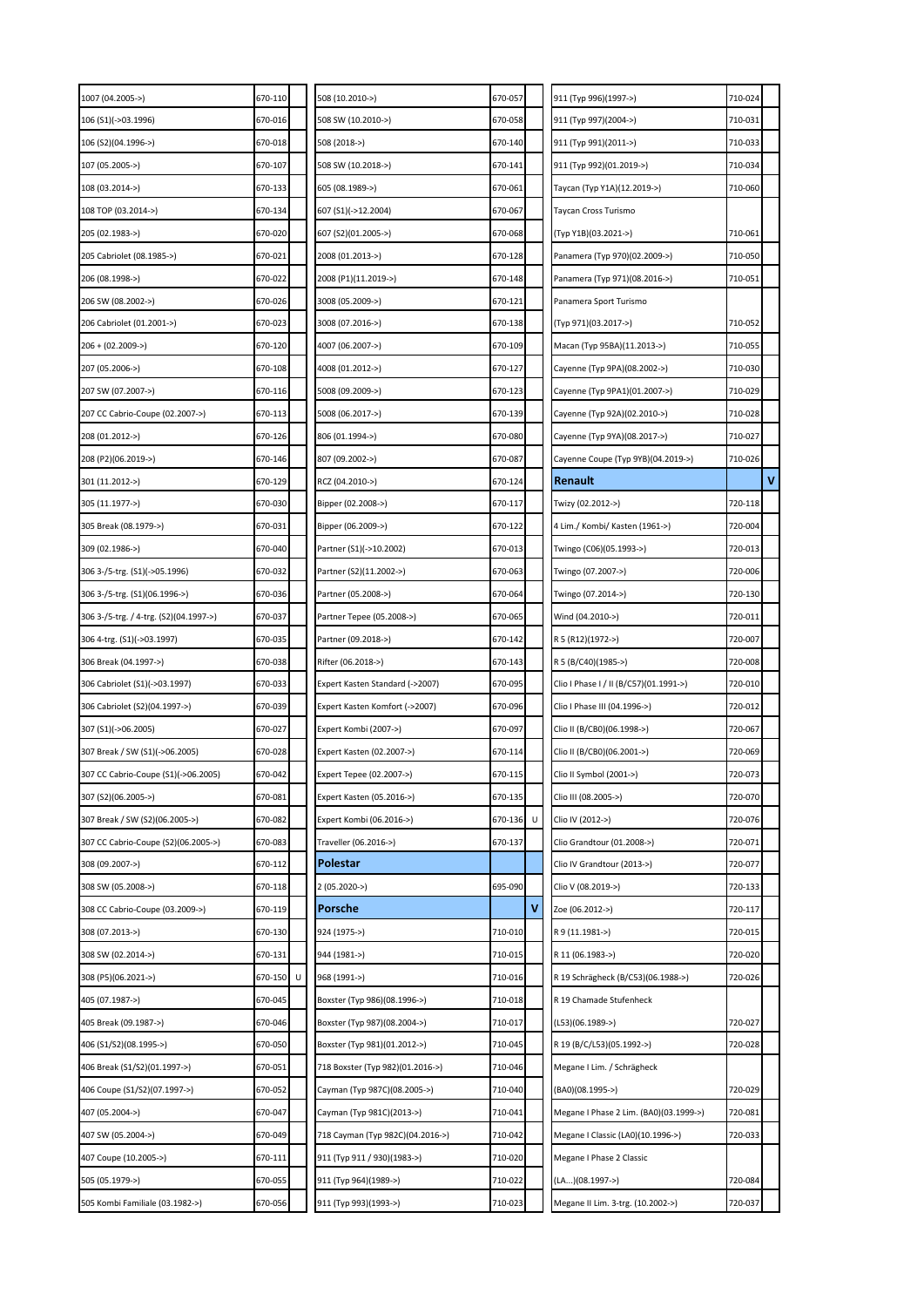| Megane II Lim. 5-trg. (10.2002->)       | 720-036      | Scenic RX4 (JA0)(06.2000->)           | 720-065 |   | Ibiza Lim. (6J5)(06.2008->)        | 790-024 |   |
|-----------------------------------------|--------------|---------------------------------------|---------|---|------------------------------------|---------|---|
| Megane II Classic Lim. (09.2003->)      | 720-105      | Scenic II (06.2003->)                 | 720-100 |   | Ibiza SC (6J1)(06.2008->)          | 790-025 |   |
| Megane III Lim. 5-trg. (10.2008->)      | 720-111      | Scenic III (04.2009->)                | 720-114 |   | Ibiza SC (6P5)(05.2015->)          | 790-029 |   |
| Megane IV Lim. 5-trg. (12.2015->)       | 720-135      | Scenic IV (2016->)                    | 720-144 |   | Ibiza ST (6J8)(03.2010->)          | 790-026 |   |
| Megane E-Tech Electric (02.2022->)      | 720-175<br>U | Espace (J11)(04.1984->)               | 720-050 |   | Ibiza ST (6P8)(05.2015->)          | 790-030 |   |
| Megane I Scenic (JA0)(10.1996->)        | 720-032      | Espace (J63)(01.1991->)               | 720-051 |   | Cordoba Lim. (6K2)(11.1993->)      | 790-015 |   |
| Megane I Phase 2 Grandtour              |              | Espace /Grand Espace (JE0)(12.1996->) | 720-052 |   | Cordoba Lim. (6K2)(08.1999->)      | 790-021 |   |
| (KA)(03.1999->)                         | 720-086      | Espace /Grand Espace (JE0)(07.2000->) | 720-053 |   | Cordoba Lim. (6L2)(09.2002->)      | 790-031 |   |
| Megane II Grandtour (09.2003->)         | 720-106      | Espace IV (JK0)(10.2002->)            | 720-049 |   | Cordoba Vario (6K5)(09.1997->)     | 790-016 |   |
| Megane III Grandtour (04.2009->)        | 720-113      | Espace V (02.2015->)                  | 720-145 |   | Cordoba Vario (6K5)(08.1999->)     | 790-022 |   |
| Megane IV Grandtour (06.2016->)         | 720-136      | Rapid (F40)(08.1985->)                | 720-009 |   | Leon (1M1)(11.1999->)              | 790-009 |   |
| Megane I Coach / Coupe (DA0)(01.1996->) | 720-031      | Kangoo (F/KC0)(06.1997->)             | 720-017 |   | Leon (1P1)(05.2005->)              | 790-014 |   |
| Megane I Phase 2 Coupe                  |              | Kangoo (F/KC0)(03.2003->)             | 720-014 |   | Leon (5F1)(09.2012->)              | 790-018 |   |
| (DA)(01.1999->)                         | 720-082      | Kangoo (F/KW0)(01.2008->)             | 720-016 |   | Leon SC (5F5)(01.2013->)           | 790-019 |   |
| Megane II Coupe / Cabrio (09.2003->)    | 720-107      | Kangoo III (03.2021->)                | 720-138 |   | Leon ST (5F8)(10.2013->)           | 790-027 |   |
| Megane III Coupe (11.2008->)            | 720-112      | Kangoo III Rapid (03.2021->)          | 720-168 |   | Leon (KL1)(03.2020->)              | 790-043 |   |
| Megane III Coupe / Cabrio (04.2010->)   | 720-109      | Express (04.2021->)                   | 720-165 |   | Leon Sportstourer (KL8)(03.2020->) | 790-044 |   |
| Megane I Cabriolet (EA0)(08.1995->)     | 720-034      | Saab                                  |         | ٧ | Toledo (1L)(09.1991->)             | 790-011 |   |
| Megane I Phase 2 Cabrio                 |              | 900 Lim. (1994->)                     | 740-041 |   | Toledo (1M2)(03.1999->)            | 790-012 |   |
| (EA)(03.1999->)                         | 720-085      | 900 Coupe (1994->)                    | 740-042 |   | Toledo (5P2)(09.2004->)            | 790-013 |   |
| Fluence (2009->)                        | 720-115      | 900 Cabriolet (1994->)                | 740-043 |   | Toledo (KG3)(07.2012->)            | 790-017 |   |
| R 21 Lim. (B/L48)(08.1985->)            | 720-035      | 9-3 Lim. (1998->)                     | 740-061 |   | Exeo Lim. (3R2)(12.2008->)         | 790-052 |   |
| R 21 Nevada Kombi (K48)(08.1986->)      | 720-038      | 9-3 Coupe (1998->)                    | 740-062 |   | Exeo ST (3R5)(06.2009->)           | 790-053 |   |
| aguna (B56)(04.1994->).                 | 720-044      | 9-3 Cabriolet (1998->)                | 740-063 |   | Altea (5P1)(03.2004->)             | 790-040 |   |
| Laguna (B56)(04.1998->)                 | 720-058      | 9-3 Lim. (2003->)                     | 740-064 |   | Altea XL (5P5)(10.2006->)          | 790-041 |   |
| Laguna II (BG0)(03.2001->)              | 720-079      | 9-3 Cabriolet (2004->)                | 740-065 |   | Inca (6K9)(09.1995->)              | 790-051 |   |
| Laguna III (09.2007->)                  | 720-093      | 9-3 Kombi (2005->)                    | 740-066 |   | Alhambra (7V8)(01.1996->)          | 790-080 |   |
| aguna Grandtour (K56)(08.1995->).       | 720-046      | 9-3 Lim. (2008->)                     | 740-067 |   | Alhambra (7V9)(05.2000->)          | 790-082 |   |
| aguna Grandtour (K56)(04.1998->).       | 720-059      | 9-3 Cabriolet (2008->)                | 740-068 |   | Alhambra (710)(06.2010->)          | 790-083 |   |
| Laguna II Grandtour (KG0)(03.2001->)    | 720-080      | 9-3 Kombi (2008->)                    | 740-069 |   | Alhambra (711)(03.2015->)          | 790-084 |   |
| Laguna III Grandtour (09.2007->)        | 720-094      | 9000 / 9000 CS (1985->)               | 740-032 |   | Arona (KJ7)(2017->)                | 790-033 |   |
| Laguna Coupe (07.2008->)                | 720-095      | 9000 CD (1988->)                      | 740-031 |   | Tarraco (KN2)(10.2018->)           | 790-088 |   |
| Talisman (11.2015->)                    | 720-150      | 9000 CS (1994->)                      | 740-034 |   | Ateca (KH7)(03.2016->)             | 790-090 |   |
| Talisman Grandtour (11.2015->)          | 720-151      | 9000 CD (1994->)                      | 740-035 |   | Ateca (KHP)(08.2020->)             | 790-091 |   |
| R 25 (B29)(08.1983->)                   | 720-040      | 9-5 Lim. (->06.2001)                  | 740-050 |   | Skoda                              |         | v |
| Safrane (B54)(10.1994->)                | 720-042      | 9-5 Kombi (->06.2001)                 | 740-051 |   | Enyaq iV Coupé (5AC)(01.2022->)    | 800-111 | U |
| Safrane (B54)(09.1996->)                | 720-048      | 9-5 Lim. (07.2001->)                  | 740-052 |   | Favorit (781)(1988->)              | 800-020 |   |
| Avantime (07.2001->)                    | 720-021      | 9-5 Kombi (07.2001->)                 | 740-053 |   | Forman (785)(1992->)               | 800-025 |   |
| Vel Satis (BJ0)(02.2002->)              | 720-054      | Seat                                  |         | ٧ | Felicia Lim. (791)(1992->)         | 800-027 |   |
| Latitude (2010->)                       | 720-116      | Marbella (12.1986->)                  | 790-001 |   | Felicia Combi (795)(1992->)        | 800-028 |   |
| Modus (08.2004->)                       | 720-088      | Arosa (6H1)(01.1997->)                | 790-002 |   | Felicia Pickup (1996->)            | 800-026 |   |
| Grand Modus (01.2008->)                 | 720-089      | Arosa (6H1)(07.2000->)                | 790-004 |   | Citigo (NF1)(10.2011->)            | 800-100 |   |
| Captur (2013->)                         | 720-119      | Mii (KF1)(10.2011->)                  | 790-007 |   | Citigo e iV (NE1)(09.2019->)       | 800-101 |   |
| Captur II (01.2020->)                   | 720-139      | Mii electric (KE1)(09.2019->)         | 790-034 |   | Fabia (6Y2/6Y3)(01.2000->)         | 800-002 |   |
| Kadjar (06.2015->)                      | 720-140      | Ibiza (03.1985->)                     | 790-005 |   | Fabia (5J2)(01.2007->)             | 800-006 |   |
| Koleos (03.2008->)                      | 720-108      | lbiza (6K1)(08.1993->)                | 790-006 |   | Fabia (NJ3)(08.2014->)             | 800-008 |   |
| Koleos (05.2017->)                      | 720-142      | lbiza (6K1)(08.1999->)                | 790-020 |   | Fabia (PJ3)(06.2021->)             | 800-012 |   |
| Arkana (EU Version)(2020->)             | 720-156      | Ibiza (6L1)(04.2002->)                | 790-023 |   | Fabia Combi (6Y5)(10.2000->)       | 800-003 |   |
| Alaskan (10.2017->)                     | 720-160      | lbiza (6P1)(05.2015->)                | 790-028 |   | Fabia Combi (5J5)(12.2007->)       | 800-007 |   |
| Scenic (JA)(03.1999->)                  | 720-083      | lbiza (KJ1)(2017->)                   | 790-032 |   | Fabia Combi (NJ5)(08.2014->)       | 800-009 |   |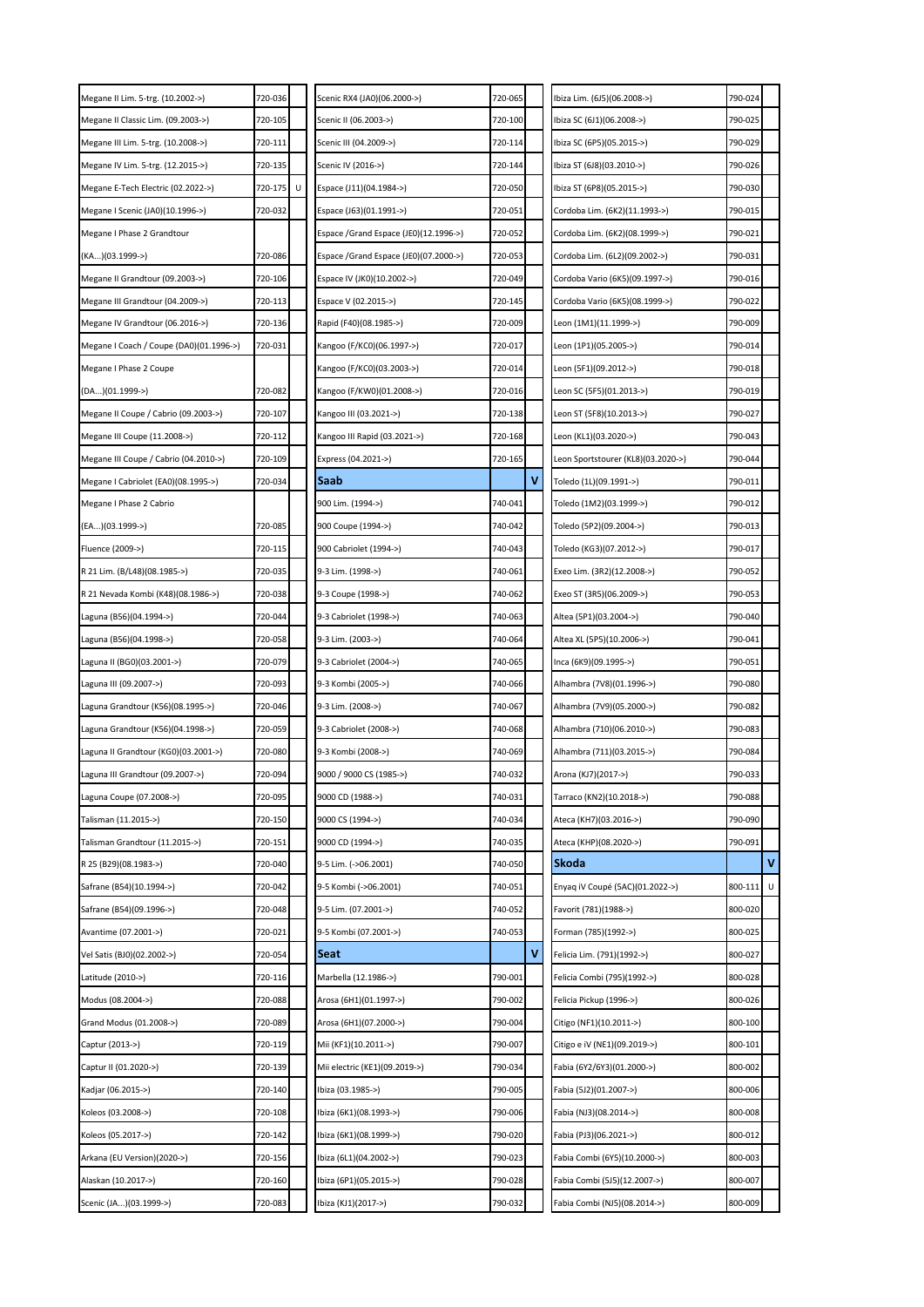| Roomster (5J7)(03.2006->)       | 800-010 |   | Musso (2018->)                         | 810-030 |   | Ignis (RM/MH)(2003->)               | 830-032 |              |
|---------------------------------|---------|---|----------------------------------------|---------|---|-------------------------------------|---------|--------------|
| Rapid (NH)(07.2012->)           | 800-033 |   | Musso Grand (2020->)                   | 810-031 |   | Ignis (MF)(2016->)                  | 830-033 |              |
| Rapid Spaceback (NH)(09.2013->) | 800-034 |   | Actyon Sports (2012->)                 | 810-014 |   | SX4 (RW/EY)(2006->)                 | 830-061 |              |
| Scala (NW1)(01.2019->)          | 800-035 |   | XLV (2016->)                           | 810-022 |   | SX4 S-Cross (AKK/JY)(2013->)        | 830-062 |              |
| Octavia Lim. (1U2)(01.1997->)   | 800-040 |   | Subaru                                 |         | ۷ | Vitara (LY)(2015->)                 | 830-065 |              |
| Octavia Lim. (1U2)(1999->)      | 800-042 |   | Justy J10 (KAD)(1989->)                | 820-005 |   | Baleno Lim. (SY/EG)(1995->)         | 830-014 |              |
| Octavia Lim. (1U2)(2001->)      | 800-044 |   | Justy J11 (JMA/MS)(1996->)             | 820-006 |   | Baleno Kombi (SY/EG)(1996->)        | 830-015 |              |
| Octavia Lim. (1Z3)(05.2004->)   | 800-046 |   | Justy J12 (G3X/MHY)(2003->)            | 820-007 |   | Baleno (A1K)(04.2016->)             | 830-022 |              |
| Octavia Lim. (1Z3)(11.2008->)   | 800-048 |   | Justy J13 (M300F)(2007->)              | 820-008 |   | Liana (RH/ER)(2001->)               | 830-021 |              |
| Octavia Lim. (5E3)(01.2013->)   | 800-070 |   | Trezia (2011->)                        | 820-022 |   | Kizashi (A6B)(2010->)               | 830-035 |              |
| Octavia Lim. (5E3)(12.2016->)   | 800-072 |   | mpreza (G10/GFC)(1993->)               | 820-013 |   | Samurai (SJ)(1988->)                | 830-054 |              |
| Octavia Lim. (NX3)(01.2020->)   | 800-074 |   | mpreza (G11/GD/GG)(2001->)             | 820-012 |   | Samurai (SJ413)(1999->)             | 830-055 |              |
| Octavia Combi (1U5)(06.1998->)  | 800-041 |   | Impreza (G12)(2007->)                  | 820-014 |   | Jimny (SN/FJ)(1998->)               | 830-058 |              |
| Octavia Combi (1U5)(1999->)     | 800-043 |   | Impreza (G13)(2013->)                  | 820-026 |   | Jimny (GJ)(2018->)                  | 830-059 |              |
| Octavia Combi (1U5)(2001->)     | 800-045 |   | Impreza (G14)(2018->)                  | 820-027 |   | Vitara (SE/SF/ET)(1988->)           | 830-045 |              |
| Octavia Combi (1Z5)(11.2004->)  | 800-047 |   | XV (G33/G43)(2011->)                   | 820-040 |   | Grand Vitara 3-trg. (SQ/GT)(1999->) | 830-048 |              |
| Octavia Combi (1Z5)(11.2008->)  | 800-049 |   | XV (G24/G34)(2018->)                   | 820-042 |   | Grand Vitara 5-trg. (SQ/FT)(1998->) | 830-046 |              |
| Octavia Combi (5E5)(01.2013->)  | 800-071 |   | BRZ (Z10)(2012->)                      | 820-060 |   | Grand Vitara (JB/JT)(2005->)        | 830-050 |              |
| Octavia Combi (5E5)(12.2016->)  | 800-073 |   | Legacy Lim./Kombi (B10/BC/BJF)(1988->) | 820-015 |   | Tesla                               |         |              |
| Octavia Combi (NX5)(01.2020->)  | 800-075 |   | egacy Lim./Kombi (B11/BD/BG)(1994->)   | 820-016 |   | Model 3 (01.2019->)                 | 853-004 |              |
| Superb (3U4)(04.2002->)         | 800-050 |   | Legacy Lim./Kombi (B12/BE/BH)(1999->)  | 820-017 |   | Model S (06.2012->)                 | 853-001 |              |
| Superb (3T4)(06.2008->)         | 800-051 |   | Legacy Lim. (B13/BL)(2003->)           | 820-018 |   | Model X (03.2016->)                 | 853-003 |              |
| Superb Combi (3T5)(01.2010->)   | 800-052 |   | egacy Kombi/Outback (B13/BP)(2003->).  | 820-019 |   | Model Y (01.2021->)                 | 853-005 |              |
| Superb Lim. (3V3)(03.2015->)    | 800-053 |   | Legacy Lim. (B14)(2009->)              | 820-034 |   | Toyota                              |         | $\mathbf{V}$ |
| Superb Combi (3V5)(06.2015->)   | 800-054 |   | Legacy Kombi/Outback (B14)(2009->)     | 820-035 |   | iQ (NUJ1/NGJ1/KGJ1)(11.2008->)      | 860-115 |              |
|                                 |         |   |                                        |         |   |                                     |         |              |
| Yeti (5L)(2009->2017)           | 800-060 |   | Levorg (V10)(2015->)                   | 820-036 |   | AYGO (KGB/WNB)(2005->)              | 860-007 |              |
| Karoq (NU)(2017->)              | 800-065 |   | Outback (B15)(01.2015->)               | 820-037 |   | AYGO (B4)(06.2014->)                | 860-105 |              |
| Kodiaq (NS)(2016->)             | 800-090 |   | Outback (B16)(05.2021->)               | 820-039 |   | Starlet (P7)(1984->)                | 860-015 |              |
| Kamiq (NW4)(07.2019->)          | 800-095 |   | Forester (S10/SF)(1997->)              | 820-050 |   | Starlet (P8)(1989->)                | 860-016 |              |
| Enyaq iV (5AZ)(09.2020->)       | 800-110 |   | Forester (S11/SG)(2002->)              | 820-051 |   | Starlet (P9)(1996->)                | 860-017 |              |
| <b>Smart</b>                    |         | ν | Forester (S12)(2008->)                 | 820-052 |   | Yaris (NCP1/NLP1/SCP1)(1999->)      | 860-009 |              |
| coupe (07.1998->)               | 560-081 |   | Forester (S13)(2013->)                 | 820-053 |   | Yaris (KSP9/SCP9/NLP9)(2006->)      | 860-120 |              |
| cabrio (01.2000->)              | 560-083 |   | Forester (S14)(2019->)                 | 820-054 |   | Yaris (KSP9/SCP9/NLP9)(2009->)      | 860-121 |              |
| fortwo coupe (02.2003->)        | 560-082 |   | Tribeca (B9)(2006->)                   | 820-025 |   | Yaris (KSP1/NLP1/NSP1)(2011->)      | 860-122 |              |
| fortwo cabrio (02.2003->)       | 560-084 |   | Suzuki                                 |         |   | Yaris (P13)(2014->)                 | 860-123 |              |
| roadster (01.2003->)            | 560-085 |   | Across (2020->)                        | 830-070 |   | Yaris (XP13)(2017->)                | 860-161 |              |
| fortwo coupe (01.2007->)        | 560-088 |   | Swace (2020->)                         | 830-080 |   | Yaris (XP21)(2020->)                | 860-162 |              |
| fortwo cabrio (01.2007->)       | 560-089 |   | Alto (SH410/EF)(1995->)                | 830-007 |   | Yaris Cross (2021->)                | 860-164 |              |
| fortwo coupe (11.2014->)        | 560-073 |   | Alto (RF410/FF)(2002->)                | 830-008 |   | Yaris Verso (NCP2/NLP2)(1999->)     | 860-008 |              |
| fortwo cabrio (11.2015->)       | 560-074 |   | Alto (AMF310)(2009->)                  | 830-009 |   | Verso-S (NLP1/NSP1)(2010->)         | 860-160 |              |
| forfour (01.2004->)             | 560-087 |   | Wagon R + (SR/EM)(1997->)              | 830-003 |   | Corolla (E9)(1987->)                | 860-037 |              |
| forfour (11.2014->)             | 560-070 |   | Wagon R + (RB/MM)(2000->)              | 830-004 |   | Corolla -Tercel 4x4 (AE95)(1991->)  | 860-027 |              |
| <b>Ssangyong</b>                |         |   | Splash (A5B)(2008->)                   | 830-016 |   | Corolla (E10)(1993->)               | 860-038 |              |
| Korando (12.2010->)             | 810-015 |   | Celerio (2014->)                       | 830-018 |   | Corolla (E11)(1997->)               | 860-031 |              |
| Korando (09.2019->)             | 810-032 |   | Swift Lim. (SF/EA)(1989->)             | 830-011 |   | Corolla Kombi (E11)(1997->)         | 860-032 |              |
| Kyron (10.2005->)               | 810-010 |   | Swift Lim. (SF/MA)(1996->)             | 830-013 |   | Corolla (E11)(2000->)               | 860-033 |              |
| Tivoli (2015->)                 | 810-020 |   | Swift Lim. (RS/MZ)(2005->)             | 830-025 |   | Corolla Kombi (E11)(2000->)         | 860-034 |              |
| Rexton (04.2003->)              | 810-008 |   | Swift (AGZ/AZH/NZ)(2010->)             | 830-026 |   | Corolla (E12)(2002->)               | 860-022 |              |
| Rexton W (2013->)               | 810-018 |   | Swift (AZ)(2017->)                     | 830-027 |   | Corolla Kombi (E12)(2002->)         | 860-023 |              |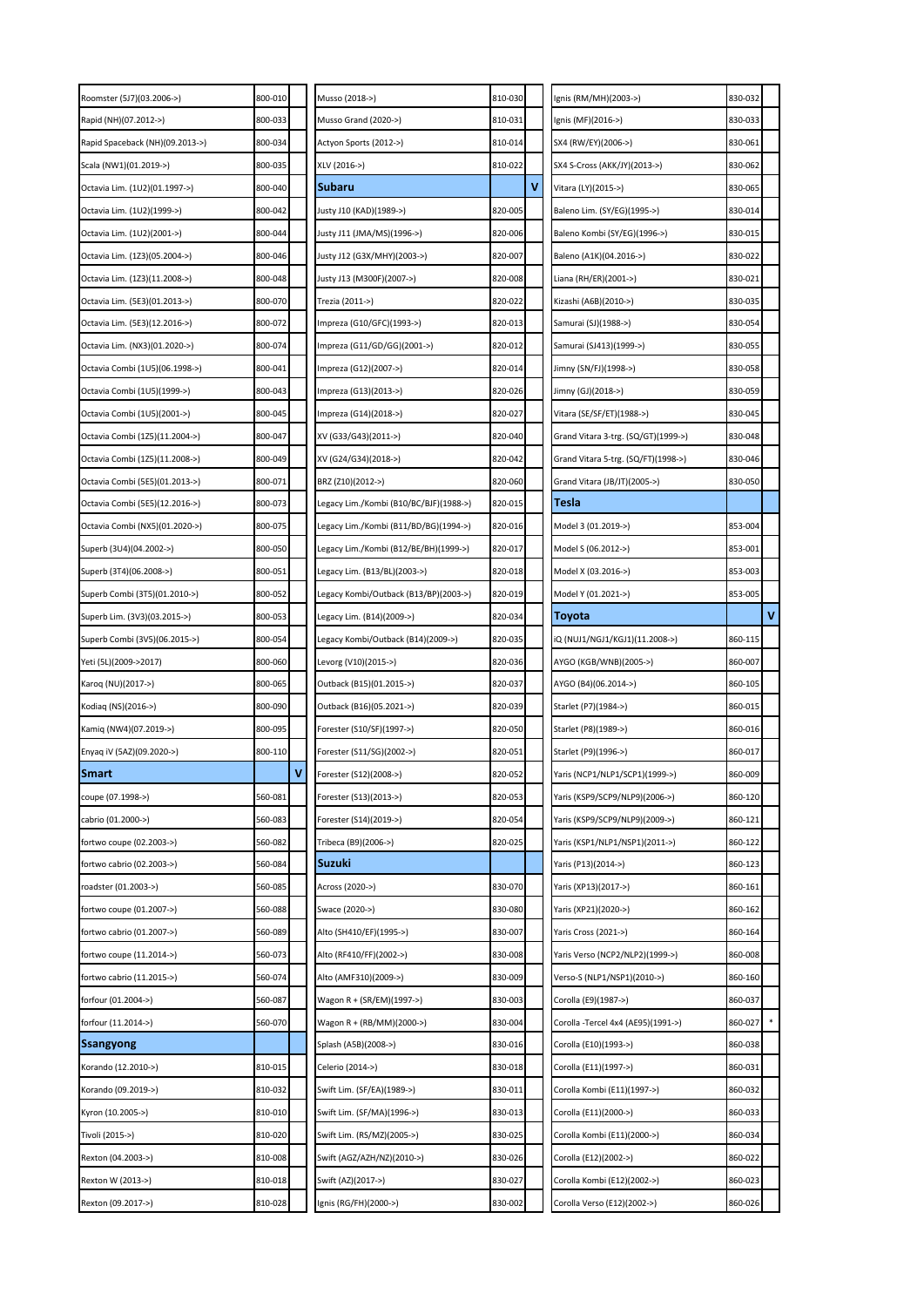| Corolla Verso (R1)(2004->)            | 860-100 | RAV4 Funcruiser (A1)(1994->)           | 860-094 |   | Polo III Classic (6V2)(10.1995->2002)   | 905-039 |  |
|---------------------------------------|---------|----------------------------------------|---------|---|-----------------------------------------|---------|--|
| Corolla (E15)(2008->)                 | 860-131 | RAV4 Funcruiser Cabrio (A1)(1998->)    | 860-029 |   | Polo III Variant (6V5)(05.1997->2002)   | 905-043 |  |
| Corolla (E18)(06.2013->)              | 860-136 | RAV4 (A2)(2000->)                      | 860-028 |   | Käfer 1200 (Typ 1)(08.1978->1985)       | 905-001 |  |
| Corolla (E21)(2019->)                 | 860-170 | RAV4 (A3)(2005->)                      | 860-190 |   | Golf I (171/173)(08.1974->1981)         | 905-014 |  |
| Corolla Touring Sports (E21)(2019->)  | 860-173 | RAV4 (A4)(2013->)                      | 860-195 |   | Golf I (171/173)(08.1981->1983)         | 905-015 |  |
| Auris (E15)(10.2006->)                | 860-130 | RAV4 (A5)(2019->)                      | 860-197 |   | Golf II (191/193)(08.1983->1992)        | 905-016 |  |
| Auris (E18)(10.2012->)                | 860-134 | Urban Cruiser (NLP11/NSP11)(02.2009->) | 860-150 |   | Golf III Lim. (1H1)(11.1991->1997)      | 905-017 |  |
| Auris Touring Sports (E18)(10.2012->) | 860-135 | Picnic (M10)(1997->)                   | 860-081 |   | Golf IV Lim. (1J1)(10.1997->2004)       | 905-045 |  |
| Prius (NHW11)(2000->)                 | 860-011 | 4-Runner (N13)(1989->)                 | 860-093 |   | Golf V Lim. (1K1)(10.2003->2008)        | 905-075 |  |
| Prius (NHW20)(2004->)                 | 860-006 | C-HR (X10)(10.2016->)                  | 860-137 |   | Golf VI (5K1)(10.2008->2012)            | 905-085 |  |
| Prius (ZVW30)(2009->)                 | 860-125 | .and Cruiser (J7)(1983->)              | 860-095 |   | Golf VII Lim. (5G1/BE1)(09.2012->2017)  | 905-105 |  |
| Prius + (ZVW40)(2012->)               | 860-126 | Land Cruiser Station (J8)(1990->)      | 860-098 |   | Golf VII Lim. (BQ1/BE2)(01.2017->2020)  | 905-127 |  |
| Prius (ZVW50)(04.2016->)              | 860-128 | Land Cruiser (J9)(1996->)              | 860-004 |   | Golf VIII Lim. (CD1)(12.2019->)         | 905-147 |  |
| Verso (AUR2/ZGR2)(2009->)             | 860-155 | Land Cruiser (J10)(1998->)             | 860-021 |   | Golf III Variant (1H5)(08.1993->1999)   | 905-024 |  |
| Carina II (T15)(1984->)               | 860-045 | Land Cruiser (J12)(2003->)             | 860-014 |   | Golf IV Variant (1J5)(05.1999->2006)    | 905-057 |  |
| Carina II (T17)(1988->)               | 860-046 | .and Cruiser 200 (J20)(2007->)         | 860-200 |   | Golf V Variant (1K5)(05.2007->2009)     | 905-078 |  |
| Carina (T19)(1992->)                  | 860-047 | Land Cruiser (J15)(2009->)             | 860-180 |   | Golf VI Variant (AJ5)(05.2009->2013)    | 905-086 |  |
| Carina (T19)(1995->)                  | 860-048 | Land Cruiser (J15)(2018->)             | 860-181 |   | Golf VII Variant (BA5)(04.2013->2017)   | 905-106 |  |
| Avensis (T22)(1998->)                 | 860-041 | Highlander (U7)(2020->)                | 860-235 |   | Golf VII Alltrack Variant               |         |  |
| Avensis Kombi (T22)(1998->)           | 860-042 | Hilux (N85/145/150)(1989->)            | 860-092 |   | (BA5)(11.2014->2017)                    | 905-108 |  |
| Avensis Verso (M20)(2001->)           | 860-043 | Hilux (LN1)(1995->)                    | 860-084 |   | Golf VII Variant (BV5)(01.2017->2020)   | 905-128 |  |
| Avensis (T25)(2003->)                 | 860-012 | Hilux (KDN1)(2001->)                   | 860-019 |   | Golf VIII Variant (CG5)(09.2020->)      | 905-148 |  |
| Avensis Kombi (T25)(2003->)           | 860-013 | Hilux (KUN)(2005->)                    | 860-099 |   | Golf V Plus (5M1)(01.2005->2009)        | 905-035 |  |
| Avensis (T27)(2008->)                 | 860-140 | Hilux (GUN1)(2016->)                   | 860-101 |   | Golf VI Plus (521)(03.2009->2014)       | 905-087 |  |
| Avensis Kombi (T27)(2008->)           | 860-141 | Highlander (U5)(01.2014->)             | 860-216 |   | Golf Sportsvan VII (AM1)(12.2013->2017) | 905-107 |  |
| Avensis (T27)(2015->)                 | 860-142 | Proace (X3)(2013->)                    | 860-214 |   | Golf Sportsvan VII (AN1)(09.2017->2020) | 905-129 |  |
| Avensis Touring Sports (T27)(2015->)  | 860-143 | Proace (2016->)                        | 860-217 |   | Golf I Cabriolet (155)(02.1979->1993)   | 905-018 |  |
| Mirai (D1)(06.2015->)                 | 860-230 | Proace City (2020->)                   | 860-222 |   | Golf III Cabriolet (1E7)(09.1993->1998) | 905-025 |  |
|                                       |         |                                        |         |   | Golf III Cabriolet (1E7)(03.1998->2002) |         |  |
| Mirai (11.2020->)                     | 860-231 | Proace Verso (2016->)                  | 860-218 | U |                                         | 905-046 |  |
| Camry (V20)(1987->)                   | 860-065 | Proace City Verso (2020->)             | 860-223 |   | Golf VI Cabriolet (517)(05.2011->2016)  | 905-098 |  |
| Camry (XV10)(1992->)                  | 860-066 | Volkswagen                             |         |   | ID.3 (E11)(06.2020->)                   | 905-153 |  |
| Camry (XV20)(1997->)                  | 860-067 | Lupo (6X1/6E1)(10.1998->2005)          | 905-052 |   | Jetta I (161/163)(08.1979->1981)        | 905-011 |  |
| Camry (XV30)(2002->)                  | 860-064 | Fox (5Z1)(04.2005->2011)               | 905-032 |   | Jetta I (161/163)(08.1981->1983)        | 905-012 |  |
| Camry (XV50)(2011->)                  | 860-210 | up! (121)(08.2011->2016)               | 905-101 |   | Jetta II (165/167)(01.1984->1992)       | 905-013 |  |
| Camry (XV70)(2018->)                  | 860-211 | up! (122)(05.2016->2019)               | 905-123 |   | Jetta V (1K2)(08.2005->2010)            | 905-036 |  |
| Previa (TCR10/11)(1990->)             | 860-091 | up! (123)(10.2019->)                   | 905-140 |   | Jetta VI (162)(10.2010->2014)           | 905-096 |  |
| Previa (R30)(2000->)                  | 860-024 | Polo I (861)(04.1975->1981)            | 905-005 |   | Jetta VI (163)(09.2014->2017)           | 905-117 |  |
| Paseo Coupe (L54)(1996->)             | 860-068 | Polo II (867/871/873)(10.1981->1992)   | 905-006 |   | Vento (1H2)(11.1991->1998)              | 905-019 |  |
| Paseo Cabrio (L54)(1997->)            | 860-069 | Polo II 2F (801/803)(10.1990->1994)    | 905-007 |   | Bora Lim. (1J2)(09.1998->2005)          | 905-055 |  |
| MR 2 (W20)(1990->)                    | 860-071 | Polo III Lim. (6N1)(09.1994->1999)     | 905-042 |   | Bora Variant (1J6)(05.1999->2006)       | 905-056 |  |
| MR 2 Roadster (W30)(2000->)           | 860-072 | Polo III Lim. (6N2)(10.1999->2001)     | 905-062 |   | New Beetle Lim. (9C1/1C1)(1998->2010)   | 905-054 |  |
| MR 2 Roadster (W30)(2003->)           | 860-073 | Polo IV (9N1)(11.2001->2005)           | 905-004 |   | Beetle Lim. (5C1)(10.2011->2016)        | 905-100 |  |
| Celica Liftback (T16)(1986->)         | 860-055 | Polo IV Lim. (9N2)(09.2003->2005)      | 905-074 |   | Beetle (5C2)(05.2016->2017)             | 905-124 |  |
| Celica Liftback (T18)(1990->)         | 860-056 | Polo IV (9N3)(04.2005->2009)           | 905-003 |   | New Beetle Cabriolet                    |         |  |
| Celica (T20)(1994->)                  | 860-057 | Polo V (6R1)(06.2009->2014)            | 905-088 |   | (1Y7)(01.2003->2010)                    | 905-071 |  |
| Celica (T23)(2000->)                  | 860-058 | Polo V (6C1)(01.2014->2017)            | 905-112 |   | Beetle Cabriolet (5C7)(11.2012->2017)   | 905-110 |  |
| GT 86 (ZN6)(02.2012->)                | 860-145 | Polo VI (AW1)(08.2017->2021)           | 905-137 |   | Beetle Cabriolet (5C8)(05.2016->2018)   | 905-125 |  |
| Supra (A7)(1986->)                    | 860-075 | Polo VI (AE1)(05.2021->)               | 905-143 |   | Passat (321/323/331)(08.1977->1980)     | 905-026 |  |
| Supra (A8)(1993->)                    | 860-076 | Derby I (865)(01.1977->1981)           | 905-008 |   | Santana (327)(08.1981->1984)            | 905-023 |  |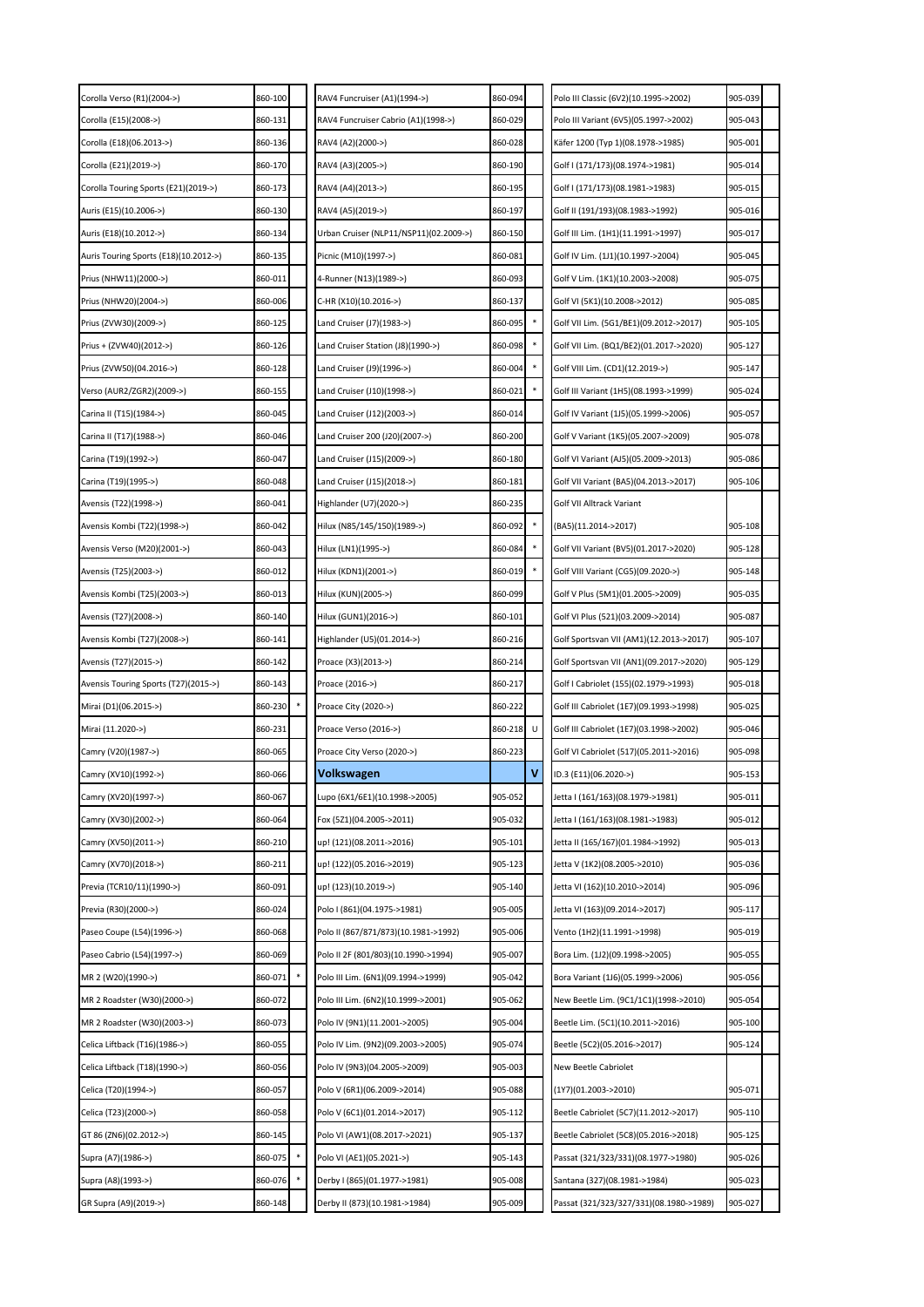| Passat Lim. (312)(04.1988->1993)       | 905-028      | Touareg (7LA)(11.2002->2006)            | 905-070 | V70 Kombi (01.2000->)              | 910-042 |             |
|----------------------------------------|--------------|-----------------------------------------|---------|------------------------------------|---------|-------------|
| Passat Lim. (3A2)(09.1993->1996)       | 905-030      | Touareg (7L6)(12.2006->2010)            | 905-077 | V70 Kombi (04.2007->)              | 910-043 |             |
| Passat Lim. (3B2)(10.1996->2000)       | 905-060      | Touareg (7P5)(01.2010->2014)            | 905-090 | C70 Coupe (05.1997->)              | 910-047 |             |
| Passat Lim. (3B3)(11.2000->2005)       | 905-065      | Touareg (7P6)(08.2014->2018)            | 905-116 | C70 Cabriolet (02.1999->)          | 910-048 |             |
| Passat W8 Lim./Variant                 |              | Touareg (CR7)(03.2018->)                | 905-131 | C70 Cabriolet (12.2005->)          | 910-049 |             |
| (3B3/3B6)(07.2001->2005)               | 905-064      | Touran (1T1)(02.2003->2006)             | 905-073 | Serie 740 Lim./Kombi (1984->)      | 910-035 |             |
| Passat Lim. (3C2)(03.2005->2010)       | 905-067      | Touran (1T2)(11.2006->2010)             | 905-072 | Serie 760 Lim./Kombi (1982->)      | 910-036 |             |
| Passat Lim. (362)(10.2010->2014)       | 905-093      | Touran (1T3)(08.2010->2015)             | 905-092 | Serie 850 (1992->)                 | 910-040 |             |
| Passat Lim. (3G2)(07.2014->2019)       | 905-114      | Touran (5T1)(04.2015->)                 | 905-120 | Serie 940 Lim./Kombi (1990->)      | 910-050 |             |
| Passat Lim. (CB2)(03.2019->2021)       | 905-144      | Sharan (7M8)(07.1995->2000)             | 905-033 | Serie 960 Lim./Kombi (1990->)      | 910-051 |             |
| Passat Variant (315)(06.1988->1993)    | 905-029      | Sharan (7M6/7M9)(04.2000->2010)         | 905-063 | S80 Lim. (05.1998->)               | 910-065 |             |
| Passat Variant (3A5)(09.1993->1997)    | 905-031      | Sharan (7N1)(05.2010->2015)             | 905-091 | S80 Lim. (02.2006->)               | 910-066 |             |
| Passat Variant (3B5)(04.1997->2000)    | 905-061      | Sharan (7N2)(04.2015->)                 | 905-12: | S90 Lim. (12.1996->)               | 910-060 |             |
| Passat Variant (3B6)(11.2000->2005)    | 905-066      | Caddy (14D)(08.1982->1992)              | 905-049 | S90 Lim. (09.2016->)               | 910-062 |             |
| Passat Variant (3C5)(08.2005->2010)    | 905-068      | Caddy Pickup (9U7)(06.1996->2001)       | 905-051 | V90 Kombi (12.1996->)              | 910-061 |             |
| Passat Variant (365)(10.2010->2014)    | 905-094      | Caddy Kasten/Kombi (9K9)(08.1995->2003) | 905-050 | V90 Kombi (03.2016->)              | 910-063 |             |
| Passat Variant (3G5)(07.2014->2019)    | 905-115      | Caddy (2K)(02.2004->2010)               | 905-076 | V90 Cross Country (10.2016->)      | 910-064 |             |
| Passat Variant (CB5)(03.2019->)        | 905-145      | Caddy Kasten/Kombi (2C)(08.2010->2015)  | 905-059 | C40 (07.2021->)                    | 910-086 |             |
| Passat Alltrack Variant                |              | Caddy PKW (SA)(03.2015->2020)           | 905-119 | XC40 (2017->)                      | 910-076 |             |
| (365)(12.2011->2014)                   | 905-104      | Caddy Nfz (SA)(03.2015->2020)           | 905-118 | XC60 (04.2008->)                   | 910-058 |             |
| Passat CC (357)(05.2008->2011)         | 905-040      | Caddy (SBB/SBJ)(09.2020->)              | 905-161 | XC60 (03.2017->)                   | 910-075 |             |
| CC (358)(11.2011->2016)                | 905-103      | Caddy Cargo (SBA/SBH)(09.2020->)        | 905-160 | XC70 (08.2000->)                   | 910-068 |             |
| Arteon (3H7)(03.2017->2020)            | 905-135      | Caddy California (SBB/SBJ)(11.2020->)   | 905-162 | XC70 (04.2007->)                   | 910-069 |             |
| Arteon (3H8)(07.2020->)                | 905-158      | Amarok (2HA/2HB/S1B)(03.2010->2016)     | 905-047 | XC90 (07.2002->)                   | 910-070 |             |
| Arteon Shooting Brake (3H9)(07.2020->) | 905-159      | Amarok (S6B)(08.2016->2020)             | 905-126 | XC90 (09.2014->)                   | 910-071 |             |
|                                        |              |                                         |         |                                    |         |             |
| Phaeton (3D2/3D8)(05.2002->2007)       | 905-069      | Volvo                                   | v       | <b>NUTZFAHRZEUGE</b>               |         |             |
| Phaeton (3D3/3D7)(06.2007->)           | 905-079      | Serie 340 (1976->)                      | 910-005 | (Fzg. Art 2)                       |         |             |
| Phaeton (3D4/3D6)(11.2008->2010)       | 905-089      | 360 (1982->)                            | 910-006 | Hersteller / Haupttyp              | Nr.     |             |
| Phaeton (3D1/3D9)(05.2010->2016)       | 905-099      | Serie 440 (1988->)                      | 910-023 | Citroën                            |         | $\mathbf v$ |
| Scirocco I (531)(08.1974->1981)        | 905-020      | Serie 460 (1989->)                      | 910-024 | Jumper Kasten (01.1994->)          | 190-014 |             |
| Scirocco II (533)(04.1981->1992)       | 905-021      | Serie 480 (1986->)                      | 910-025 | Jumper Hochraumkasten (08.1995->)  | 190-013 |             |
| Scirocco (137)(08.2008->2014)          | 905-080      | Serie 240 Lim. (1975->)                 | 910-010 | Jumper Grossraumkasten (01.1994->) | 190-015 |             |
| Scirocco (138)(04.2014->2017)          | 905-113      | Serie 240 Kombi (1975->)                | 910-011 | Jumper Kombi (10.1994->)           | 190-016 |             |
| Corrado (509)(09.1988->1995)           | 905-022      | C30 (09.2006->)                         | 910-027 | Jumper Grossraumkasten (02.1998->) | 190-021 |             |
| Eos (1F7)(09.2005->2010)               | 905-037      | S40 Lim. (09.1995->)                    | 910-030 | Jumper Kasten (01.2002->)          | 190-026 |             |
| Eos (1F8)(11.2010->2015)               | 905-095      | S40 Lim. (12.2003->)                    | 910-032 | Jumper Hochraumkasten (01.2002->)  | 190-027 |             |
| T-Cross (C11)(12.2018->)               | 905-142      | v40 Kombi (09.1995->)                   | 910-031 | Jumper Grossraumkasten (01.2002->) | 190-028 |             |
| Taigo (CS1)(08.2021->)                 | U<br>905-164 | V40 (03.2012->)                         | 910-053 | Jumper Kombi (01.2002->)           | 190-029 |             |
| T-Roc (A11)(09.2017->)                 | 905-138      | V40 Cross Country (11.2012->)           | 910-054 | Jumper Pritsche (01.2002->)        | 190-030 |             |
| T-Roc (D11)(12.2021->)                 | U<br>905-167 | V50 Kombi (02.2004->)                   | 910-033 | Jumper Pritsche Doka. (01.2002->)  | 190-031 |             |
| T-Roc Cabriolet (AC7)(12.2019->)       | 905-139      | S60 Lim. (08.2000->)                    | 910-055 | Jumper Kasten (06.2006->)          | 190-032 |             |
| T-Roc Cabriolet (AC8)(12.2021->)       | U<br>905-168 | S60 Lim. (03.2010->)                    | 910-056 | Jumper Grossraumkasten (06.2006->) | 190-033 |             |
| ID.4 (E21)(09.2020->)                  | 905-152      | S60 Lim. (03.2019->)                    | 910-078 | Jumper Kombi (06.2006->)           | 190-034 |             |
| ID.5 (E39)(11.2021->)                  | U<br>905-166 | S60 Cross Country (03.2015->)           | 910-059 | Jumper Pritsche (06.2006->)        | 190-035 |             |
| Tiguan (5N1)(11.2007->2011)            | 905-038      | V60 Kombi (08.2010->)                   | 910-057 | Jumper Pritsche Doka. (06.2006->)  | 190-036 |             |
| Tiguan (5N2)(02.2011->2016)            | 905-097      | V60 Kombi (2018->)                      | 910-077 | Jumper Kasten (06.2014->)          | 190-038 |             |
| Tiguan (AD1)(01.2016->2020)            | 905-122      | V60 Cross Country (03.2015->)           | 910-067 | Jumper Grossraumkasten (06.2014->) | 190-039 |             |
| Tiguan (AX1)(07.2020->)                | 905-154      | V60 Cross Country (09.2018->)           | 910-074 | Jumper Kombi (06.2014->)           | 190-040 |             |
| Tiguan Allspace (BW2)(08.2017->2021)   | 905-132      | S70 Lim. (12.1996->)                    | 910-045 | Jumper Pritsche (06.2014->)        | 190-041 |             |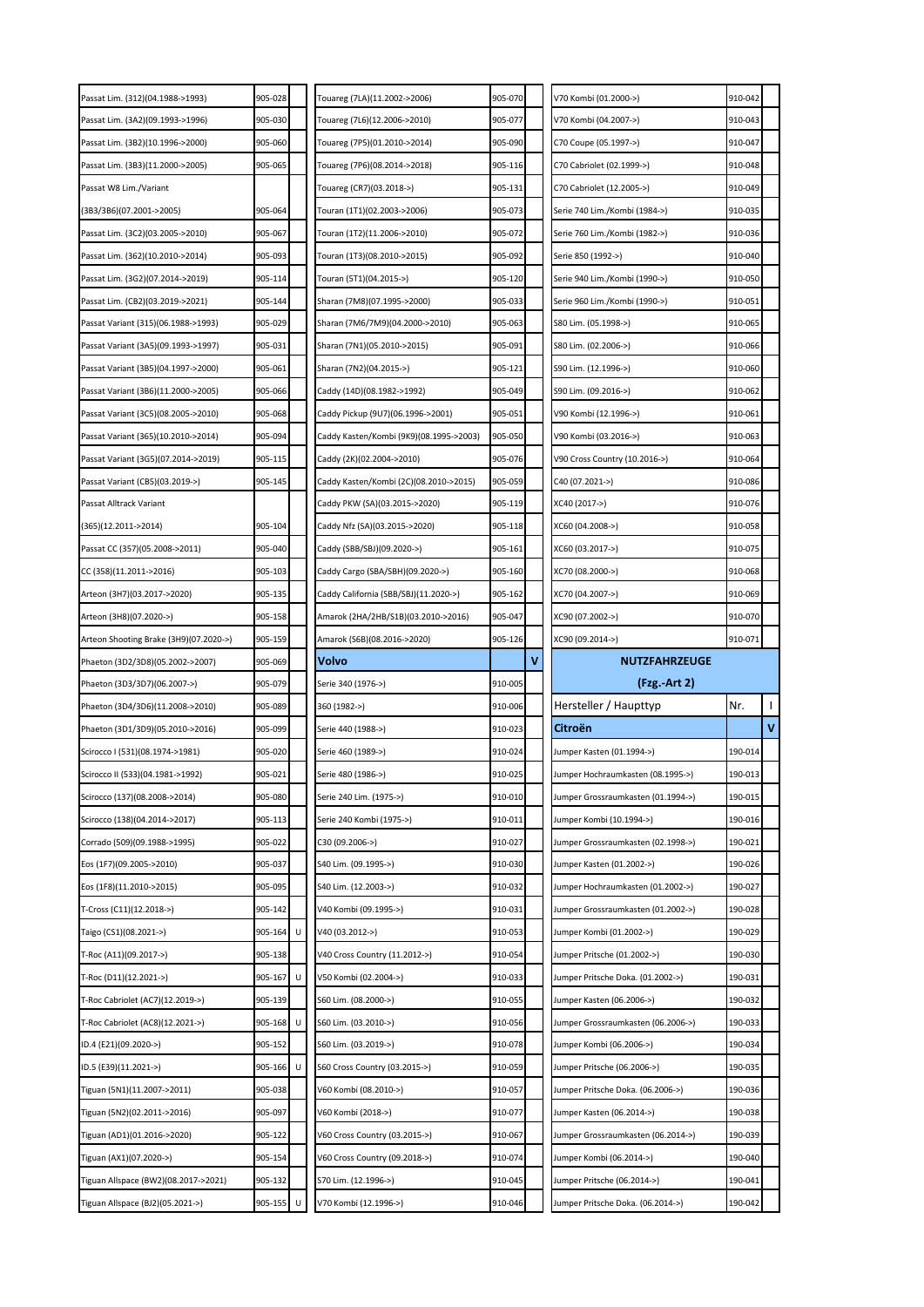| Fiat                                 |         | ٧ | Ducato Hochr.-Kombi 33 (09.2006->)      | 280-060 | Ducato Maxi Pritsche/Kipper 35          |         |   |
|--------------------------------------|---------|---|-----------------------------------------|---------|-----------------------------------------|---------|---|
| Talento (269)                        | 280-004 |   | Ducato Maxi Hochr.-Kombi 35 (09.2006->) | 280-063 | (295)(04.2014->)                        | 280-160 |   |
| Talento Kasten (296)(06.2016->)      | 280-182 |   | Ducato Pritsche 30 (06.2006->)          | 280-075 | Ducato Maxi Pritsche/Kipper 40          |         |   |
| Talento Kombi (296)(06.2016->)       | 280-184 |   | Ducato Pritsche 33 (06.2006->)          | 280-076 | (295)(04.2014->)                        | 280-162 |   |
| Ducato Kasten (290)(08.1990->)       | 280-051 |   | Ducato Pritsche 35 (06.2006->)          | 280-077 | Ducato Pritsche/Kipper Doppelk. 33      |         |   |
| Ducato Kombi (290)(08.1990->)        | 280-052 |   | Ducato Maxi Pritsche 35 (09.2006->)     | 280-087 | (290)(04.2014->)                        | 280-164 |   |
| Ducato Kasten 10 (03.1994->)         | 280-013 |   | Ducato Maxi Pritsche 40 (09.2006->)     | 280-088 | Ducato Pritsche/Kipper Doppelk. 35      |         |   |
| Ducato Kasten 14 (03.1994->)         | 280-014 |   | Ducato Pritsche Doppelk. 33 (01.2007->) | 280-079 | $(290)(04.2014-)$                       | 280-166 |   |
| Ducato Hochr.-Kasten (03.1994->)     | 280-018 |   | Ducato Pritsche Doppelk. 35 (01.2007->) | 280-080 | Ducato Maxi Pritsche/Kipper Doppelk. 35 |         |   |
| Ducato Grossr.-Kasten (03.1994->)    | 280-015 |   | Ducato Maxi Pritsche Doppelk. 35        |         | (295)(04.2014->)                        | 280-168 |   |
| Ducato Kombi (03.1994->)             | 280-012 |   | (01.2007->)                             | 280-089 | Ducato Maxi Pritsche/Kipper Doppelk. 40 |         |   |
| Ducato Hochr.-Kombi (03.1994->)      | 280-019 |   | Ducato Maxi Pritsche Doppelk. 40        |         | (295)(04.2014->)                        | 280-170 |   |
| Ducato 2,0 JTD Kombi (03.1994->)     | 280-022 |   | $(01.2007 -)$                           | 280-090 | Ducato Luxusbus Panorama 30             |         |   |
| Ducato Pritsche (03.1994->)          | 280-017 |   | Ducato Luxusbus Panorama 30 (01.2007->) | 280-058 | (290)(04.2014->)                        | 280-148 |   |
| Ducato 2,8 Pritsche (03.1994->)      | 280-020 |   | Ducato Luxusbus Panorama 33 (01.2007->) | 280-061 | Ducato Luxusbus Panorama 33             |         |   |
| Ducato 2,0 JTD Pritsche (03.1994->)  | 280-027 |   | Ducato Luxusbus Panorama 35 (04.2009->) | 280-062 | (290)(04.2014->)                        | 280-149 |   |
| Ducato Pritsche Doppelk. (03.1994->) | 280-016 |   | Ducato Kasten 30 (290)(04.2014->)       | 280-100 | Ducato Luxusbus Panorama Modular 33     |         |   |
| Ducato JTD Pritsche Doppelk.         |         |   | Ducato Kasten 33 (290)(04.2014->)       | 280-102 | (290)(04.2014->)                        | 280-150 |   |
| $(03.1994 -)$                        | 280-026 |   | Ducato Kasten 35 (290)(04.2014->)       | 280-104 | Ford                                    |         | V |
| Ducato Luxusbus (03.1994->)          | 280-011 |   | Ducato Hochr.-Kasten 30                 |         | Transit Custom Kasten (TTF)(2012->)     | 285-060 |   |
| Ducato Kasten 11 (03.2002->)         | 280-035 |   | (290)(04.2014->)                        | 280-110 | Transit Custom/Tourneo Custom Kombi     |         |   |
| Ducato Kasten 15 (03.2002->)         | 280-036 |   | Ducato Hochr.-Kasten 33                 |         | (TTF)(2012->)                           | 285-062 |   |
| Ducato Hochr.-Kasten (03.2002->)     | 280-037 |   | (290)(04.2014->)                        | 280-112 | Transit Kasten (CY/DY)(1986->1992)      | 285-011 |   |
| Ducato Grossr.-Kasten (03.2002->)    | 280-038 |   | Ducato Hochr.-Kasten 35                 |         | Transit Kombi/Bus (CY/DY)(1986->1992)   | 285-012 |   |
| Ducato Kombi 11 (03.2002->)          | 280-032 |   | (290)(04.2014->)                        | 280-114 | Transit Kasten kurz (EY)(1995->)        | 285-021 |   |
| Ducato Kombi 15 (03.2002->)          | 280-033 |   | Ducato Grossr.-Kasten 33                |         | Transit Kasten lang (EY)(1995->)        | 285-022 |   |
| Ducato Hochr.-Kombi (03.2002->)      | 280-034 |   | (290)(04.2014->)                        | 280-120 | Transit Kombi (EY)(1995->)              | 285-023 |   |
| Ducato Pritsche (03.2002->)          | 280-041 |   | Ducato Grossr.-Kasten 35                |         | Transit Bus (EY)(1995->)                | 285-024 |   |
| Ducato Pritsche Doppelk. (03.2002->) | 280-043 |   | (290)(04.2014->)                        | 280-122 | Transit Pritsche (EY)(1995->)           | 285-020 |   |
| Ducato Luxusbus (03.2002->)          | 280-031 |   | Ducato Maxi Kasten 35 (295)(04.2014->)  | 280-130 | Transit HiCube (EY)(1998->)             | 285-025 |   |
| Ducato Kasten 28 (04.2010->)         | 280-064 |   | Ducato Maxi Hochr.-Kasten 35            |         | Transit Kasten kurz (FY)(2000->)        | 285-041 |   |
| Ducato Kasten 30 (06.2006->)         | 280-065 |   | $(295)(04.2014-)$                       | 280-132 | Transit Kasten mittel (FY)(2000->)      | 285-042 |   |
| Ducato Kasten 33 (06.2006->)         | 280-066 |   | Ducato Maxi Hochr.-Kasten 40            |         | Transit Kasten lang (FY)(2000->)        | 285-043 |   |
| Ducato Kasten 35 (06.2006->)         | 280-067 |   | (295)(04.2014->)                        | 280-134 | Transit Kombi (FY)(2000->)              | 285-044 |   |
| Ducato Hochr.-Kasten 30 (06.2006->)  | 280-068 |   | Ducato Maxi Grossr.-Kasten 35           |         | Transit Bus (FY)(2000->)                | 285-045 |   |
| Ducato Hochr.-Kasten 33 (06.2006->)  | 280-069 |   | (295)(04.2014->)                        | 280-136 | Transit Pritsche (FY)(2000->)           | 285-040 |   |
| Ducato Hochr.-Kasten 35 (06.2006->)  | 280-070 |   | Ducato Maxi Grossr.-Kasten 40           |         | Transit Kasten (TT9)(2006->)            | 285-051 |   |
| Ducato Grossr.-Kasten 33 (06.2006->) | 280-071 |   | $(295)(04.2014-)$                       | 280-138 | Transit Kombi (TT9)(2006->)             | 285-052 |   |
| Ducato Grossr.-Kasten 35 (06.2006->) | 280-072 |   | Ducato Kombi 30 (290)(04.2014->)        | 280-140 | Transit Bus (TT9)(2006->)               | 285-053 |   |
| Ducato Maxi Kasten 35 (09.2006->)    | 280-081 |   | Ducato Kombi 33 (290)(04.2014->)        | 280-142 | Transit Pritsche (TT9)(2006->)          | 285-050 |   |
| Ducato Maxi Hochr.-Kasten 35         |         |   | Ducato Kombi Modular 35                 |         | Transit New Line (TT9)(2006->)          | 285-055 |   |
| $(09.2006 -)$                        | 280-083 |   | (290)(04.2014->)                        | 280-143 | Transit Pritsche (TTG)(2013->)          | 285-070 |   |
| Ducato Maxi Hochr.-Kasten 40         |         |   | Ducato Hochr.-Kombi 33 (290)(04.2014->) | 280-144 | Transit Bus (TTG)(2013->)               | 285-073 |   |
| $(09.2006 -)$                        | 280-084 |   | Ducato Maxi Hochr.-Kombi 35             |         | Transit Kasten (TTG)(2013->)            | 285-071 |   |
| Ducato Maxi Grossr.-Kasten 35        |         |   | (290)(04.2014->)                        | 280-146 | Transit Kombi (TTG)(2014->)             | 285-072 |   |
| $(09.2006 -)$                        | 280-085 |   | Ducato Pritsche 30 (290)(04.2014->)     | 280-155 | Transit Bus (TTS)(2019->)               | 285-099 |   |
| Ducato Maxi Grossr.-Kasten 40        |         |   | Ducato Pritsche/Kipper 33               |         | Transit Kasten (TTS)(2019->)            | 285-100 |   |
| $(09.2006 -)$                        | 280-086 |   | (290)(04.2014->)                        | 280-157 | Transit Kombi (TTS)(2019->)             | 285-102 |   |
| Ducato Kombi 30 (09.2006->)          | 280-056 |   | Ducato Pritsche/Kipper 35               |         | Transit Pritsche (TTS)(2019->)          | 285-104 |   |
| Ducato Kombi 33 (09.2006->)          | 280-057 |   | $(290)(04.2014-)$                       | 280-159 | Hyundai                                 |         | ۷ |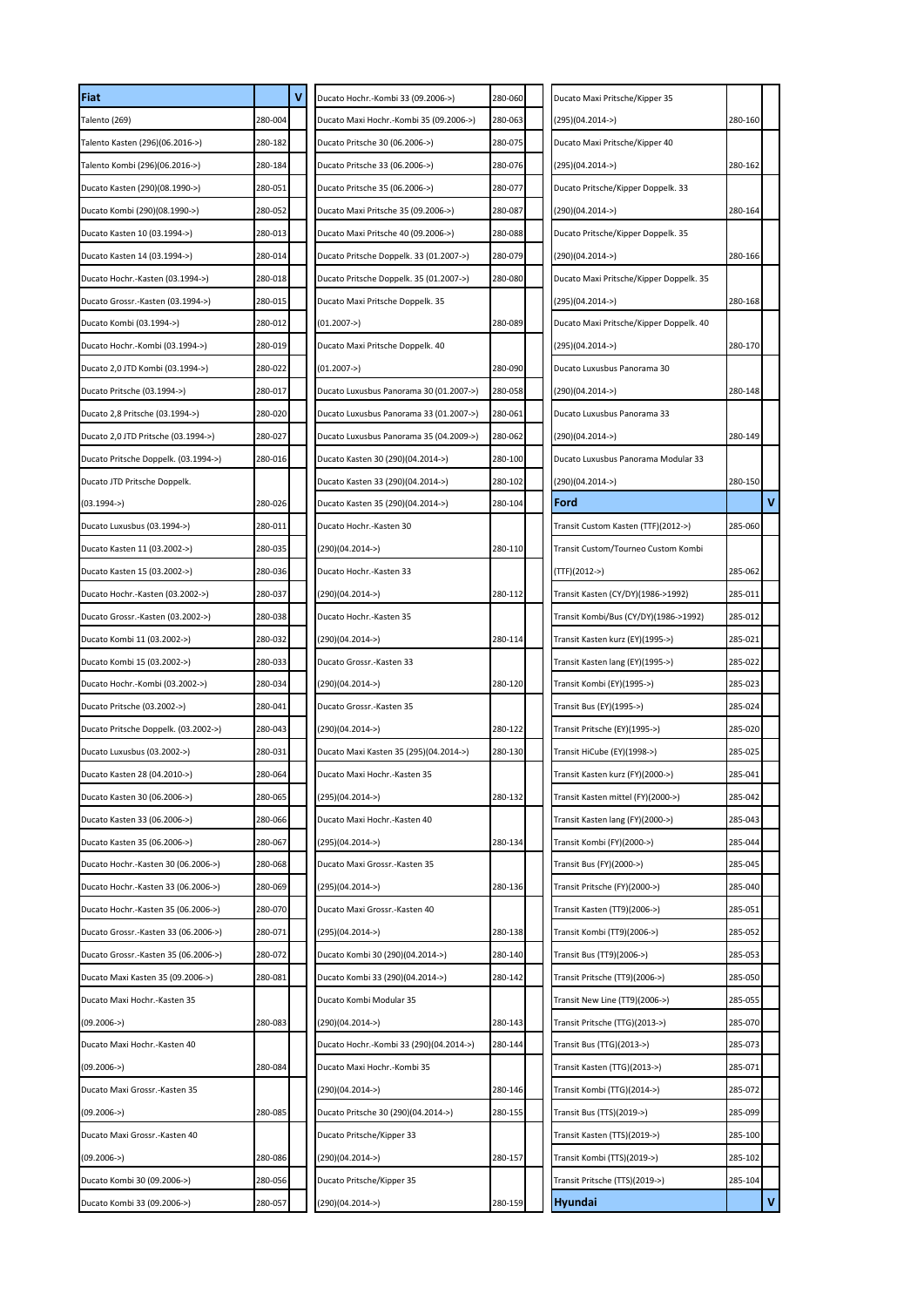| H 100                              | 345-002 |   | Vito Kasten (638)                     | 570-059      | eSprinter III Kasten FWD                           |         |   |
|------------------------------------|---------|---|---------------------------------------|--------------|----------------------------------------------------|---------|---|
| H-1 Starex (->2008)                | 345-014 |   | Vito Kombi (638)                      | 570-060      | (910)(03.2020->)                                   | 570-190 |   |
| H-1 (->2008)                       | 345-004 |   | Vito Kasten (639)(06.2003->)          | 570-030      | Mitsubishi                                         |         |   |
| H-1 (2008->)                       | 345-015 |   | Vito Kasten (639)(09.2010->)          | 570-080      | L 200/300/400 (P00)(1986->)                        | 590-002 |   |
| H350 Kasten (05.2015->)            | 345-020 |   | Vito Kombi (639)(06.2003->)           | 570-032      | Space Gear (PA0)                                   | 590-064 |   |
| H350 Pritsche (05.2015->)          | 345-021 |   | Vito Kombi (639)(09.2010->)           | 570-082      | L 200/300/400 (PA0)(1998->)                        | 590-011 |   |
| H350 Bus (08.2016->)               | 345-022 |   | Vito Basic-Kombi (639)                | 570-035      | <b>Nissan</b>                                      |         | V |
| STARIA (US4)(08.2021->)            | 345-050 | U | Vito Mixto (639)(06.2003->)           | 570-031      | NV200 /Evalia (M20/M)(08.2009->)                   | 225-030 |   |
| STARIA Load (US4)                  | 345-051 | υ | Vito Mixto (639)(09.2010->)           | 570-081      | NV300 Kastenwagen (09.2016->)                      | 225-032 |   |
| <b>Iveco</b>                       |         |   | Vito Kasten 4x4 (639)(06.2003->)      | 570-070      | NV300 Kombi (09.2016->)                            | 225-033 |   |
| Daily Kasten (1999->)              | 365-052 |   | Vito Kasten 4x4 (639)(09.2010->)      | 570-086      | Primastar (X83)(09.2002->)                         | 225-020 |   |
| Daily Kombi (1999->)               | 365-053 |   | Vito Kombi 4x4 (639)(06.2003->)       | 570-072      | Interstar (X70)(09.2002->)                         | 225-025 |   |
| Daily Fahrgestell (1999->)         | 365-050 |   | Vito Kombi 4x4 (639)(09.2010->)       | 570-088      | NV400 Kastenwagen (X62)(2011->)                    | 225-035 |   |
| Daily Pritsche/Kipper (1999->)     | 365-051 |   | Vito Mixto 4x4 (639)(06.2003->)       | 570-071      | NV400 Pritsche (X62)(2012->)                       | 225-036 |   |
| Daily Kasten (2006->)              | 365-056 |   | Vito Mixto 4x4 (639)(09.2010->)       | 570-087      | NV400 Pritsche Doppelkabine                        |         |   |
| Daily Kombi (2006->)               | 365-057 |   | Vito Kasten (447)(07.2014->)          | 570-160      | $(X62)(2012-)$                                     | 225-037 |   |
| Daily Pritsche (2006->)            | 365-055 |   | Vito Mixto (447)(07.2014->)           | 570-161      | NV400 Kombi (X62)(2011->)                          | 225-040 |   |
| Daily Frachtzustellfahrzeug        |         |   | Vito Tourer (447)(07.2014->)          | 570-162      | Opel                                               |         | V |
| (Sommer)(2006->)                   | 365-058 |   | Viano Fun (639)(06.2003->)            | 570-033      | Arena (1998->)                                     | 650-010 |   |
| Daily Kasten (2011->)              | 365-062 |   | Viano (639)                           | 570-034      | Vivaro (2001->)                                    | 650-012 |   |
| Daily Pritsche (2011->)            | 365-060 |   | Viano (639)(09.2010->)                | 570-084      | Vivaro Kasten/Kombi (07.2006->)                    | 650-013 |   |
| Daily Frachtzustellfahrzeug        |         |   | Viano 4MATIC (639)(09.2010->)         | 570-090      | Vivaro Pritsche (07.2006->)                        | 650-014 |   |
| (Sommer)(2011->)                   | 365-064 |   | Viano FUN 4MATIC (639)(09.2010->)     | 570-089      | Vivaro B Kasten/Kombi (2014->)                     | 650-033 |   |
| Daily Frachtzustellfahrzeug        |         |   | viano 4MATIC (639)(06.2006->)         | 570-074      | Movano (1998->)                                    | 650-015 |   |
| (Brüggen)(2011->)                  | 365-065 |   | Viano Fun 4MATIC (639)(06.2003->)     | 570-073      | Movano Kasten/Kombi (2004->)                       | 650-016 |   |
| Daily Kasten (2014->)              | 365-070 |   | Viano FUN (639)(09.2010->)            | 570-083      | Movano Pritsche (2004->)                           | 650-017 |   |
| Daily Fahrgestell (2014->)         | 365-071 |   | Sprinter Kasten (901-904)             | 570-055      | Movano B Kasten/Kombi (2010->)                     | 650-020 |   |
| Daily Frachtzustellfahrzeug        |         |   | Sprinter Kasten (02.2000->)           | 570-040      | Movano B Pritsche/Kipper/Koffer                    |         |   |
| (Sommer)(2014->)                   | 365-074 |   | Sprinter Kasten Hochdach (02.2000->)  | 570-041      | $(2010 - >)$                                       | 650-021 |   |
| Daily Frachtzustellfahrzeug        |         |   | Sprinter Kombi (901-903)              | 570-056      | Movano B Bus (2014->)                              | 650-022 |   |
| (Brüggen)(2014->)                  | 365-075 |   | Sprinter Kombi (02.2000->)            | 570-042      | Movano C Kasten (U9/Y)(2021->)                     | 650-025 | U |
| Kia                                |         | ٧ | Sprinter Kombi Hochdach (02.2000->)   | 570-043      | Peugeot                                            |         | ٧ |
| Pregio II (TB)(2004->)             | 425-003 |   | Sprinter Pritsche Doppelkabine        |              | J5 (290) Kasten (1990->)                           | 670-020 |   |
| <b>MAN</b>                         |         | ٧ | $(901 - 904)$                         | 570-057      | J5 (290) Kasten Grossraum (1990->)                 | 670-021 |   |
| TGE Kasten (01.2017->)             | 520-020 |   | Sprinter Pritsche (02.2000->)         | 570-044      | J5 (290) Kombi (1990->)                            | 670-022 |   |
| TGE Pritsche (UZ)(01.2017->)       | 520-024 |   | Sprinter Pritsche Doka (02.2000->)    | 570-045      | Boxer (230) Kasten RS2850mm (->2002)               | 670-010 |   |
| G90 (Typ LO1/LO2/LO4 ab 8.87)      | 520-010 |   | Sprinter Frachtzustellfahrzeug        |              | Boxer (230) Kasten RS3200mm (->2002)               | 670-011 |   |
| <b>Mazda</b>                       |         |   | (Kögel)(02.2000->)                    | 570-046      | Boxer                                              |         |   |
| E 2000                             | 550-002 |   | Sprinter II Kasten (01.2006->)        | 570-020      | (230) Kasten verglast RS2850mm (->2002)            | 670-014 |   |
| E 2200                             | 550-005 |   | Sprinter II Kombi (01.2006->)         | 570-021      | Boxer                                              |         |   |
| <b>Mercedes-Benz</b>               |         | ٧ | Sprinter II Pritsche (01.2006->)      | 570-022      | (230) Kasten verglast RS3200mm (->2002)            | 670-015 |   |
| MB 100 D Kasten/Kombi (631)        | 570-050 |   | Sprinter II Pritsche/DoKa (01.2006->) | 570-023      | Boxer                                              |         |   |
| MB 100 D Pritsche (631)            | 570-051 |   | Sprinter II Frachtzustellfahrzeug     |              | (230) Kasten Hochdach vergl. RS2850mm (->2 670-009 |         |   |
| Transporter Kasten/Kombi (601-602) | 570-010 |   | (Saxas)(01.2006->)                    | 570-024      | Boxer                                              |         |   |
| Transporter Pritsche (601-602)     | 570-011 |   | Sprinter III Kasten FWD               |              | (230) Kasten Grossraum RS3200mm (->2002) 670-012   |         |   |
| V-Klasse (638)                     | 570-061 |   | $(910)(02.2018-)$                     | 570-180<br>U | Boxer                                              |         |   |
| V-Klasse (447)(03.2014->)          | 570-063 |   | Sprinter III Kasten RWD/AWD           |              | (230) Kasten Grossraum RS3700mm (->2002) 670-013   |         |   |
| V -Klasse Vito Marco Polo          |         |   | $(907)(02.2018 - )$                   | 570-170      | Boxer                                              |         |   |
| (447)(07.2014->)                   | 570-064 |   | Sprinter III Tourer RWD/AWD           |              | (230) Kasten Grossraum vergl. RS3200mm (->1670-019 |         |   |
| EQV -Klasse (447)(05.2020->)       | 570-065 |   | $(907)(02.2018 - )$                   | 570-171      | Boxer                                              |         |   |
|                                    |         |   |                                       |              |                                                    |         |   |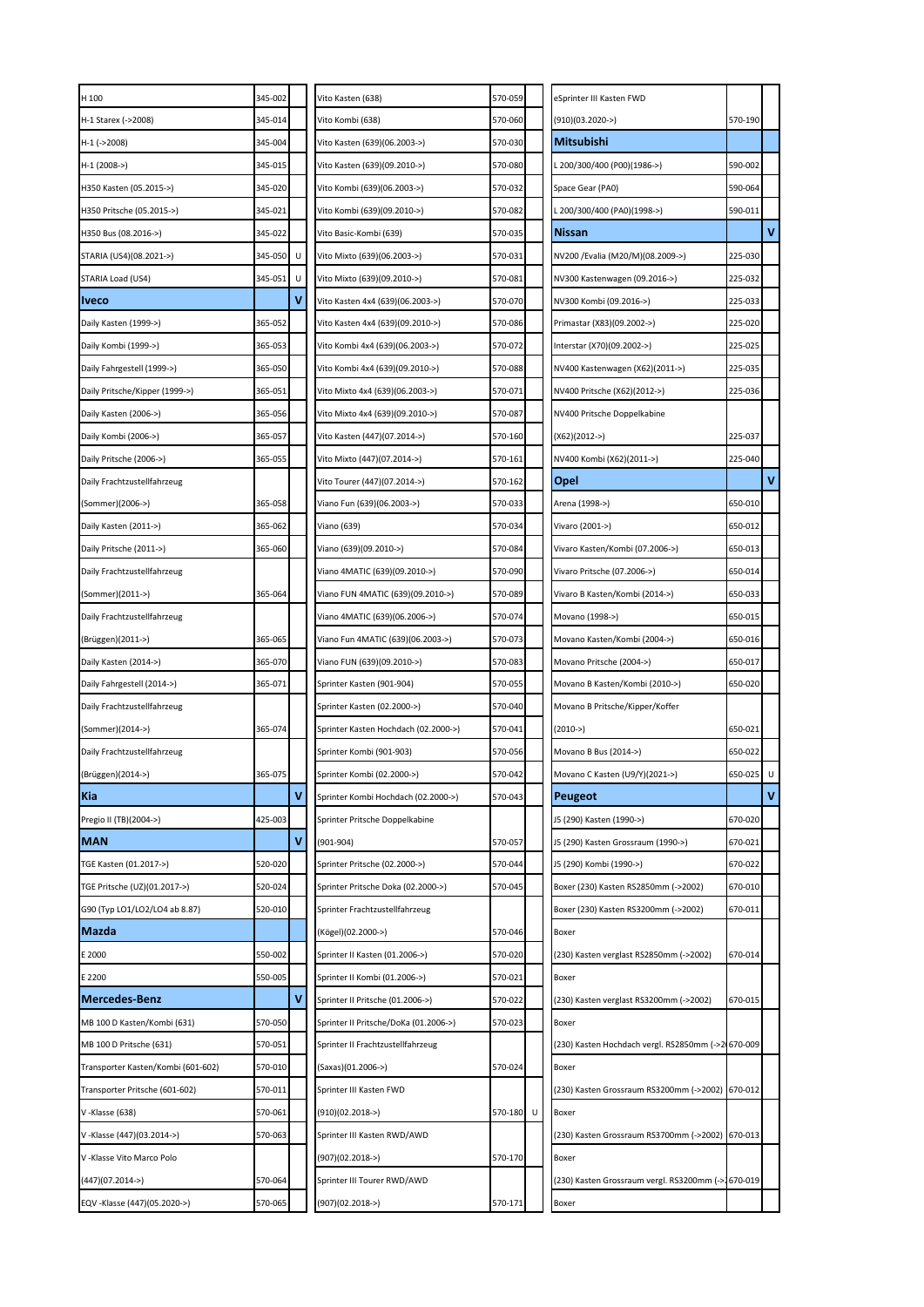| (230) Kasten Grossraum vergl. RS3700mm (->1670-007 |         | Boxer                                             |         |   | T4 Transporter Syncro (08.1992->)       | 905-021   |              |
|----------------------------------------------------|---------|---------------------------------------------------|---------|---|-----------------------------------------|-----------|--------------|
| Boxer (270/310) Kombi RS2850mm (->2002)            | 670-016 | (335) Kasten Hochraum vergl. RS4035mm (200670-085 |         |   | T4 Transporter Bus (09.1990->)          | 905-022   |              |
| Boxer (320) Kombi RS3200mm (->2002)                | 670-017 | Boxer                                             |         |   | T4 Transporter Bus Syncro (08.1992->)   | 905-023   |              |
| Boxer (230) Pritsche RS2850mm (->2002)             | 670-024 | (335/435/440) Kasten Grossraum RS4035mm 670-086   |         |   | T4 Transporter Pritsche/Doka            |           |              |
| Boxer (230) Pritsche RS3200mm (->2002)             | 670-025 | Boxer (330/333) Kombi RS3000mm (2007->)           | 670-088 |   | $(09.1990 -)$                           | 905-024   |              |
| Boxer (230) Pritsche RS3700mm (->2002)             | 670-026 | Boxer (333/435) Kombi RS3450mm (2007->)           | 670-089 |   | T4 Transporter Pritsche/Doka Syncro     |           |              |
| Boxer                                              |         | Boxer                                             |         |   | (08.1992->)                             | 905-025   |              |
| (290/330) Kasten RS2850mm (2002->2006)             | 670-063 | (330/333/335/435) Pritsche RS4035mm (2007 670-087 |         |   | T5 Transporter Kasten-Kombi             |           |              |
| Boxer                                              |         | Boxer Kasten (2014->)                             | 670-100 |   | (7H)(04.2003->)                         | 905-027   |              |
| (330) Kasten RS3200mm (2002->2006)                 | 670-066 | Boxer Kasten Hochraum (2014->)                    | 670-101 |   | T5 Transporter Bus (7H)(04.2003->)      | 905-028   |              |
| Boxer                                              |         | Boxer Kasten Grossraum (2014->)                   | 670-102 |   | T5 Transporter Pritsche (7J)(04.2003->) | 905-029   |              |
| (290/330) Kasten verglast RS2850mm (2002-> 670-064 |         | Boxer Kombi (2014->)                              | 670-103 |   | T5 Transporter Kasten-Kombi             |           |              |
| Boxer                                              |         | Boxer Pritsche (2014->)                           | 670-104 |   | (7E)(09.2009->)                         | 905-030   |              |
| (330) Kasten verglast RS3200mm (2002->2006 670-067 |         | Boxer Pritsche Doka. (2014->)                     | 670-105 |   | T5 Transporter Bus (7E)(09.2009->)      | 905-031   |              |
| Boxer                                              |         | Boxer Koffer (2014->)                             | 670-106 |   | T5 Transporter Pritsche (7F)(09.2009->) | 905-032   |              |
| (290/330) Kasten Hochdach vergl. RS2850mm 670-065  |         | Renault                                           |         | v | T6 Transporter Kasten-Kombi             |           |              |
| Boxer                                              |         | Trafic Kasten (04.2001->)                         | 720-012 |   | $(SG)(04.2015->)$                       | 905-050   |              |
| (330/350) Kasten Grossraum RS3200mm (200 670-070   |         | Trafic Combi (04.2001->)                          | 720-011 |   | T6 Transporter Bus (SG)(05.2015->)      | 905-051   |              |
| Boxer                                              |         | Trafic Kasten (06.2014->)                         | 720-018 |   | T6 Transporter Kasten (05.2015->)       | 905-052   |              |
| (330/350) Kasten Grossraum RS3700mm (200 670-072   |         | Trafic Combi (08.2014->)                          | 720-017 |   | T6 California (SG)(05.2015->)           | 905-053   |              |
| Boxer                                              |         | Master Kasten (01.1998->)                         | 720-005 |   | T6.1 Transporter Kasten (SH)(07.2019->) | 905-055   |              |
| (330) Kasten Grossraum vergl. RS3200mm (20 670-071 |         | Master Kombi (01.1998->)                          | 720-006 |   | T6.1 Transporter Kombi (SH)(10.2019->)  | 905-054   |              |
| Boxer                                              |         | Master Maxi Kasten (06.2002->)                    | 720-004 |   | T6.1 Transporter Pritsche               |           |              |
| (350) Kasten Grossraum vergl. RS3700mm (20 670-073 |         | Master II Phase 2 Kasten (09.2003->)              | 720-025 |   | (SJ)(08.2019->)                         | 905-056   |              |
| Boxer (290) Kombi RS2850mm (2002->2006)            | 670-060 | Master II Phase 2 Kombi (09.2003->)               | 720-026 |   | T6.1 Transporter Caravelle              |           |              |
| Boxer (330) Kombi RS3200mm (2002->2006)            | 670-061 | Master II Phase 2 Bus (09.2003->)                 | 720-029 |   | (SH)(10.2019->)                         | 905-057   |              |
| Boxer                                              |         | Master II Phase 2 Pritsche/Fahrgest.              |         |   | T6.1 Transporter Multivan               |           |              |
| (330) Pritsche RS2850mm (2002->2006)               | 670-075 | (09.2003->)                                       | 720-027 |   | (SH)(10.2019->)                         | 905-058   |              |
| Boxer                                              |         | Master II Phase 2 DoKa Pritsche/Fahrges           |         |   | T6.1 California (SH)(08.2019->)         | 905-059   |              |
| (330/350) Pritsche RS3200mm (2002->2006)           | 670-076 | t. (09.2003->)                                    | 720-028 |   | T7 Transporter Multivan (ST)(10.2021->) | 905-083 U |              |
| Boxer                                              |         | Master Maxi Phase 2 Kasten (04.2004->)            | 720-024 |   | LT Kasten-Kombi (01.1979->)             | 905-006   |              |
| (330/350) Pritsche RS3700mm (2002->2006)           | 670-077 | Master Kasten (02.2010->)                         | 720-030 |   | LT Pritsche (01.1979->)                 | 905-007   |              |
| Boxer                                              |         | Master Kombi (02.2011->)                          | 720-031 |   | LT Fahrgestell (01.1979->)              | 905-008   |              |
| (328/330/333) Kasten RS3000mm (2007->)             | 670-078 | Master Bus (02.2011->)                            | 720-032 |   | LT Kasten-Kombi (01.1996->)             | 905-011   |              |
| Boxer                                              |         | Master Pritsche/Fahrgest. (06.2010->)             | 720-033 |   | LT Pritsche (01.1996->)                 | 905-012   |              |
| (330/333/335) Kasten RS3450mm (2007->)             | 670-080 | Master DoKa Pritsche/Fahrgest.                    |         |   | Crafter Kasten (2E)(03.2006->)          | 905-044   |              |
| Boxer                                              |         | $(06.2010 -)$                                     | 720-034 |   | Crafter Kombi (2E)(03.2006->)           | 905-046   |              |
| (330/333) Kasten verglast RS3000mm (2007-          | 670-079 | <b>StreetScooter</b>                              |         |   | Crafter Pritsche (2F)(03.2006->)        | 905-042   |              |
| Boxer                                              |         | Work Box                                          | 826-005 |   | Crafter Kasten (SY/SX)(09.2016->)       | 905-060   |              |
| (333) Kasten verglast RS3450mm (2007->)            | 670-081 | Work Pickup                                       | 826-010 |   | Crafter Pritsche (SZ)(09.2016->)        | 905-064   |              |
| Boxer                                              |         | Toyota                                            |         | ۷ | NUTZFAHRZEUGE                           |           |              |
| (330/333/335) Kasten Hochraum RS3000mm             | 670-090 | HI-ACE (1990->)                                   | 860-005 |   | (Fzg. Art 4)                            |           |              |
| Boxer                                              |         | HI-ACE (1996->)                                   | 860-006 |   | Hersteller / Haupttyp                   | Nr.       | $\mathbf{I}$ |
| (330/333/335/435) Kasten Hochraum RS3450 670-082   |         | Dyna (2001->)                                     | 860-010 |   | <b>DAF</b>                              |           |              |
| Boxer                                              |         | Volkswagen                                        |         | V | BAUREIHE LF45 (2006->)                  | 200-096   |              |
| (333/335/435/440) Kasten Hochraum RS4035 670-084   |         | Typ 2 T3 Transporter Kasten-Kombi                 |         |   | BAUREIHE CF75 (2006->)                  | 200-099   |              |
| Boxer                                              |         | $(01.1979 -)$                                     | 905-082 |   | BAUREIHE CF85 (2006->)                  | 200-100   |              |
| (333) Kasten Hochraum vergl. RS3000mm (201670-091  |         | Typ 2 T3 Transporter Pritsche/Doka                |         |   | BAUREIHE XF105 (2006->)                 | 200-101   |              |
| Boxer                                              |         |                                                   |         |   |                                         |           |              |
|                                                    |         | $(01.1979 -)$                                     | 905-081 |   | BAUREIHE XF EURO 6 (2013->)             | 200-120   | $\mathbf{v}$ |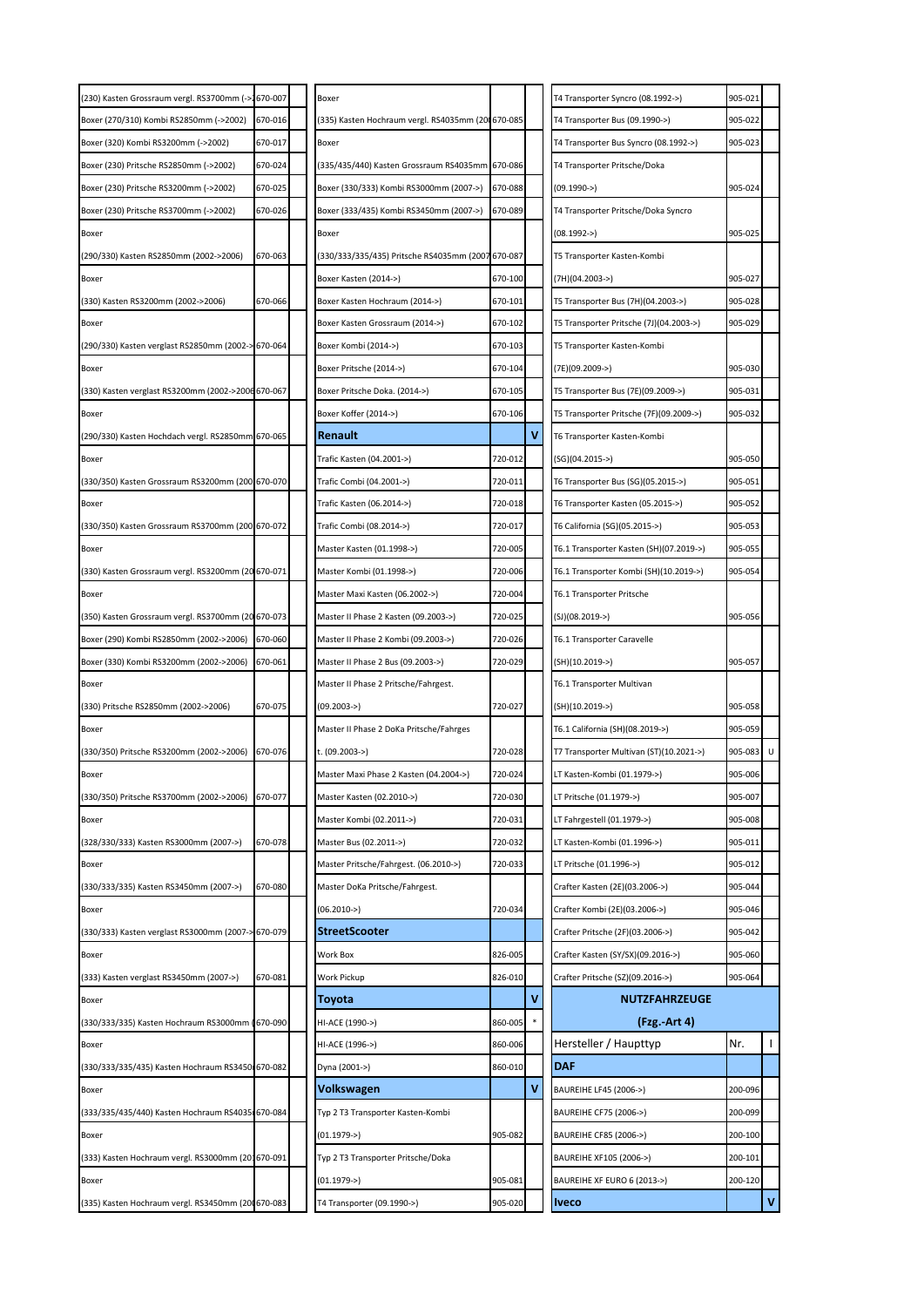| EuroCargo (1991->)            | 365-040 | F2000 27/33.XXX                         | 520-092 |   | Actros 2/3 6-Zyl. 4-Achser BM 930/2/4   |         |   |
|-------------------------------|---------|-----------------------------------------|---------|---|-----------------------------------------|---------|---|
| EuroCargo tector (2001->)     | 365-041 | F2000 32/35/41.XXX                      | 520-093 |   | $(2003 - >)$                            | 570-066 |   |
| EuroCargo (05.2003->)         | 365-090 | L2000 8.103 - 8.224 E1/E2               | 520-063 |   | Actros 2/3 8-Zyl. 4-Achser BM 932       |         |   |
| EuroCargo (03.2008->)         | 365-042 | L2000 9.153 - 10.224 E1/E2              | 520-064 |   | $(2003 - >)$                            | 570-067 |   |
| EuroCargo                     | 365-094 | L2000 EVOLUTION                         | 520-071 |   | Actros 4 2-Achser BM 963 (2011->)       | 570-090 |   |
| EuroStar (LD) (1993->)        | 365-054 | <b>Mercedes-Benz</b>                    |         | ۷ | Actros 4 3-Achser BM 963 (2011->)       | 570-091 |   |
| EuroTech (MP) (1992->)        | 365-053 | Vario (T2W) BM 667/668/670              | 570-080 |   | Actros 5 S/M-Fahrerhaus 2-Achser BM 963 |         |   |
| EuroTech Cursor (MH) (1999->) | 365-059 | Vario (T2W) BM 668/670                  | 570-081 |   | $(05.2019 -)$                           | 570-100 |   |
| EuroTrakker (MP) (1993->)     | 365-091 | Atego 2-Achser 18 t BM 950/2/4 (1997->) | 570-010 |   | Actros 5 S/M-Fahrerhaus 3-Achser BM 963 |         |   |
| Stralis (AS) (2002->)         | 365-087 | Atego 3-Achser 26 t BM 950/2/4 (1997->) | 570-011 |   | $(05.2019 -)$                           | 570-101 |   |
| Stralis (AS) (07.2012->)      | 365-085 | Atego 4-Zyl. 4x2 BM 970/2/5/6 (1994->)  | 570-006 |   | Actros 5 L-Fahrerhaus 2-Achser BM 963   |         |   |
| Stralis (AD/AT) (2003->)      | 365-097 | Atego 4-Zyl. 4x4 BM 970/2 (1997->)      | 570-007 |   | $(05.2019 -)$                           | 570-103 |   |
| Stralis (AD/AT)(07.2012->)    | 365-095 | Atego 6-Zyl. 4x2 BM 970/2/4/6 (1997->)  | 570-008 |   | Actros 5 L-Fahrerhaus 3-Achser BM 963   |         |   |
| Trakker (2005->)              | 365-098 | Atego 6-Zyl. 4x4 BM 970/2/6 (1997->)    | 570-009 |   | $(05.2019 -)$                           | 570-104 |   |
| Trakker (2012->)              | 365-099 | Atego 2 4-Zyl. 4x2 BM 970/2/4/6         |         |   | Arocs 4 2-Achser BM 964 (2013->)        | 570-096 |   |
| <b>MAN</b>                    | v       | $(2005 - >)$                            | 570-076 |   | Arocs 4 3-Achser BM 964 (2013->)        | 570-097 |   |
| TG-L 7.XXX / 8.XXX            | 520-060 | Atego 2 4-Zyl. 4x4 BM 970/2 (2005->)    | 570-077 |   | Arocs 4 4-Achser BM 964 (2013->)        | 570-098 |   |
| <b>TG-L 10.XXX</b>            | 520-061 | Atego 2 6-Zyl. 4x2 BM 970/2/4/6         |         |   | LK (LN2) (BR900) BM 673/4/6/7 E2        | 570-013 |   |
| <b>TG-L 12.XXX</b>            | 520-062 | $(2005 - >)$                            | 570-078 |   | LK (LN2) BM 673,4 E2                    | 570-029 |   |
| TG-M 18.XXX                   | 520-065 | Atego 2 6-Zyl. 4x4 BM 970/2/6 (2005->)  | 570-079 |   | LK (LN2) BM 676<br>E <sub>2</sub>       | 570-030 |   |
| <b>TG-M 15.XXX</b>            | 520-066 | Atego 3 4x2 BM 967 (2013->)             | 570-086 |   | LK (LN2) BM 677,9 E2                    | 570-031 |   |
| <b>TG-M 12.XXX</b>            | 520-067 | Atego 3 4x4 BM 967 (2013->)             | 570-087 |   | MK OM 366 A / 366 LA                    | 570-040 |   |
| TG-M 13.XXX                   | 520-068 | Axor 2-Achser BM 944 (09.2004->)        | 570-060 |   | MK OM 401 LA / 441 LA                   | 570-042 |   |
| tg-m 26.xxx                   | 520-069 | Axor 2 C/R 2-Achser 18 t BM 944 950/2/4 |         |   | SK OM 402 LA / 442 LA                   | 570-047 |   |
| TGS 18.XXX                    | 520-100 | $(09.2004 -)$                           | 570-057 |   | <b>SK OM 441 LA</b>                     | 570-052 |   |
|                               |         |                                         |         |   |                                         |         |   |
| TGS 26.XXX                    | 520-102 | Axor 2 C/R 3-Achser 26 t BM 940/2/4 950 |         |   | <b>Mitsubishi</b>                       |         |   |
| TGS 28.XXX                    | 520-103 | /2/3 (09.2004->)                        | 570-058 |   | CANTER (01.1999->)                      | 590-034 |   |
| TGS 33.XXX                    | 520-104 | Axor 2 C 4-Achser 32 t BM 942           |         |   | CANTER (04.2005->)                      | 590-035 |   |
| TGS 35.XXX                    | 520-105 | $(09.2004 -)$                           | 570-059 |   | CANTER EURO 5/EEV (07.2009->)           | 590-036 |   |
| TGS 41.XXX                    | 520-106 | Antos 2-Achser BM 963 (2012->)          | 570-093 |   | CANTER EURO 5/EURO 6 (09.2011->)        | 590-037 |   |
| TGX 18.XXX                    | 520-110 | Antos 3-Achser BM 963 (2012->)          | 570-094 |   | <b>Nissan</b>                           |         | V |
| TGX 26.XXX                    | 520-112 | Actros 6-Zyl. 2-Achser BM 950/2/4       |         |   | NT400 Cabstar (01.2014->)               | 225-009 |   |
| TGX 28.XXX                    | 520-113 | $(1996 - >)$                            | 570-022 |   | <b>Renault</b>                          |         |   |
| TGX 33.XXX                    | 520-114 | Actros 6-Zyl. 3-Achser BM 950/2/4       |         |   | Baureihe C Cab 2,5m breit (2013 ->)     | 720-026 |   |
| TGX 35.XXX                    | 520-115 | (1996->)                                | 570-023 |   | Baureihe D (2013 ->)                    | 720-027 |   |
| TGX 41.XXX                    | 520-116 | Actros 8-Zyl. 2-Achser BM 950/2/4       |         |   | Baureihe T (2013 ->)                    | 720-029 |   |
| <b>TG-A 18.XXX</b>            | 520-054 | $(1996 - )$                             | 570-024 |   | MIDLUM                                  | 720-017 |   |
| TG-A 26.XXX                   | 520-055 | Actros 8-Zyl. 3-Achser BM 950/2/4       |         |   | HR XXX.18/26 PREMIUM (2001->)           | 720-059 |   |
| TG-A 32.XXX                   | 520-056 | $(1996 - >)$                            | 570-025 |   | PREMIUM Route (2006->)                  | 720-077 |   |
| TG-A 33.XXX                   | 520-057 | Actros 6-Zyl. 4-Achser BM 950/2/3       |         |   | PREMIUM Distribution (2006->)           | 720-078 |   |
| TG-A 41.XXX                   | 520-059 | (1996->)                                | 570-026 |   | PREMIUM Lander (2006->)                 | 720-079 |   |
| M2000 L 12.XXX E2             | 520-080 | Actros 8-Zyl. 4-Achser BM 952 (1996->)  | 570-027 |   | MAGNUM 4XX.18 / 4XX.26 (2001->)         | 720-069 |   |
| M2000 L / M2000 M 14.XXX E2   | 520-081 | Actros 2/3 6-Zyl. 2-Achser BM 930/2/4   |         |   | MAGNUM (2005->)                         | 720-076 |   |
| M2000 L 15.XXX E2             | 520-083 | $(2003 - >)$                            | 570-062 |   | KERAX E3 (2002 ->)                      | 720-075 |   |
| M2000 L / M2000 M 18.2X4 E2   | 520-084 | Actros 2/3 6-Zyl. 3-Achser BM 930/4     |         |   | KERAX (2006 ->)                         | 720-082 |   |
| M2000 M 25.2X4 E2             | 520-086 | $(2003 - >)$                            | 570-063 |   | HD 210.18 PREMIUM E2                    | 720-049 |   |
| M2000 L / M2000 M EVOLUTION   | 520-070 | Actros 2/3 8-Zyl. 2-Achser BM 930/2/4   |         |   | HD 250.18 PREMIUM E2                    | 720-050 |   |
| F2000 EVOLUTION               | 520-072 | $(2003 - >)$                            | 570-064 |   | HD 300.18/26 PREMIUM E2                 | 720-051 |   |
| F2000 19.XXX                  | 520-090 | Actros 2/3 8-Zyl. 3-Achser BM 930/2/4   |         |   | HD 340.18/26 PREMIUM E2                 | 720-052 |   |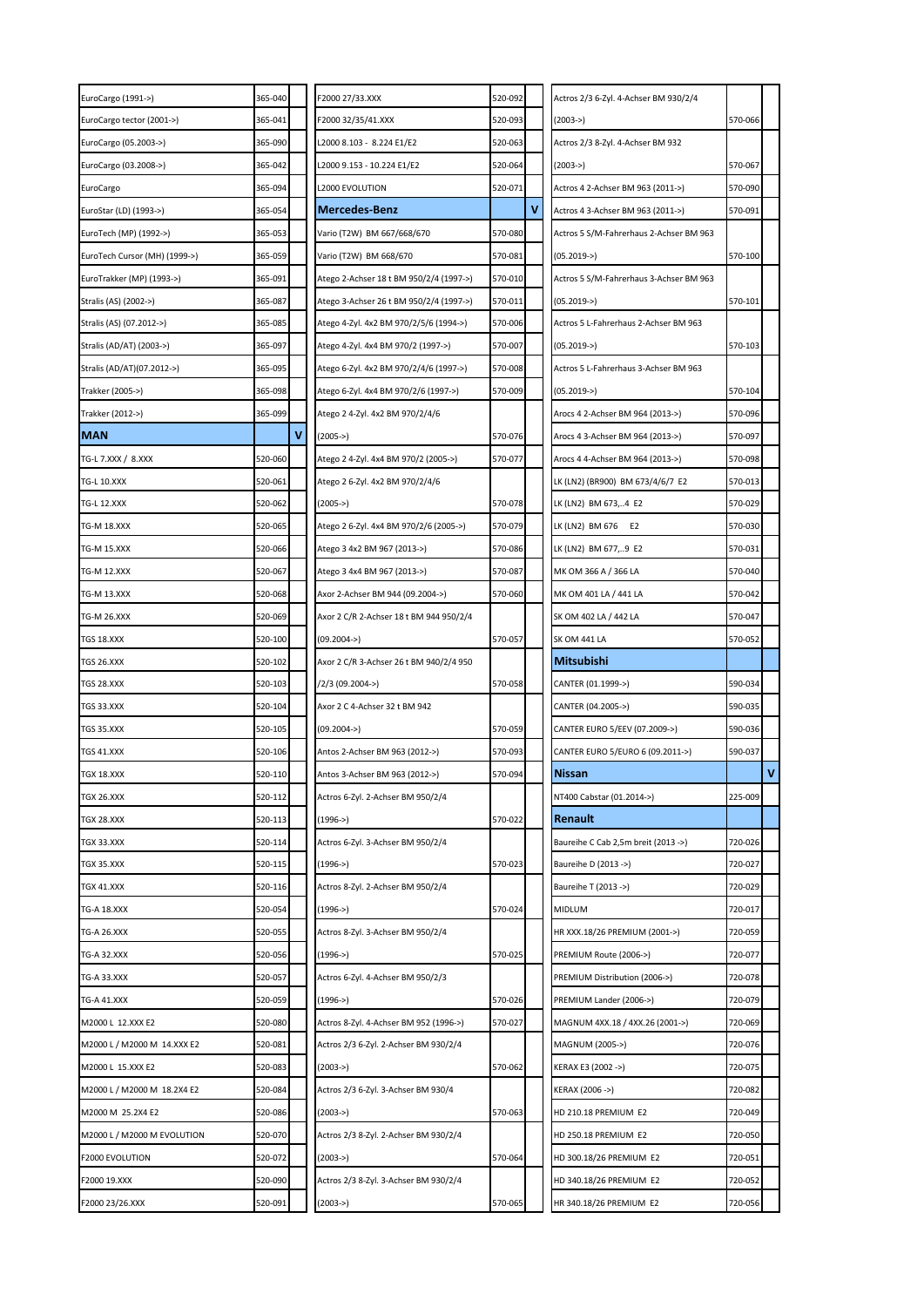| HR 385.18/26 PREMIUM E2               | 720-057 | F 750 GS (2018->)                  | 130-156 |   | Integra (2012->)                      | 340-075 |  |
|---------------------------------------|---------|------------------------------------|---------|---|---------------------------------------|---------|--|
| HR 400.18/26 PREMIUM E2               | 720-058 | F 800 GS (2012->)                  | 130-127 |   | Black Widow/Shadow 750 /Shadow Spirit |         |  |
| 390 MAGNUM<br>E <sub>2</sub>          | 720-065 | F 850 GS (2018->)                  | 130-157 |   | (RC48/50/53)                          | 340-027 |  |
| 430 MAGNUM<br>E <sub>2</sub>          | 720-067 | F 800 R (2008->)                   | 130-120 |   | CB/CBF 500                            | 340-003 |  |
| 560 MAGNUM PRIVILEG<br>E <sub>2</sub> | 720-068 | F 800 S/ST (2006->)                | 130-115 |   | CB 500F (2013->)                      | 340-085 |  |
| 470 MAGNUM<br>E <sub>2</sub>          | 720-070 | F 800 GT (2013->)                  | 130-129 |   | CB 500X (2013->)                      | 340-084 |  |
| Scania                                |         | F 900 R (2020->)                   | 130-167 |   | CB/CBF 600 / 900 Hornet /CBF 1000     | 340-005 |  |
| Baureihe P/G/R/S (NTG)(08.2016->)     | 750-060 | F 900 XR (2020->)                  | 130-166 |   | CB 750 / 1300 / X-Eleven              | 340-009 |  |
| Baureihe 4 (P/R 94 L)(1996->)         | 750-083 | G 310 GS (2017->)                  | 130-152 |   | CBR 500R (2013->)                     | 340-083 |  |
| Baureihe 4 (P/R 114 L)(1996->)        | 750-084 | G 310 R (2016->)                   | 130-141 |   | CBR 600 F / CBR 600 RR                | 340-015 |  |
| Baureihe 4 (P/R 124 L)(1996->)        | 750-085 | G 650 (2006->)                     | 130-116 |   | CBR 900RR/CBR 1000RR/CBR 1100 XX      | 340-017 |  |
| Baureihe 4 (P/R 144 L)(1996->)        | 750-086 | G 650 GS (2011->)                  | 130-123 |   | CRF 1000L Africa Twin (2016->)        | 340-110 |  |
| Baureihe 4 (P/R 164 L)(2001->)        | 750-066 | G 650 GS SERTAO (2012->)           | 130-124 |   | Crossrunner (2011)                    | 340-036 |  |
| Baureihe 4 (P 94 D)(1996->)           | 750-100 | R 850 C/R 1200 C/CL (1997->)       | 130-104 |   | Crosstourer (2012->)                  | 340-048 |  |
| Baureihe 4 (P/R 94 C)(1996->)         | 750-079 | R 1100 R/GS/RS/RT (1993->)         | 130-088 |   | FMX 650 (RD12)                        | 340-035 |  |
| Baureihe 4 (P/R 114 C)(1996->)        | 750-080 | R 1100 S/R 1200 S/HP2 S (1998->)   | 130-114 |   | GL 1800 Gold Wing                     | 340-023 |  |
| Baureihe 4 (P/R 124 C)(1996->)        | 750-081 | R 1150 R/GS/Rockster (R21)(1998->) | 130-101 |   | GL 1800 Goldwing (2018->)             | 340-130 |  |
| Baureihe 4 (P/R 144 C)(1996->)        | 750-082 | R 1150 RS/RT (R22)(2001->)         | 130-102 |   | Monkey 125 (2018->)                   | 340-131 |  |
| Baureihe 4 (P/R 164 C)(2001->)        | 750-064 | R 1200 GS/R/HP2 (2004->)           | 130-103 |   | NC 700 (2012->)                       | 340-078 |  |
| Baureihe 4 (P/R 94 G)(1996->)         | 750-105 | R 1200 GS (2013->)                 | 130-130 |   | NT 700 V Deauville                    | 340-011 |  |
| Baureihe 4 (P/R 114 G)(1996->)        | 750-106 | R 1200 R (2015->)                  | 130-136 |   | ST 1100 / ST 1300 Pan European        | 340-021 |  |
| Baureihe 4 (P/R 124 G)(1996->)        | 750-107 | R 1200 RS (2015->)                 | 130-138 |   | Transalp (2008->)                     | 340-042 |  |
| Baureihe 4 (P/R 144 G)(1996->)        | 750-108 | R 1200 RT/ST (2005->)              | 130-113 |   | Transalp/Africa Twin/Varadero         | 340-040 |  |
| Baureihe 4 (P/R 164 G)(2001->)        | 750-109 | R 1200 RT (2014->)                 | 130-134 |   | Varadero (2007 ->)                    | 340-041 |  |
| Baureihe P/G/R (L-Klasse)(2004->)     | 750-057 | R 1250 GS (2019->)                 | 130-161 |   | <b>VFR 800</b>                        | 340-013 |  |
| Baureihe P/G/R (D-Klasse)(2004->)     | 750-058 | R 1250 R (2019->)                  | 130-160 |   | <b>VFR 1200F</b>                      | 340-022 |  |
| Baureihe P/G/R (C-Klasse)(2004->)     | 750-059 | R 18 (2020->)                      | 130-168 |   | VTX 1300 / VTX 1800                   | 340-031 |  |
| Volvo                                 |         | R nineT (2014->)                   | 130-133 |   | X-ADV                                 | 340-121 |  |
| FE XXX (2006->)                       | 910-064 | R nineT Scrambler (2016->)         | 130-140 |   | Kawasaki                              |         |  |
| FH 12 E2/E3 (->2001)                  | 910-093 | R nineT Pure (2017->)              | 130-145 |   | ER-5 Twister / ER-6 / Versys 650      | 420-003 |  |
| FH 12 (2002->)                        | 910-096 | R nineT Racer (2017->)             | 130-144 |   | ER 6 (2009->)                         | 420-004 |  |
| FH XXX (2006->)                       | 910-065 | R nineT Urban G/S (2017->)         | 130-151 |   | GTR 1400                              | 420-030 |  |
| FH16 (2008->)                         | 910-067 | S 1000 R (2014->)                  | 130-131 |   | KLE 500 (LE 500 A)                    | 420-065 |  |
| FL XXX (2006->)                       | 910-063 | S 1000 RR (2009->)                 | 130-121 |   | Ninja ZX-6 R/RR                       | 420-023 |  |
| $(-2001)$<br>FM 12                    | 910-094 | S 1000 RR (2015->)                 | 130-139 |   | Ninja ZX-6R (2009->)                  | 420-024 |  |
| FM <sub>9</sub><br>$(2002 - >)$       | 910-098 | S 1000 RR (2019->)                 | 130-158 |   | Ninja ZX 10R/-12 R                    | 420-025 |  |
| FM 12<br>$(2002 - >)$                 | 910-097 | S 1000 XR (2015->)                 | 130-135 |   | Ninja ZX 10R (2010->)                 | 420-028 |  |
| FM XXX<br>$(2006 - >)$                | 910-066 | S 1000 XR (2020->)                 | 130-165 |   | Ninja ZZR 1400                        | 420-026 |  |
| FMX XXX<br>$(2010 - >)$               | 910-068 | K 1200 S/R/GT (2006->)             | 130-110 |   | Versys 650 (2010->)                   | 420-032 |  |
| <b>ZWEIRÄDER</b>                      |         | K 1200 RS/GT (1996->)              | 130-111 |   | Versys 650 (2015->)                   | 420-044 |  |
| (Fzg. Art 3)                          |         | K 1200 LT (1998->)                 | 130-095 |   | Versys 1000 (2012->)                  | 420-033 |  |
| Hersteller / Haupttyp                 | Nr.     | K 1300 S/R/GT (2009->)             | 130-119 |   | Versys 1000 (2015->)                  | 420-042 |  |
| <b>BMW</b>                            | v       | K 1600 GT/GTL (2011->)             | 130-122 |   | VN 750 / 800 / 900                    | 420-049 |  |
| C 400 X (2018->)                      | 130-155 | <b>Harley-Davidson</b>             |         |   | VN 1600/2000 (VNT 60 / VNW 00)        | 420-053 |  |
| C 600 Sport (2012->)                  | 130-055 | DYNA<br>(FXD/FLD)                  | 320-004 |   | W 650                                 | 420-005 |  |
| C 650 GT (2012->)                     | 130-056 | SPORTSTER (XL/XR)                  | 320-001 |   | Z 750 / Z 1000                        | 420-011 |  |
| C evolution (2014->)                  | 130-132 | Honda                              |         | V | Z 1000 (2010->)                       | 420-012 |  |
| F 650 (1993->)                        | 130-109 | CBR 125 R (->2010)                 | 340-012 |   | Z 1000 SX (2011->)                    | 420-016 |  |
| F 650/800 GS (2008->)                 | 130-117 | FES 125 / SH 125 / SES 125 Dylan   | 340-060 |   | ZRX 1200 / R / S                      | 420-013 |  |
| F 700 GS (2012->)                     | 130-126 | Innova                             | 340-063 |   | <b>KTM</b>                            |         |  |
|                                       |         |                                    |         |   |                                       |         |  |